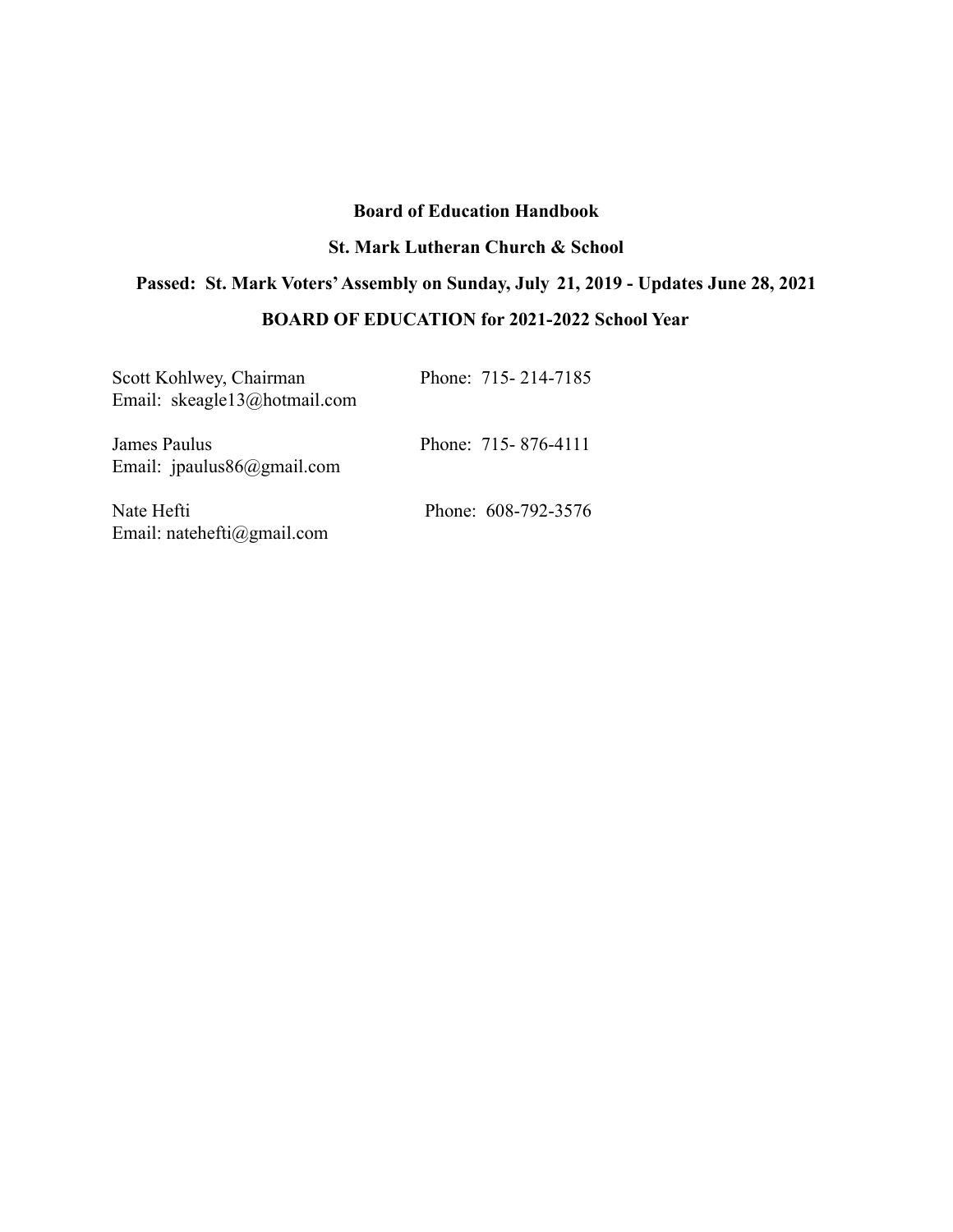# **Table of Contents**

| Mission of St. Mark Lutheran Church         | 5  |
|---------------------------------------------|----|
| Mission of St. Mark Lutheran School         | 5  |
| Purpose and Aim of St. Mark Lutheran School | 5  |
| Purpose of Board of Education               | 6  |
| Responsibilities as Outlined by the Bylaws  | 6  |
| Organization of the Board of Education      | 8  |
| Meetings of the Board of Education          | 9  |
| <b>Budget</b>                               | 9  |
| Tuition and Registration Fees               | 9  |
| <b>School Enrollment</b>                    | 9  |
| Gym Use                                     | 10 |
| <b>Discipline Guidelines</b>                | 10 |
| Other Board of Education Policies           | 10 |
| ST. MARK LUTHERAN SCHOOL POLICIES           |    |
| School Administration                       |    |
| <b>Admission Policy</b>                     | 11 |
| <b>Attendance Policy</b>                    | 13 |
| Board of Ed Orientation                     | 15 |
| Board of Ed Minutes                         | 16 |
| School Calendar: Length of School Year      | 17 |
| Outreach to the Unchurched                  | 18 |
| St. Mark Families not Enrolled in LES       | 19 |
| <b>Assimilation of New Families</b>         | 20 |
| <b>Book Fees for New Students</b>           | 21 |
| Procedure for New Students                  | 22 |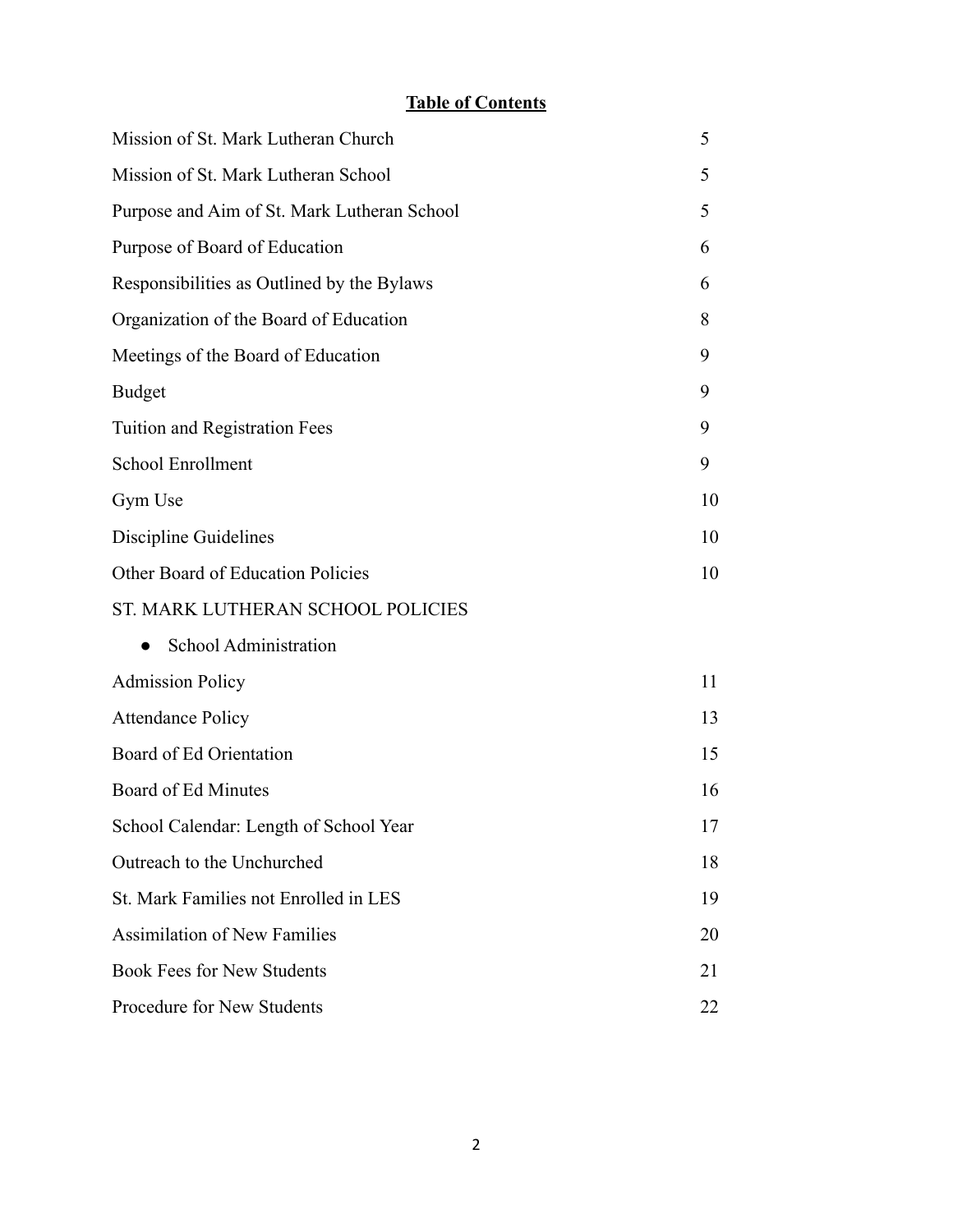| <b>Students and Student Services</b>                    |    |
|---------------------------------------------------------|----|
| Pass or Retain Policy                                   | 23 |
| <b>Eligibility Policy</b>                               | 24 |
| Personal Appearance                                     | 25 |
| Staff to Children Ratio in the Early Childhood Ministry | 26 |
| Progressive Discipline Policy                           | 27 |
| Early Childhood Ministry Rules                          | 29 |
| St. Mark Before and After School Care Handbook          | 30 |
| St. Mark Wrap Around Care Handbook                      | 34 |
| <b>Access to Student Records</b>                        | 37 |
| <b>Custody Issues</b>                                   | 42 |
| <b>Emergency Procedures for Accident or Illness</b>     | 43 |
| Abuse and Sexual Misconduct Procedure                   | 44 |
| School Security Plan                                    | 53 |
| Toxic Chemical and Dangerous Materials Safety           | 54 |
| <b>Bullying Policy</b>                                  | 56 |
| Volunteer Driver Agreement                              | 60 |
| Playground Safety                                       | 61 |
| Pickup Drop Off Procedures                              | 62 |
| <b>Application Appeals Process</b>                      | 63 |
| Criteria for Granting a High School Diploma             | 64 |
| Transfer of Credits                                     | 65 |
| Personnel                                               |    |
| Orientation of New Teachers                             | 66 |
| Policy for Background Screenings                        | 67 |
| <b>Medication Distribution Policy</b>                   | 69 |
| <b>Volunteer Policy</b>                                 | 70 |
| <b>Bloodborne Pathogens Policy</b>                      | 71 |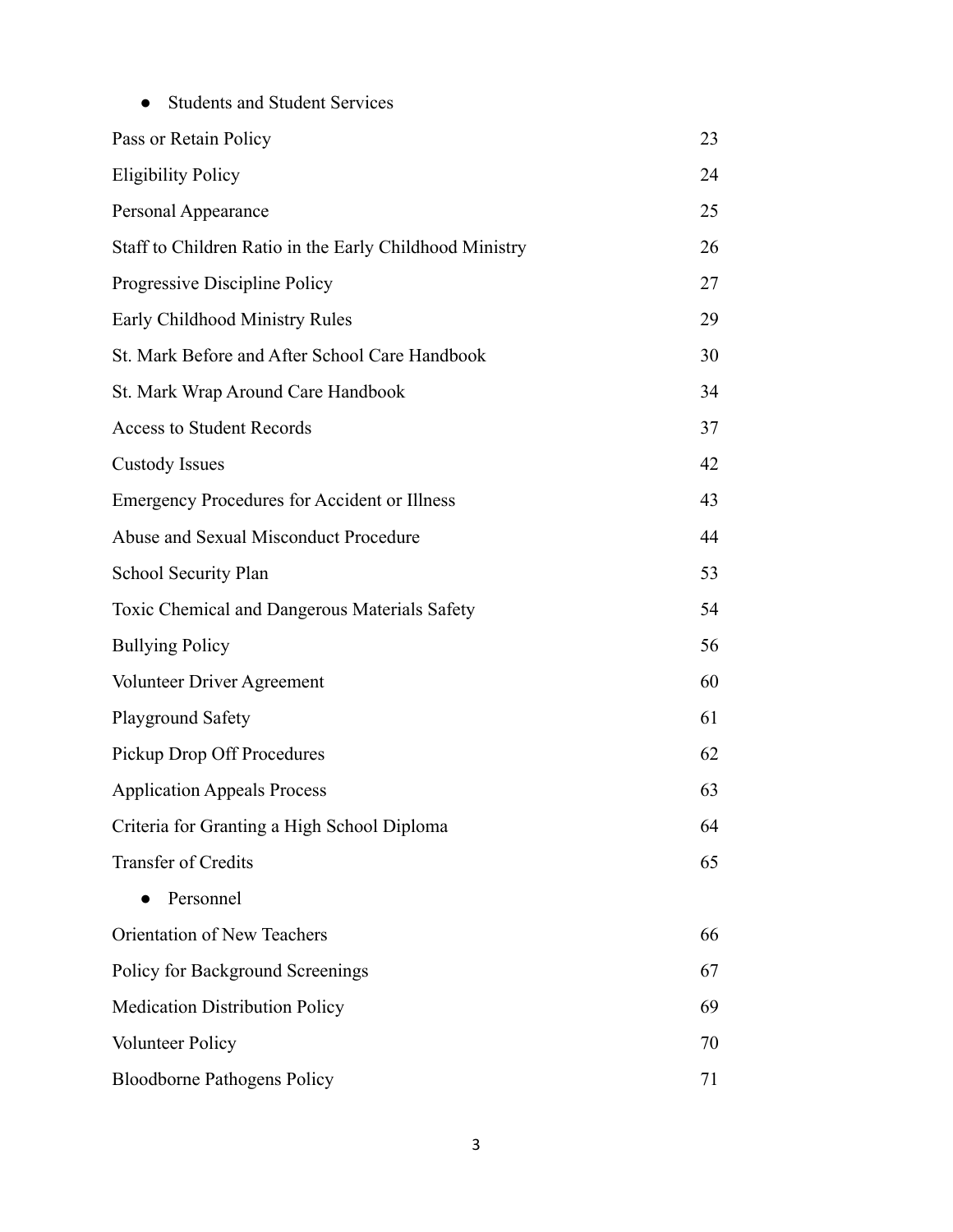| Continuing Ed., Teacher Conf., Reimburse Expenses, Classroom Supplies | 72 |
|-----------------------------------------------------------------------|----|
| <b>Substitute Teacher Protocol</b>                                    | 74 |
| Teacher's Aide Meeting Expectations                                   | 75 |
| Mandatory Reporting of School Violence                                | 76 |
| <b>Teacher Training</b>                                               | 77 |
| Drill Schedule                                                        | 78 |
| <b>Facilities and Equipment</b><br>$\bullet$                          |    |
| <b>Gym Use Contract</b>                                               | 79 |
| <b>Activity Field Use Contract</b>                                    | 80 |
| Technology Acceptable Use Policy                                      | 81 |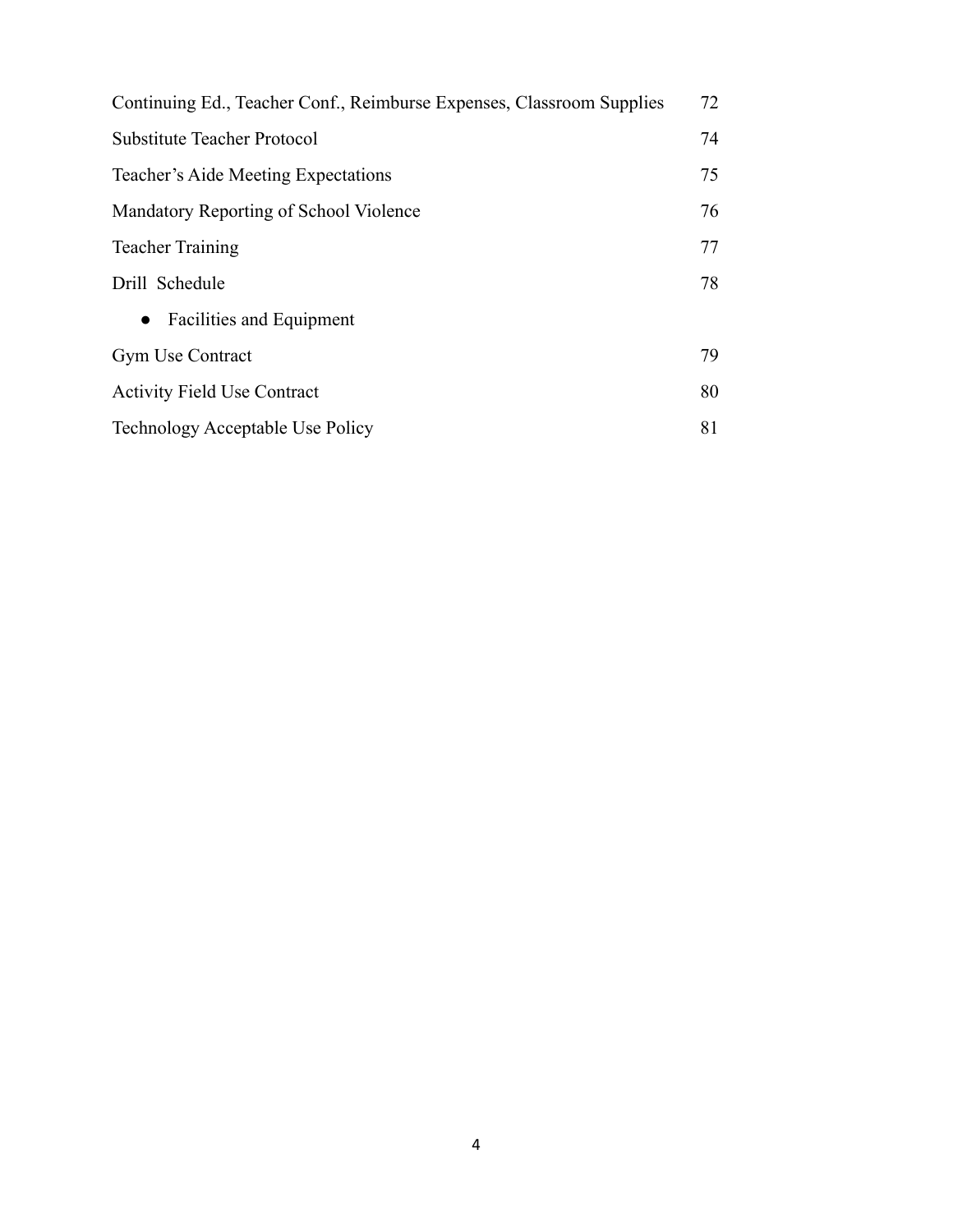# **Mission of St. Mark Lutheran Church**

As men, women, and children through faith in Christ, we exist to:

- **GLORIFY** the Triune God
- **GROW** in grace and knowledge
- **GO** to proclaim God's truth to one another,

to the campus, the community, and the world.

*"Therefore go and make disciples of all nations…" Matthew 28:19*

# **Mission of St. Mark Lutheran School**

The mission of St. Mark Lutheran School is to assist parents, both in the congregation and community, in providing their children a Christ- centered education, preparing them for life with their Savior here on earth and eternally in heaven.

# **Purpose and Aim of St. Mark Lutheran School**

The prime responsibility for education of children lies with the parents. St. Mark Lutheran School exists to assist and support parents with the Christian education and training of their children. II Peter 3:18a, *But grow in the grace and knowledge of our Lord and Savior Jesus Christ.*

Children learn that God's Word is not an isolated course, but all subjects are taught in light of Scripture.

Our Lutheran Elementary School strives to develop and nourish the children's spiritual life so their faith will show itself in their personal relationships as well as their role in society.

The Holy Spirit has called each certified member of the St. Mark staff to faithfully serve the school and congregation. Each called servant will prepare students spiritually while maintaining the high academic standards necessary for Lutheran Preparatory School or secular secondary education. Through daily contact with the Word, the children will be inspired to serve the Lord with their time and abilities, whether it be through the preaching or teaching ministry, or other vocations in life.

St. Mark Lutheran School will provide students and families with an atmosphere ideal for Christian education. This is achieved through well maintained facilities and faithful communication between parents and staff.

Through our programs of Christian education, we are providing children of God with the discipline and training for a more effective service to their Lord and at the same time, furnishing them with the knowledge and skills necessary for life in the world around them. Prov. 22:6, *Train a child in the way he should go, and when he is old he will not turn from it.*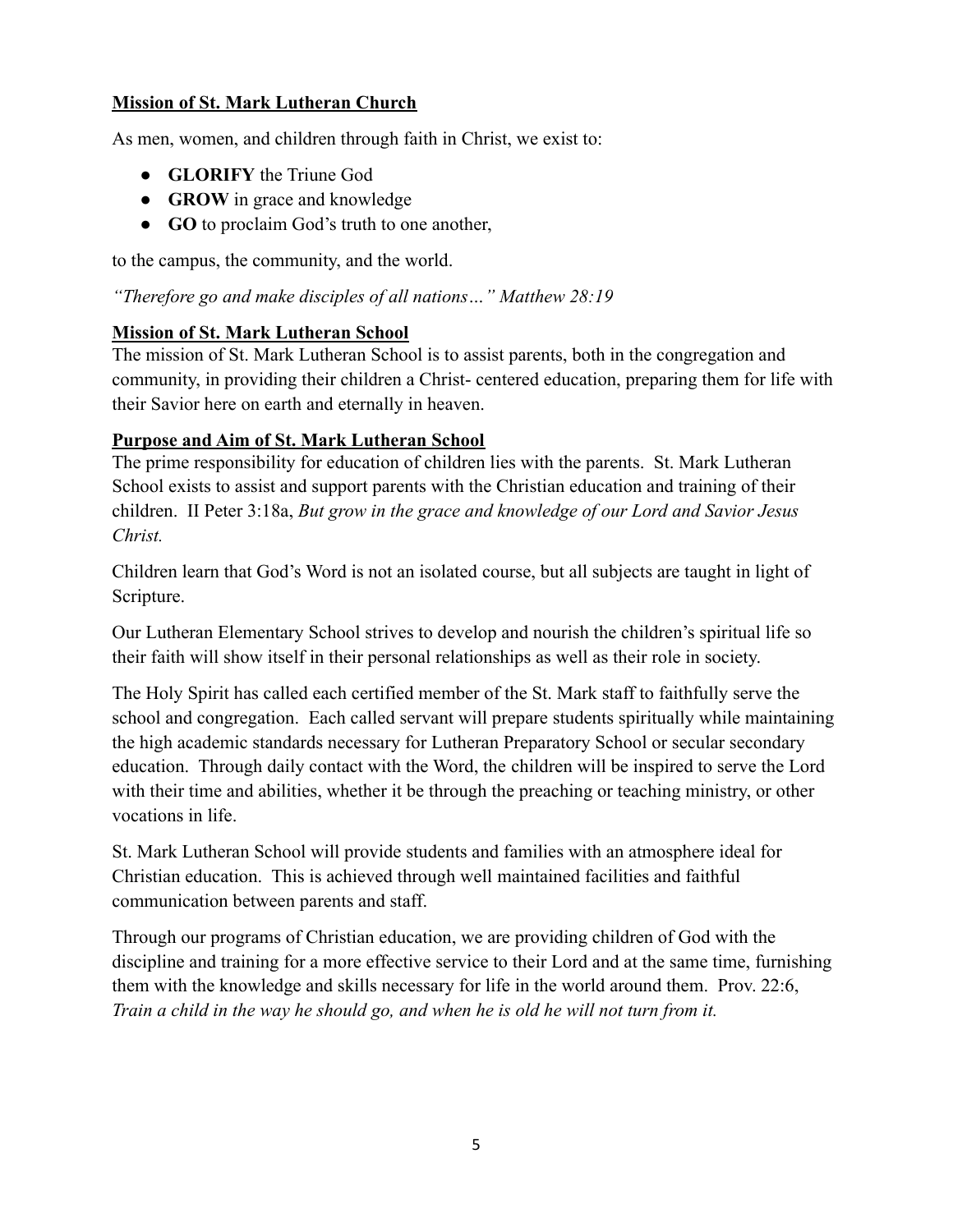# **Purpose of the Board of Education**

The purpose of the St. Mark Lutheran Church Board of Education is to oversee the operation of St. Mark Lutheran School. They shall formulate all policies related to the school in the light of the Word of God and in keeping with sound Christian judgment.

#### **Responsibilities as Outlined by the By-Laws**

#### **Section 4 Board of Education**

- 1. The Board of Education, should the congregation elect to have such a board, shall consist of three laymen who, together with the pastors and principal, shall have charge of the education programs of the congregation, as set forth in Article 12 of the Constitution. The assistant principal and the activities director may attend meetings of the board as ex-officio members. They shall administer, control, manage, and promote those programs. They shall assist, consult with, and advise the teachers and perform such other duties as may be assigned to them under the Bylaws or by resolution of the congregation.
- 2. A lay member of the board shall be selected to serve as Chairman and shall be a member of the Church Council. This lay member may serve consecutive terms as Chairman.

# **THE LUTHERAN ELEMENTARY SCHOOLAND THE SUNDAY SCHOOL**

Section A Character of the Lutheran Elementary School

The school maintained by this congregation shall be a Lutheran Elementary School, the aim and object of which shall be to bring up children in the training and instruction of the Lord (Ephesians 6:4) and to provide for them a complete course of elementary education. All subjects shall be taught from the Scriptural point of view and in accordance with Article 2 of the Constitution of the congregation.

Section B Rules for admission in the Elementary School

While our Lutheran Elementary School is primarily maintained for the children of St Mark Congregation, we shall also welcome children from outside the congregation as resources will accommodate and circumstances dictate. We recognize that St Mark Lutheran Elementary School can be an important agency for training the children of other Christian families, and that through its instruction unbelieving souls may also be led to believe in Jesus Christ as their Savior. Non-members desiring to enroll children will pay the tuition scale. The tuition scale will be specified by the Board of Education and approved by the voters.

Children applying for admission into preschool, kindergarten, and first grade must meet the age requirements. The age requirements will be specified by the Board of Education and approved by the voters.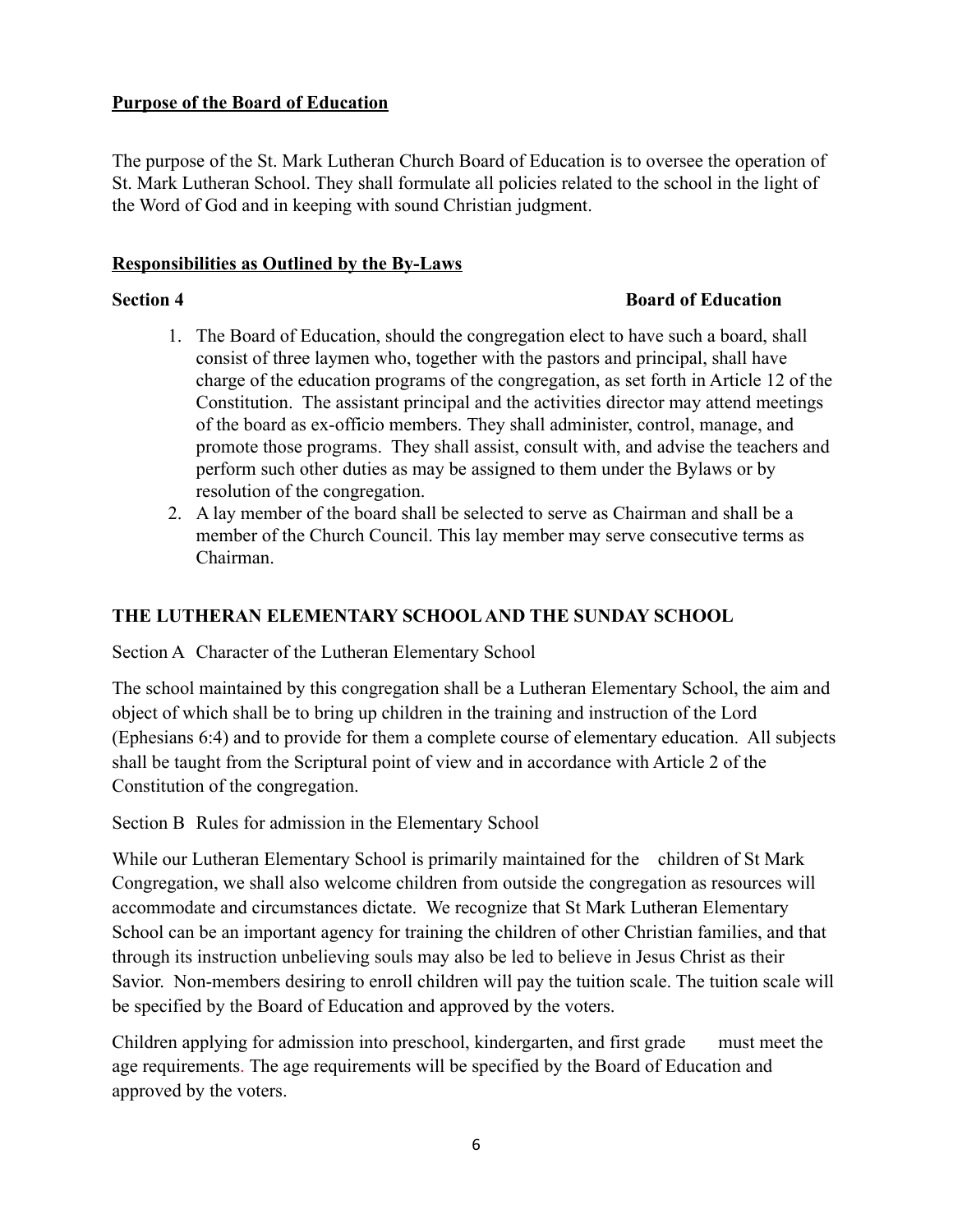The Board of Education shall be responsible for the following administrative functions of the Lutheran Elementary School. All changes and proposals must be submitted to the Church Council for review and approval:

- a. Setting the annual School Calendar
- b. Overseeing the school curriculum and proposing changes as needed
- c. Proposing Fees and Tuition rates to be charged to students. (Voter approval also required)
- d. Proposing budget requests to be included in the annual Ministry Plan to support the curriculum. Expenditures for changes must be approved through the financial process as defined in the Bylaws (See Article VI, section 2, Item 2 and Article VII Sections 3 & 4) and Church Policy (See Article XIV)
- e. Overseeing the school technology program and working with the Board of Technology to propose changes. Expenditures for changes must be approved through the financial process as defined in the Bylaws (See Article VI, section 2, Item 2 and Article VII Sections 3 & 4) and Church Policy (See Article XIV)
- f. Overseeing the music lessons' program within the school
- g. Overseeing the Before & After School Care Program and recommending the coordinator to be approved by the voters
- h. Overseeing the Athletic Department and approving the volunteer coaching appointments each school year

Section C The Sunday School

To further the Christian training of the children of St. Mark congregation and School, a Sunday School offering systematic Christian education for children shall be maintained by the congregation.

The Board of Education shall be responsible for the following administrative functions of the Sunday school. All changes and proposals must be submitted to the Church Council for review and approval:

- a. Setting the annual Sunday School Calendar in coordination with the worship schedule developed by the Board of Elders
- b. Overseeing the Sunday school curriculum and propose changes as needed. Propose budget requests as part of the annual Ministry Plan to support the curriculum. Expenditures for changes must be approved through the financial process as defined in the Bylaws (See Article VI, section 2, Item 2 and Article VII Sections 3 & 4) and Church Policy (See Article XIV)
- c. Overseeing the volunteer staffing of Sunday school teachers, Sunday School Superintendent, music leaders, and classroom assistants

Section D Teaching Staff of Lutheran Elementary School and the Sunday School

The congregation shall call Lutheran Elementary School teachers according to the provisions of Article 11, Sections 4, 5 and 6, of the Constitution of this congregation. A properly called male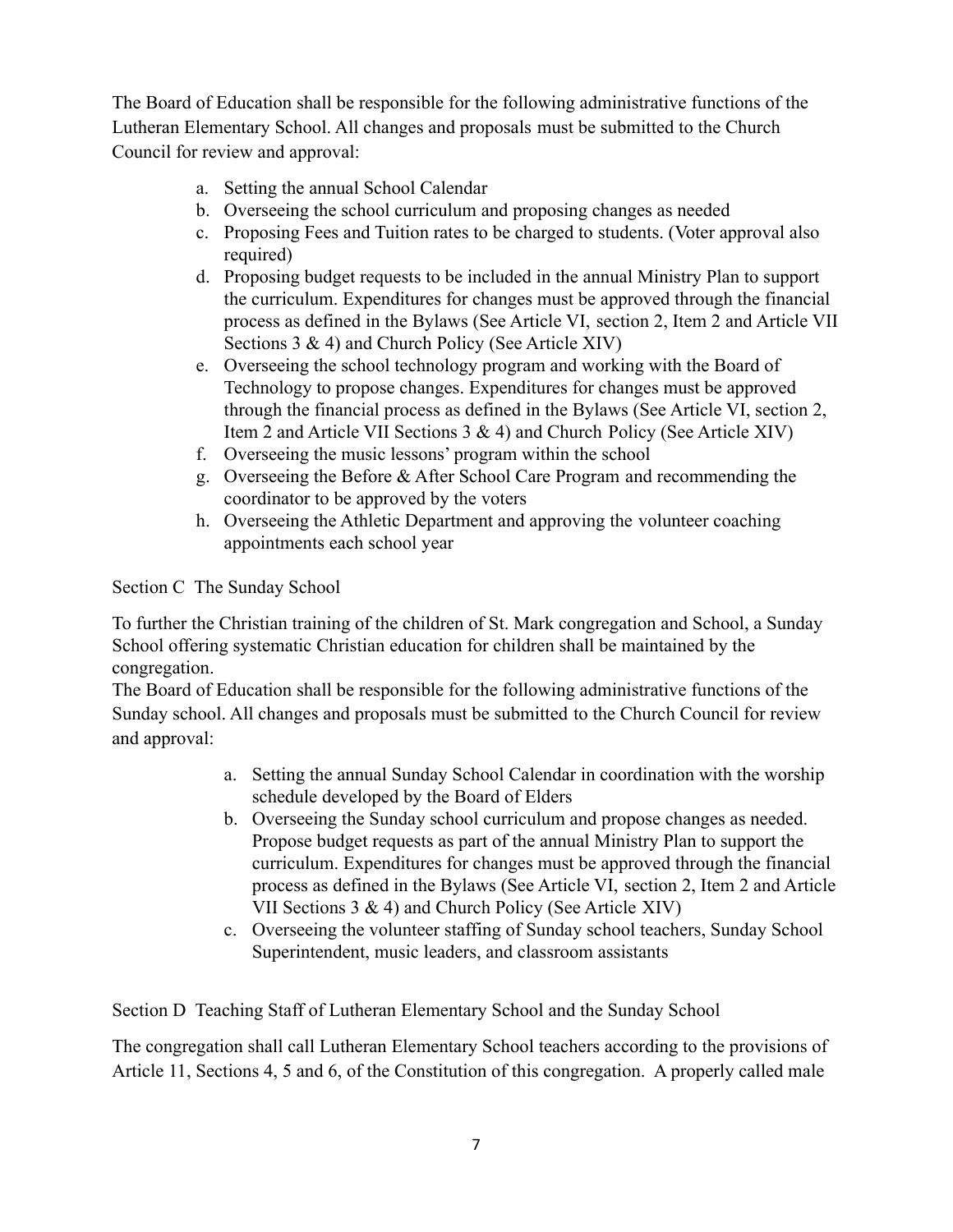teacher shall serve as Principal of the school. If the teaching staff of the Lutheran Elementary School is comprised of women teachers only, the pastor shall serve as principal of the school.

Lutheran Elementary School teacher aids shall be selected from the qualified ranks of the congregation's membership or members of our fellowship.

Sunday School teachers shall be selected from qualified ranks of the congregation's membership or members of our fellowship. Both the Board of Education and the Pastors are authorized to call Sunday school teachers in the name of the congregation.

The Board of Education shall appoint a Sunday School Superintendent, who shall assist the pastor in supervising the Sunday School instruction. He shall also attend to such matters as the pastor(s) and the congregation may ask of him. Both the Board of Education and the Pastors are authorized to call the Sunday School Superintendent in the name of the congregation.

# Section E Youth Ministries

The Board of Education shall be informed of and appoint committees and liaisons to supervise other youth ministries as deemed appropriate.

The Board of Education shall oversee the Vacation Bible School curriculum and propose changes as needed. Propose budget requests as part of the annual Ministry Plan to support the curriculum. Expenditures for changes must be approved through the financial process as defined in the Bylaws and Church Policy

# Section F Policies and Handbooks

The Board of Education shall maintain handbooks and policies to be used for our education programs. They shall propose changes to the handbooks and policies to the Church Council for review to insure that the handbooks and the policies are in agreement with church policies. The Church Council must recommend any changes to the voters for approval.

# **Organization of the Board of Education**

Each elected member to the Board of Education will serve a three year term. Every year, a new member will be elected to the Board of Education starting in July, and the one Board member that has completed three years will step down from the Board.

A lay member of the board shall be selected to serve as Chairman and shall be a member of the Church Council. This lay member may serve consecutive terms as Chairman. The chairman shall preside at all meetings of the Board, strive to see that all decisions of the Board are carried out, serve on the Church Council as the Board of Education representative (or appoint another Board member to replace him if he must be absent) and report the activities of the Board and the school to the same. He shall at all times serve as an advocate of the school before the Church Council and the congregation.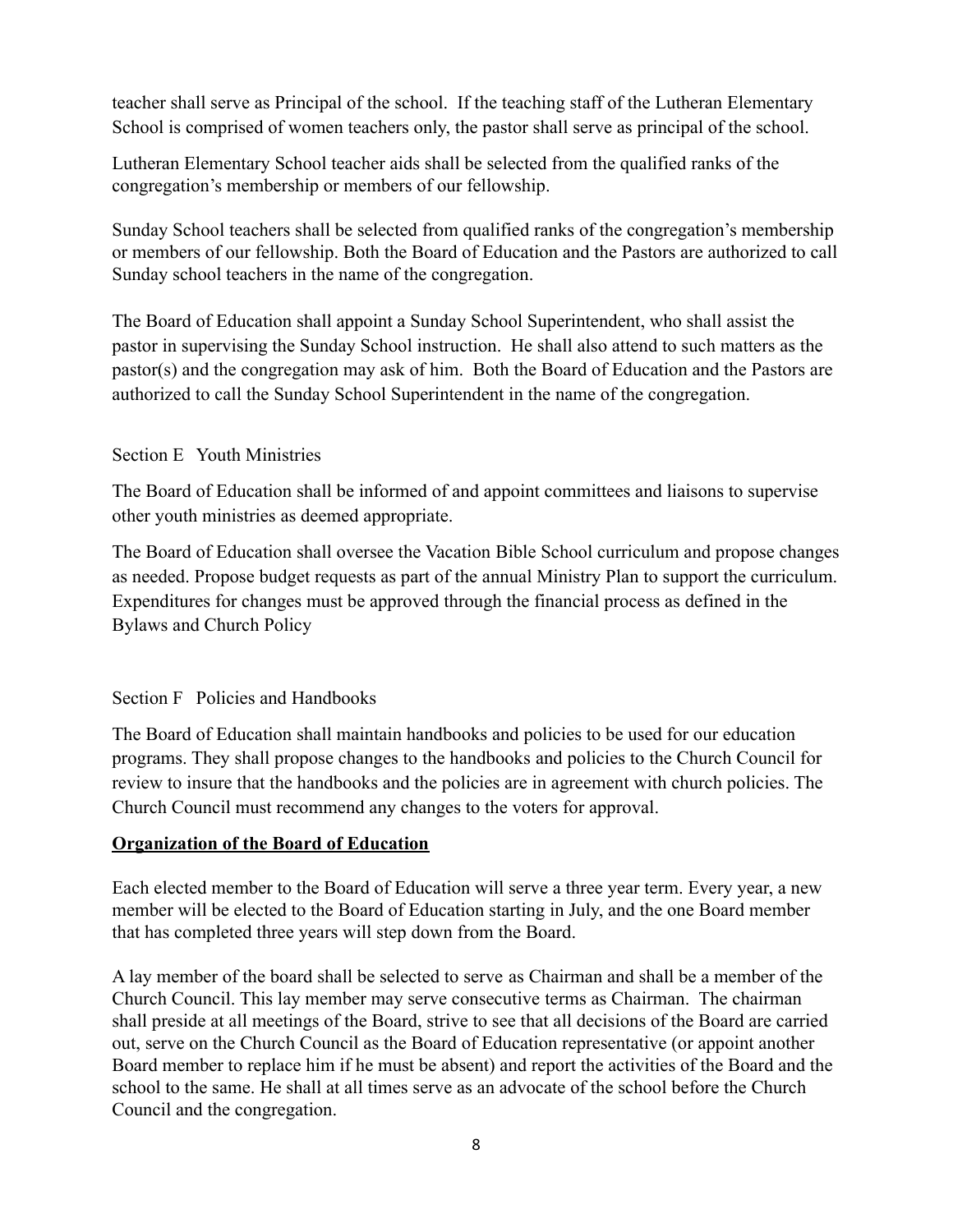The secretary of the Board of Education will be assigned by the Board of Education Chairman. He shall take minutes at all Board of Education meetings, keep a record of the same, and distribute the minutes to the rest of the Board.

All members of the Board shall be ready to receive the concerns of parents and teachers in an open-minded, non-judgmental way. If there is a problem concerning a child and his/her education, the parent should be encouraged to first discuss the matter with the child's teacher. If the problem continues, the parents should next discuss it with the principal. If there is still no satisfactory resolution to the situation, then the matter should be brought before the Board of **Education** 

All members of the Board shall make every effort to visit and observe the classrooms of the school at least once each year.

# **Meetings of the Board of Education**

The Board of Education shall attempt to meet once a month at a time that is convenient for the most members. Extra meetings shall be held as needed and the chairman, or the principal, shall be responsible for arranging the time of the meeting and informing all the members of the Board.

# **Budget**

The Board of Education shall review the budget of the school on a yearly basis prior to the establishment of the church's budget for the coming year. It shall make recommendations for changes to the budget in keeping with the needs of the school.

# **Tuition and Book Fees**

The Board of Education shall review and set the yearly Book Fee as well as the tuition fees for Non-Members on an annual basis. These fees and tuition changes shall be brought to the Church Council for approval. They also need to be approved by the Voters'Assembly.

# **School Enrollment**

It is the responsibility of the Board of Education to set guidelines for the entrance of students to St. Mark Lutheran School. The following guidelines have been established:

- Members of St. Mark Lutheran Church will be admitted first, followed by other WELS or ELS families. If there is enough room, other non member students may be considered for enrollment.
- Students who turn 4 years old before September 1 are eligible to enter at the preschool level.
- Students who turn 5 years old before September 1 are eligible to enter at the kindergarten level.
- If a student wishes to transfer to St. Mark from another school, and there is a question as to the appropriateness of accepting this student, the Board of Education will make a final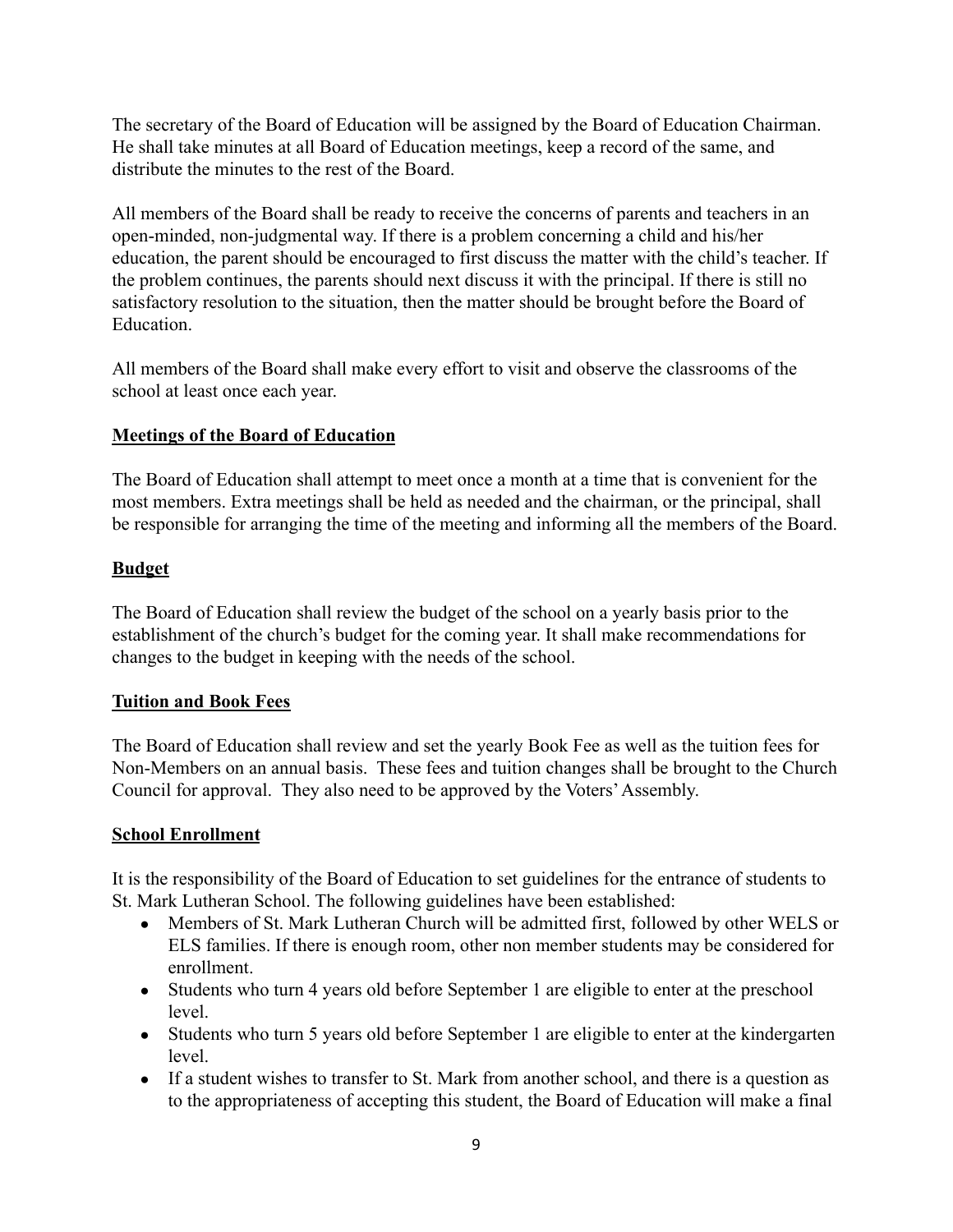decision. To do so it will gather as much information as it can.

# **Gym Use**

The Athletic Director is in charge of coming up with a gym use calendar as well as proper supervision for groups using the gym. If a problem arises, the Board of Education will make the final decision on gym use.

# **Discipline Guidelines**

The Lord Jesus Christ directs parents to raise their children according to Christian principles, motivated by God's love and grace. Our Christian Day School's mission is to assist parents in this important endeavor. We want our children to learn appropriate behavior which is outlined in God's Word, including the Ten Commandments. All Board of Education discipline action is to be handled out of Christian love and concern for the child.

The Board of Education will carry out this Christian discipline by following the discipline policy outlined in the school handbook.

# **Other Board of Education Policies**

As the situation arises, additional policies may be adopted by the Board of Education. These additional policies will be shared with the Church Council and approved by the Voters' Assembly. Additional policies are attached to this handbook. All adopted policies shall keep the mission of the school in mind as well as the good of St. Mark Lutheran School and Church.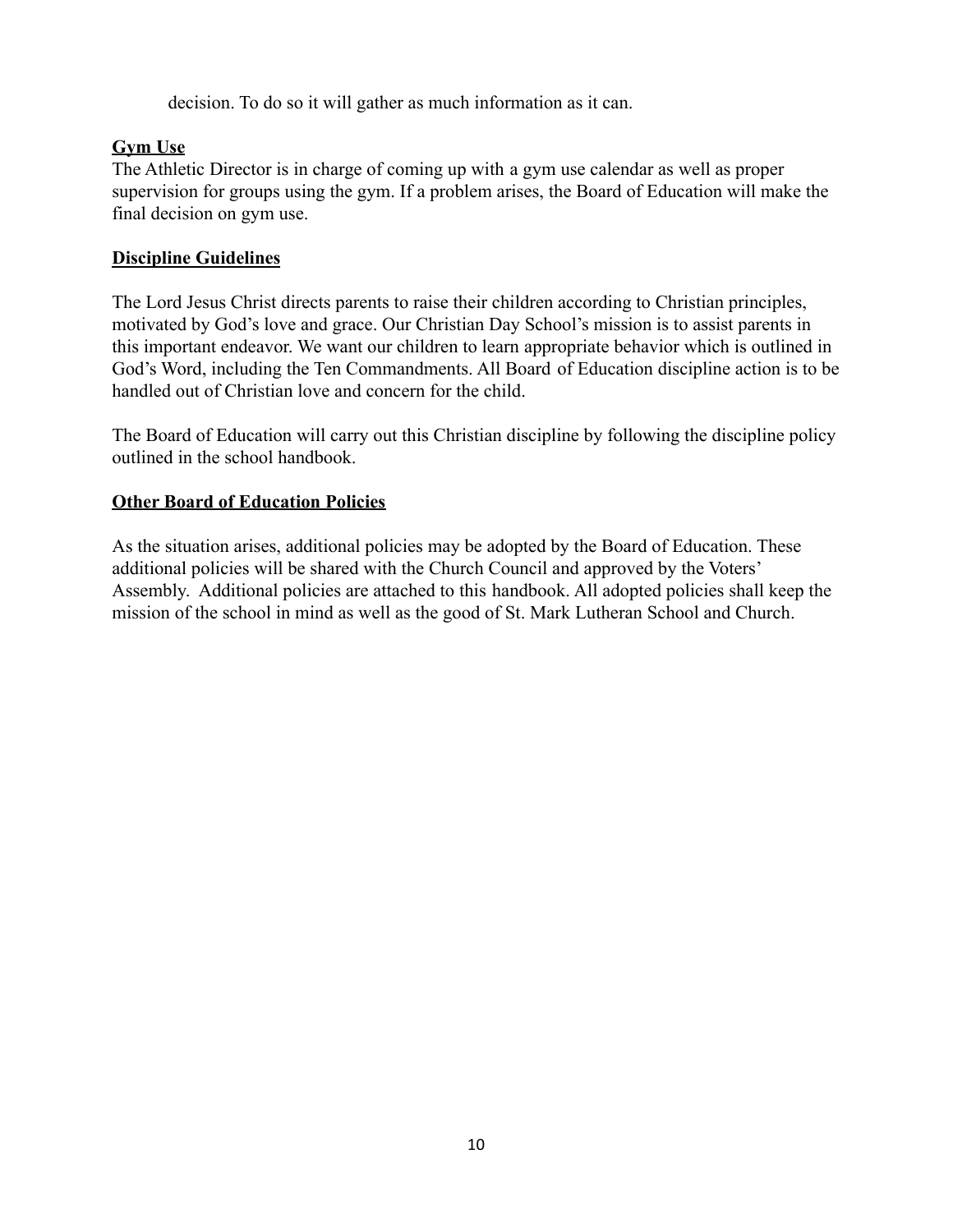Policy Category: School Administration Policy Title: Admission Policy

St. Mark Lutheran School admits students of any race, color, national, and ethnic origin to all rights and privileges, programs and activities generally accorded or made available to students at the school. It does not discriminate on the basis of race, color, national and ethnic origin in administration of its educational policies, athletic or other school programs.

Our Board of Education is a board elected by the voting members of St. Mark. It establishes policies and procedures, and acts as the administering body of the school. The board will make final decisions on all applications for admission in the following order of priority:

1. Members of St. Mark Lutheran Church

2. Members of other Wisconsin Evangelical Lutheran Synod or Evangelical Lutheran Synod congregations.

3. Other children.

St. Mark Lutheran School exists primarily for the benefit of the children of WELS and ELS members. However, non-members are also admitted. Incoming families of non-members are required to meet with the principal and the classroom teacher(s) of their child(ren). Parents are also advised to meet with a pastor so that all questions in doctrine can be answered. Final decisions for enrollment are made by the Board of Education. Non-members will be admitted under a one-month probationary period.

Applications for students who have special needs will be considered with extra care. If St. Mark decides that a student's needs cannot be met, it reserves the right to deny admission or discontinue enrollment for the sake of the child.

Non-WELS or Non-ELS members will be accepted only at the beginning of a semester and not after the semester has begun.

- · **Children entering 4K (preschool) must be 4 on or before September 1.**
- · **Children must be 5 on or before September 1 to enroll in 5K (kindergarten).**
- · **All children must have proper immunizations or provide the proper waiver form.**
- · **All children must be potty trained.**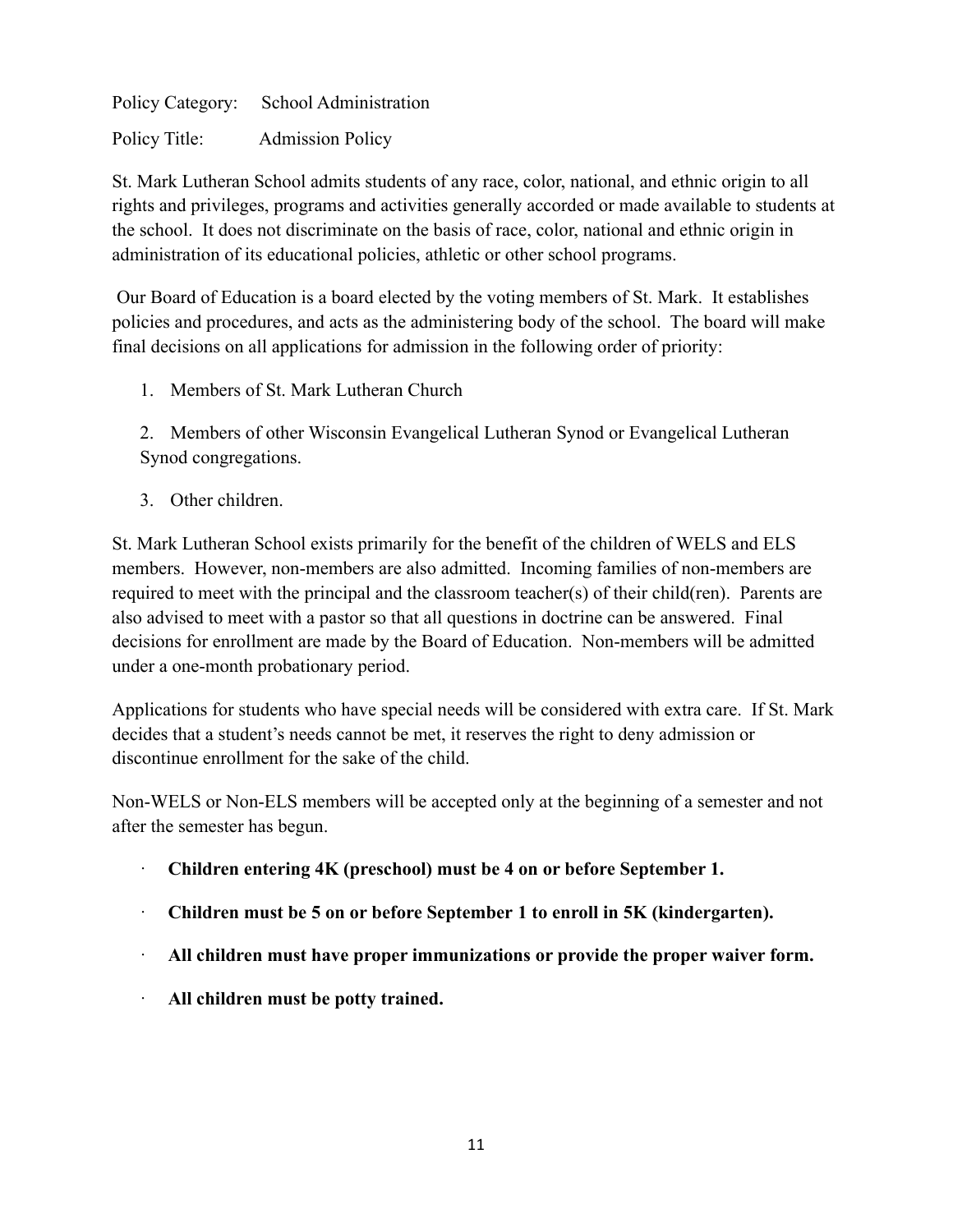St. Mark Lutheran School exists to provide children with daily exposure to the powerful Word of God and its saving message of Jesus Christ. We enroll children with that purpose in mind.

Motivated by Christ's saving love, the parents of our students understand, appreciate and support this philosophy of education. They value their children's eternal souls above all. They know that their sacrifices of time, talent, and treasure are not loss, but spiritual gain.

For these reasons, parents of non-fellowship (non-Wisconsin Parental Choice Program) children enrolled in K-8 are required to attend and complete the church's Bible Information Class during the first year of involvement in school. This is to be sure that parents are clear on doctrines their children are being taught in school. Parents who do not follow through with this requirement will jeopardize further enrollment of their child(ren). *Families with children in the Wisconsin Parental Choice Program are strongly encouraged to take the Bible Information Class, since Biblical teaching permeates St. Mark's entire curriculum.*

Because our school depends on a strong and active relationship between parents, school, and church, St. Mark reserves the right to discontinue school enrollment based on our philosophy of Christian education.

Space limitations and class sizes may make enrollment limitations necessary. Decisions on enrollment are based on the enrollment priority established by the Board of Education.

**Children entering kindergarten are required to have a physical.** Appropriate forms should be turned in before the first day of school.

It is understood that all children are to participate in the total curriculum of the school, including singing concerts, field trips, the school track meet, and the memorizing of Bible passages, hymns, and doctrine from Luther's Catechism. All students in 5-8 will be expected to meet the requirements for confirmation.

Books and instructional materials that are used in religious studies are considered separate items from the usual classroom materials. We ask families to purchase these books separately. They then become your personal property. We pray they will be used in the home, as well as in school.

Parents of St. Mark are asked to participate in serving hot lunch.

Adopted: 1/26/14 Adopted: Voters'Assembly, 7/23/17 Revised: 1/31/21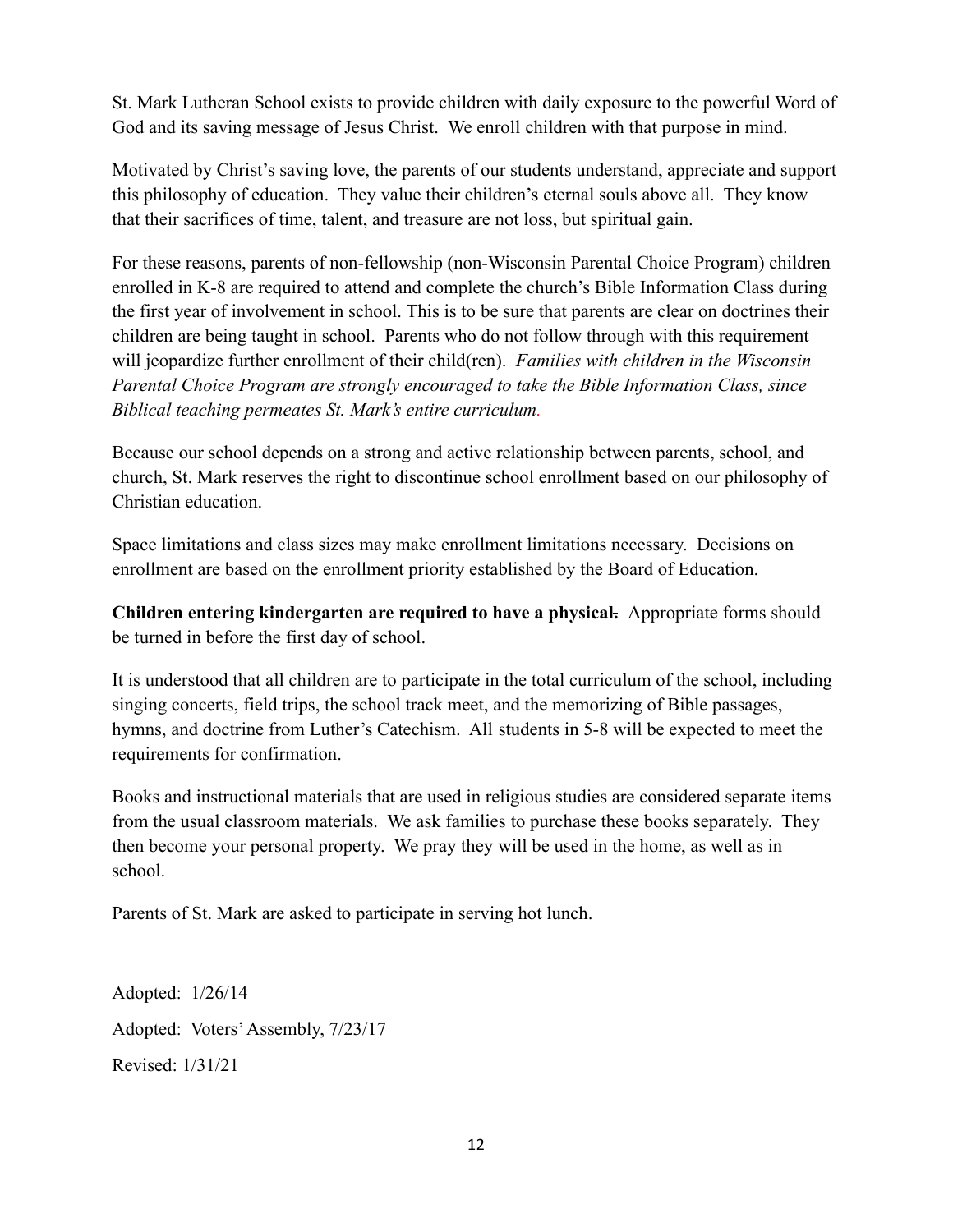Policy Category: School Administration

Policy Title: Attendance Policy

Regular and punctual school attendance is essential for success in school. As Christians, we recognize how important it is to model the lessons of attendance and punctuality to our children for their own future. We also recognize that valuable lessons in God's Word and other academic subjects will be missed if we are absent or tardy from school. An accurate record of attendance is required by law and is carefully noted in a student's permanent record where employers and other schools may find it.

| <b>Attendance</b>        | <b>Description</b>                                                             |
|--------------------------|--------------------------------------------------------------------------------|
| Present                  | Student is in attendance for all classes all day.                              |
| Half Day Absent          | Student misses over 2 hours, and is excused by parents.                        |
| Absent (Excused/Illness) | Student misses all day and is excused by parents.                              |
| Absent (Unexcused)       | Student misses all day and not excused by parents.                             |
| Tardy                    | Student arriving in the classroom after the 8:45 AM bell will be marked tardy. |
| Appointment              | Student misses less than 2 hours for a planned absence excused by parents.     |

If a child is absent:

- Parents are required to notify the school, through either a phone call or e-mail by 8:30 am, as to why their child will not be in attendance. If the school is not notified, parents will receive a call from the school inquiring of the child's status.
- Upon return from any absence, the child is responsible for promptly completing all assignments missed during the absent period.
- Parents are required to notify the teacher a week in advance before they take their child out of school for family vacations or other reasons. The child is responsible for all work missed.
- Children not attending field trips and the track meet are marked absent for that day.

By law, all children are required to attend school every day that school is in session. The average number of days that a child is typically absent from school is five days in a school year. The parents/guardian of a student who misses 20 days during a given school year will be notified by the school office and a meeting will be requested with the classroom teacher, principal and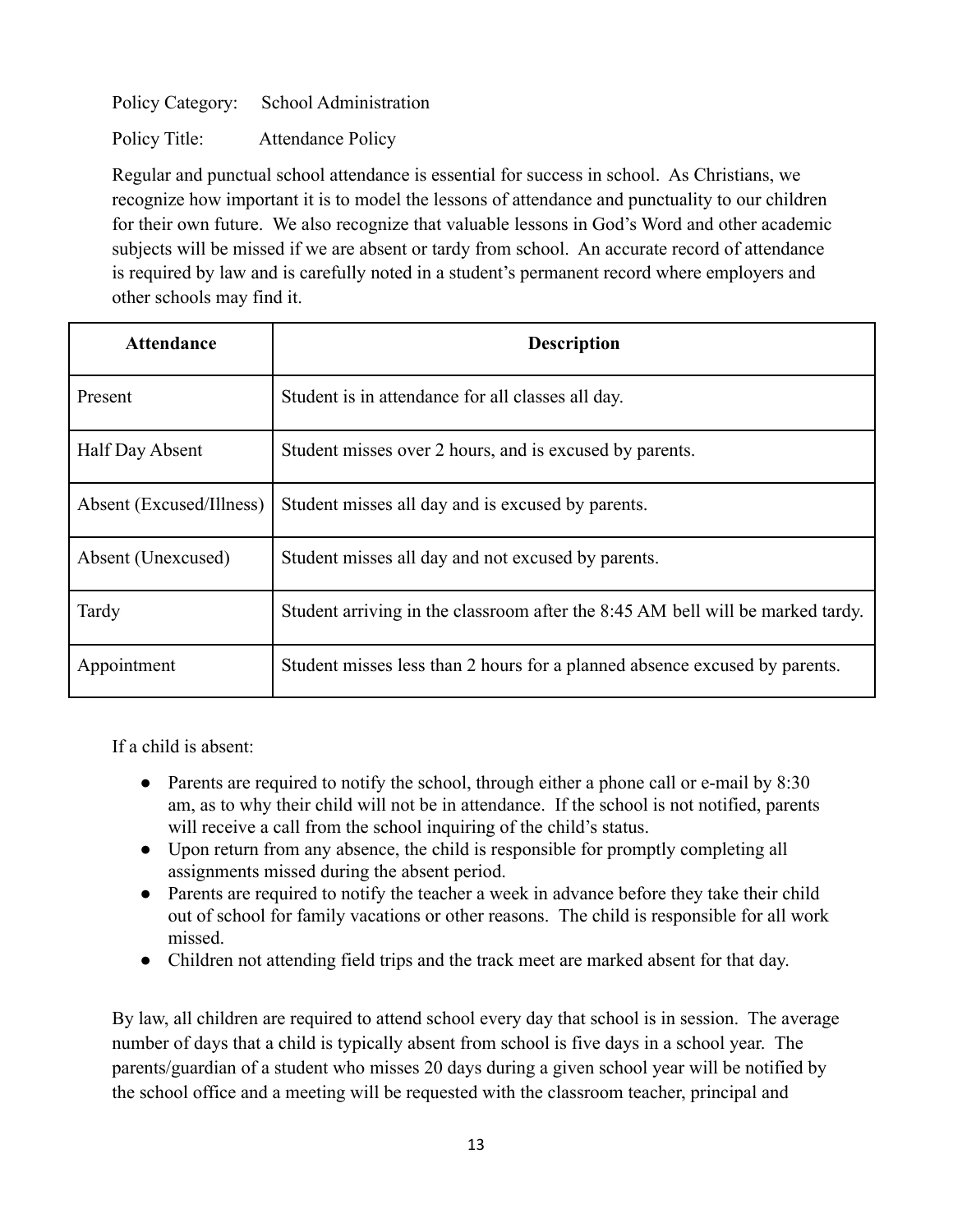member of the board of education. If a student misses 30 days, he/she will be retained and his/her continued enrollment at St Mark will be reviewed in accordance with Christian judgment and governmental guidelines. Special situations involving medical or other reasons that require extended absences will be taken into consideration.

Adopted: 1/26/14 Adopted: Voters'Assembly, 7/23/17 Revised: 6/13/18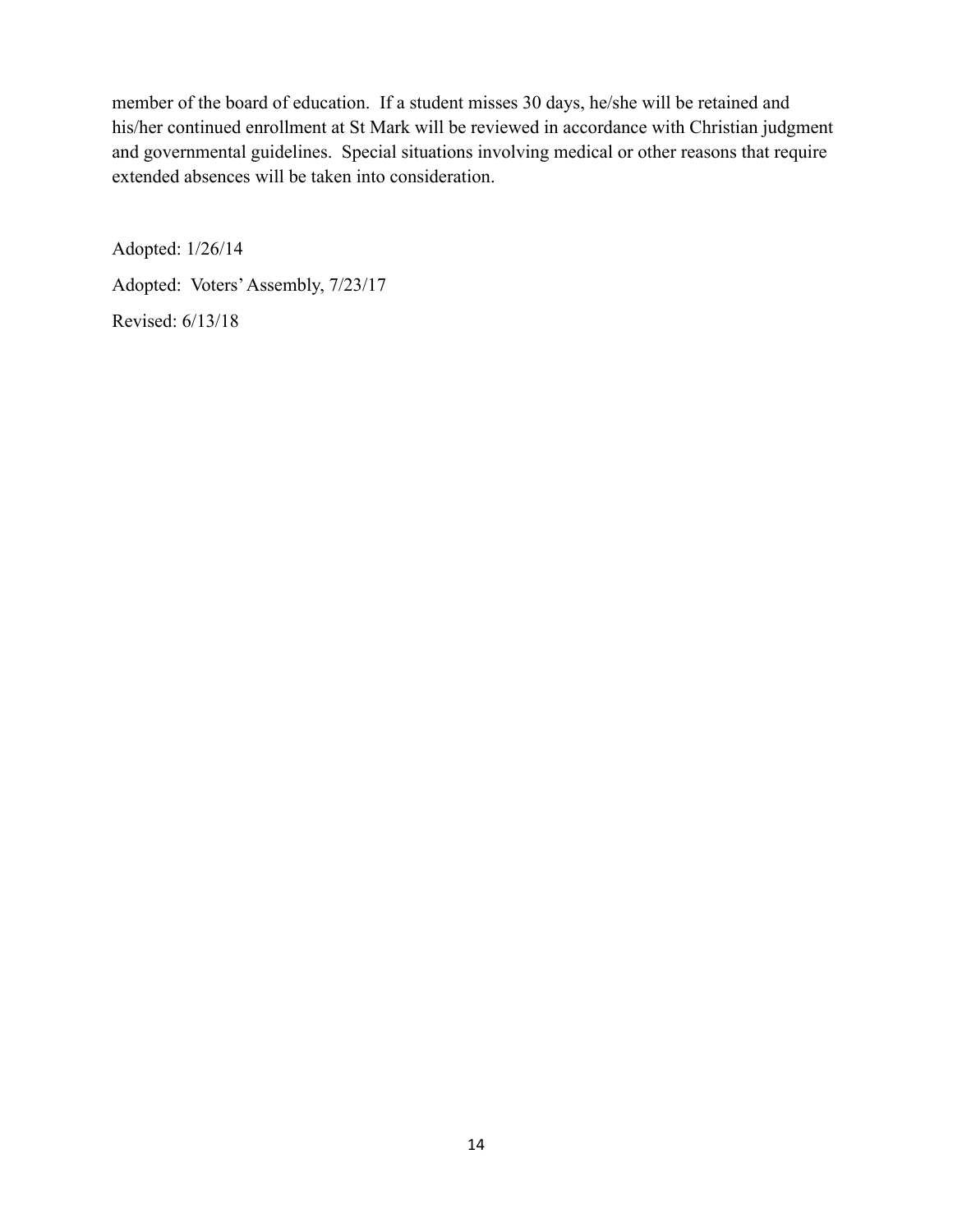Policy Category: School Administration

Policy Title: School Board Orientation

Effective membership on the board of education requires a substantial knowledge of the school and its related agencies of education. New members will be provided a thorough orientation to the school and to the operating procedures of the board. This orientation shall be conducted by the principal before the new board member assumes his place on the board. The orientation shall consist of at least the following:

- 1. Review of the Policy Book;
- 2. Review of the Parent Handbook;
- 3. Review of the Faculty Handbook;
- 4. Introduction to faculty and staff; (may be done at the beginning of the school year)
- 5. Summary of plans, problems, and challenges facing the school.

Additional orientation may be provided by the pastor(s) and the chairman of the board.

Adopted: 4/1/14

Passed by Voters: 4/27/14

Adopted: Voters'Assembly, 7/23/17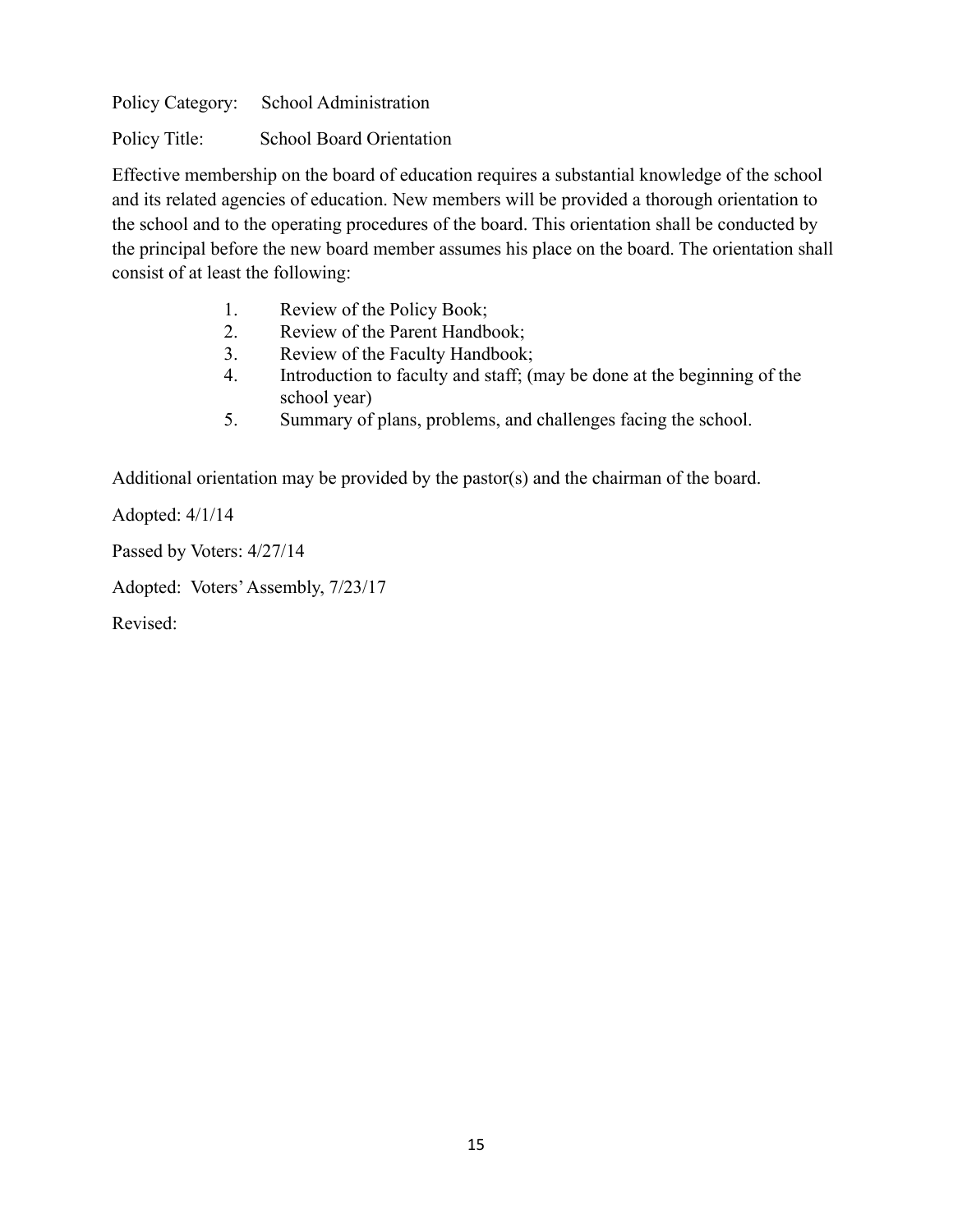Policy Category: School Administration Policy Title: School Board Meeting Minutes

To help keep accurate records of how the Board of Education is overseeing the operation of St. Mark Lutheran School, the agenda of each meeting with any decisions that occur will be recorded. These records should be maintained by the assistant principal or designated School Board member.

Rules and regulations:

- 1. Both electronic and hard copies of the minutes should be maintained.
- 2. The records should reflect what was discussed at the meeting.
- 3. Minutes should be distributed to all school board members before the next meeting.
- 4. Certain sensitive items can be left out of the official records.
- 5. Hard copies should be kept for 5 years, electronic copies should be kept for 10 years.

Adopted: 4/1/14

Passed by Voters: 4/27/14

Adopted: Voters'Assembly, 7/23/17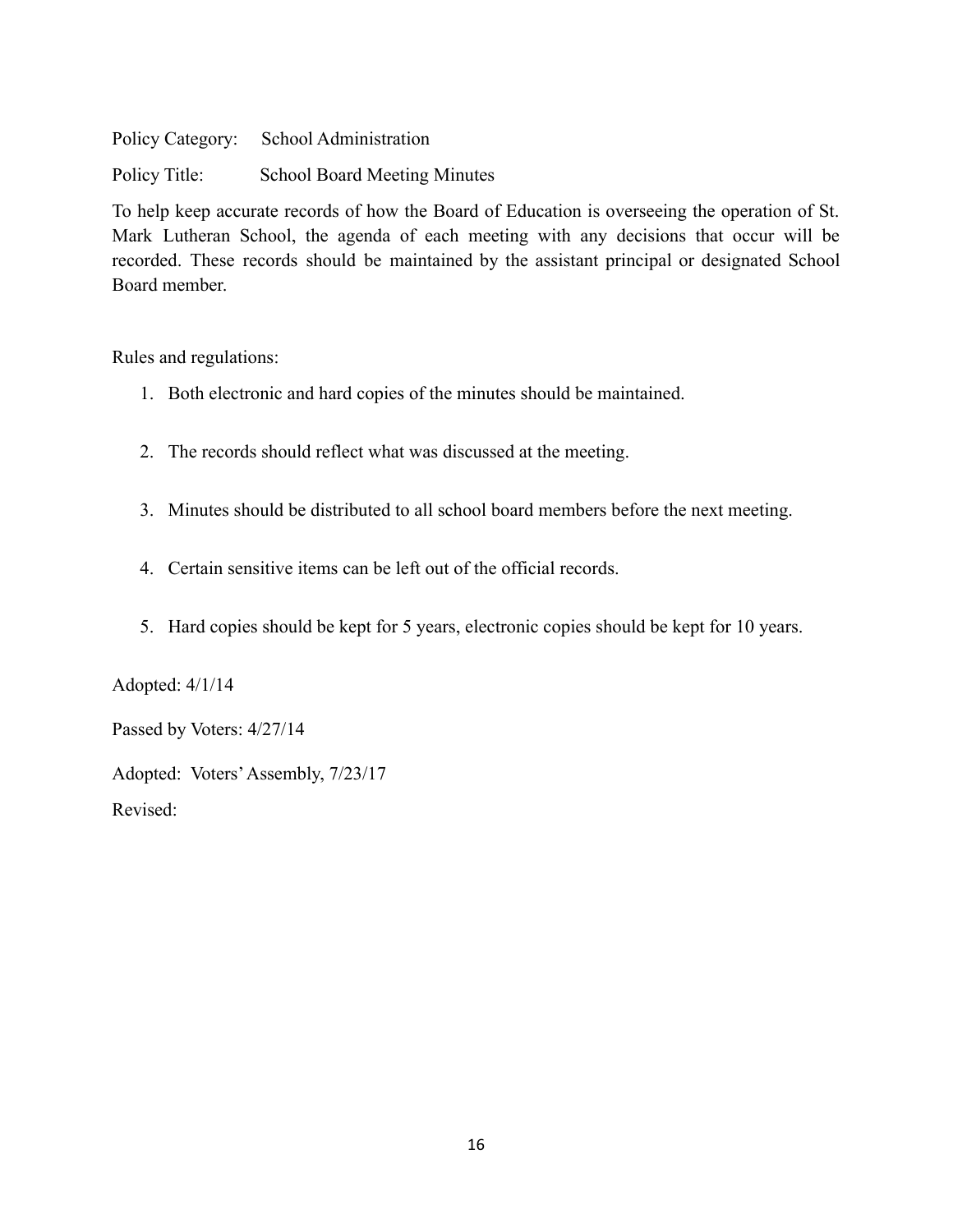Policy Category: School Administration

Policy Title: School Calendar: Length of School Year

To help with the planning of various activities involving both church and school, a tentative school calendar shall be drawn up yearly. This calendar is to be approved by the Board of Education.

Rules and Regulations

- 1. The assistant principal will draw up the tentative schedule for the following school year following the publication of the Eau Claire school district calendar.
- 2. Although there will be some variances, the school calendar will try to follow the school district calendar. This will cut down on the amount of drive days for the parents.
- 3. The calendar must meet the length of school hours as set by the Wisconsin Department of Public Instruction for Public Schools/Wisconsin Parental Choice Program. Chapter PI 8.01 (2) (f) Wisconsin Administrative Code. Hours of Instruction:
	- a. Preschool/Kindergarten (Half Day) 435 instructional hours
	- b. Grades 1-6 1050 instructional hours
	- c. Grades 7-8 1137 instructional hours

Adopted: 3/10/14

Passed by Voters: 4/27/14

Adopted: Voters'Assembly, 7/23/17

Revised: 1/31/21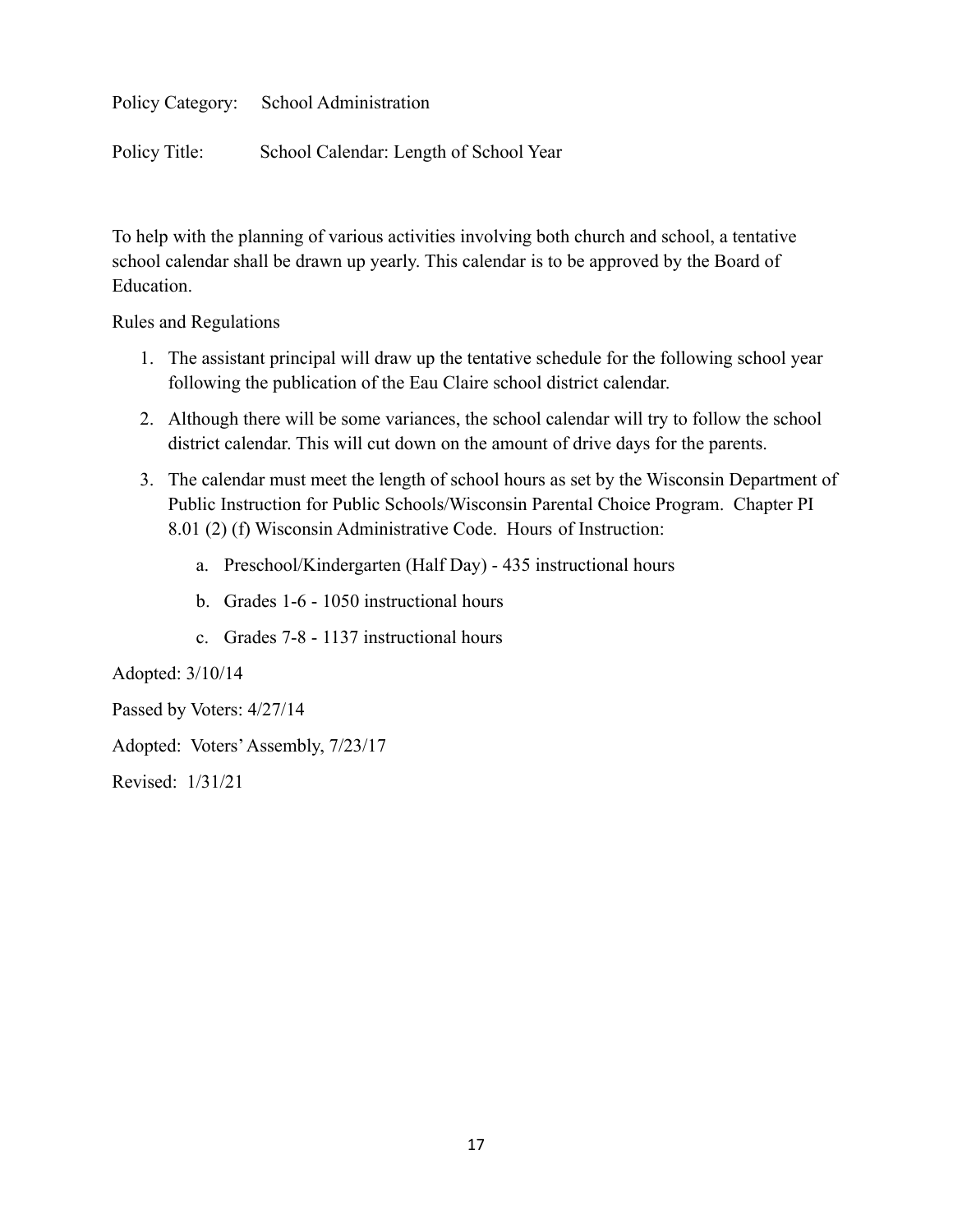| Policy Category: | School Administration      |
|------------------|----------------------------|
| Policy Heading:  | Recruitment                |
| Policy Title:    | Outreach to the Unchurched |

The following activities may take place to reach out to the unchurched with opportunities to learn about St. Mark Lutheran Church and School:

- 1. Power Hour: A gathering of preschool aged children for Bible time, Bible songs, and crafts. Parents attend with their children. This group meets 8 times per school year.
- 2. Vacation Bible School: Each summer a week long Bible camp is provided for members of Mark and the community from 3yrs to  $5<sup>th</sup>$  grade.
- 3. Community events such as parades provide opportunities to hand out fliers and provide information about St. Mark Lutheran Church and School.
- 4. Advertising by means of:
	- a. Ads in the local paper, radio, or TV
	- b. Signage on the property
	- c. Posters in local businesses
	- d. A St. Mark LES promotional DVD
- 5. Articles will be published in the local paper for school activities, events, and recognizing student achievement.
- 6. Other activities as they may arise.

Through the contacts made through these activities, a list of nonmember families will be gathered and allow for a follow-up contact by a pastor, the principal, a teacher, or congregation member to determine if there might be interest in St. Mark Lutheran School.

Adopted: 10/8/14 (Board of Education); 10/21/14 (Church Council)

Adopted: Voters'Assembly, 7/23/17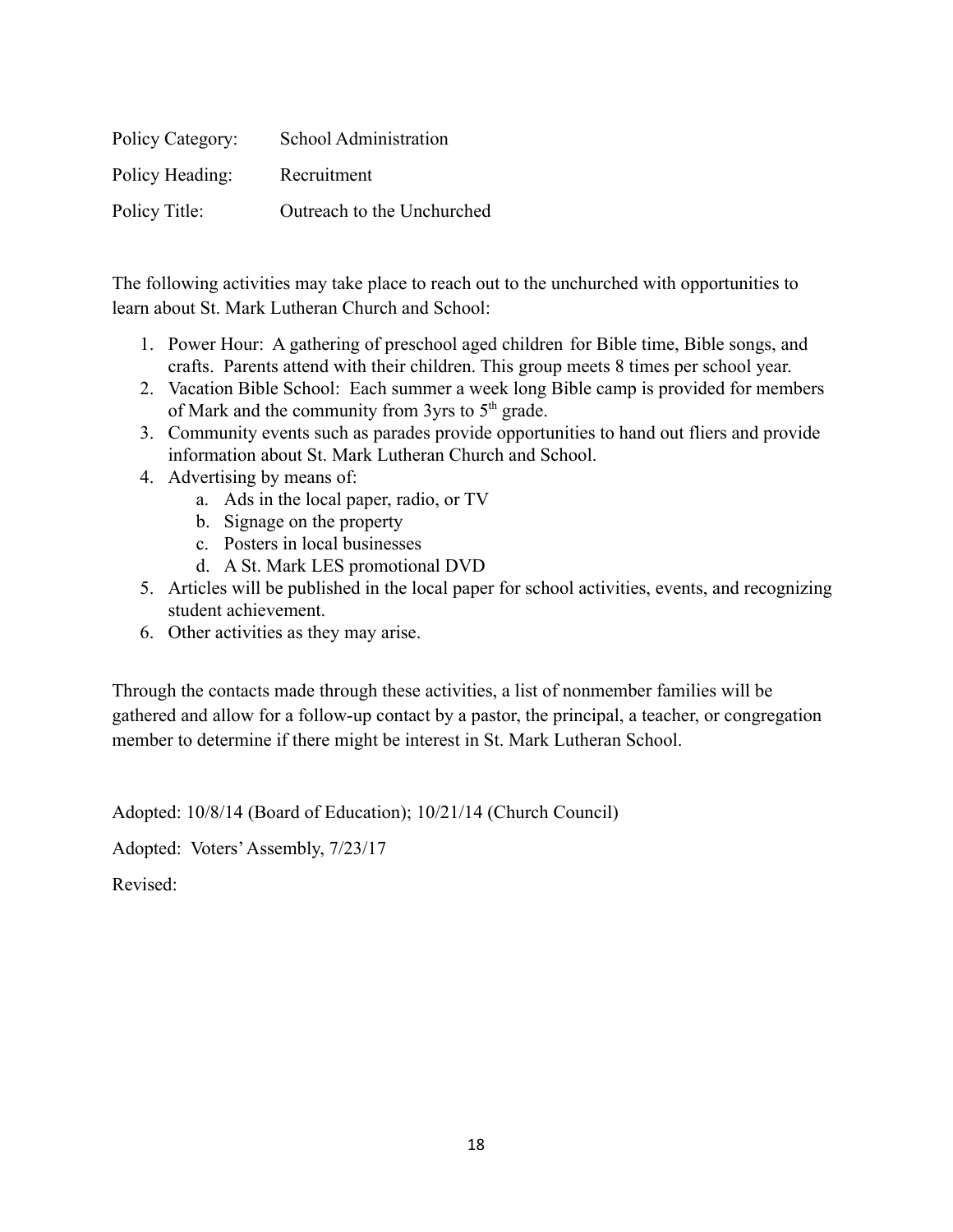| Policy Category: | School Administration                     |
|------------------|-------------------------------------------|
| Policy Heading:  | Recruitment                               |
| Policy Title:    | St. Mark Families not Enrolled in the LES |

- 1. The Mission, Vision, and Objectives, as well as all the activities of St. Mark Lutheran School are kept before the congregation members as much as possible through regular articles in the monthly church newsletter and weekly bulletin.
- 2. The Board of Education and principal provide regular reports at Open Forums and Voters' Meetings.
- 3. Families not sending their children to St. Mark Lutheran School are encouraged to participate in:
	- a. Sunday School
	- b. Vacation Bible School
	- c. Power Hour: program for preschool age children in the Church and community
	- d. KICK: Youth group for all  $6<sup>th</sup> 8<sup>th</sup>$  graders in the Church and School
	- e. Other activities as they may arise
- 4. A "Cradle Roll" is maintained of all children baptized at St. Mark Lutheran Church. A committee sends out regular mailings to families from birth to age 5 from "Strong Roots for Tender Shoots."
- 5. Personal invitations are extended to all families who have children eligible to enroll in our Preschool or Kindergarten to attend any "Roundup" activities. Announcements about roundups and registration are also placed in the weekly bulletins and monthly church newsletters.
- 6. Parents of students not enrolled in St. Mark Preschool or Kindergarten programs are contacted by the teacher or principal to determine the reason for not enrolling their children. This provides information needed to determine if changes need to be made in the programs to make them more accessible to our families.
- 7. Parents who do not send children for the Kindergarten Roundup are contacted soon after the roundup by the principal to determine future enrollment.
- 8. A list of unenrolled children is maintained and the pastors and principal consult with one another concerning the status of the families and their children. Personal visits to encourage enrollment may follow as needed.

Adopted: 10/8/14 (Board of Education); 10/21/14 (Church Council)

Adopted: Voters'Assembly, 7/23/17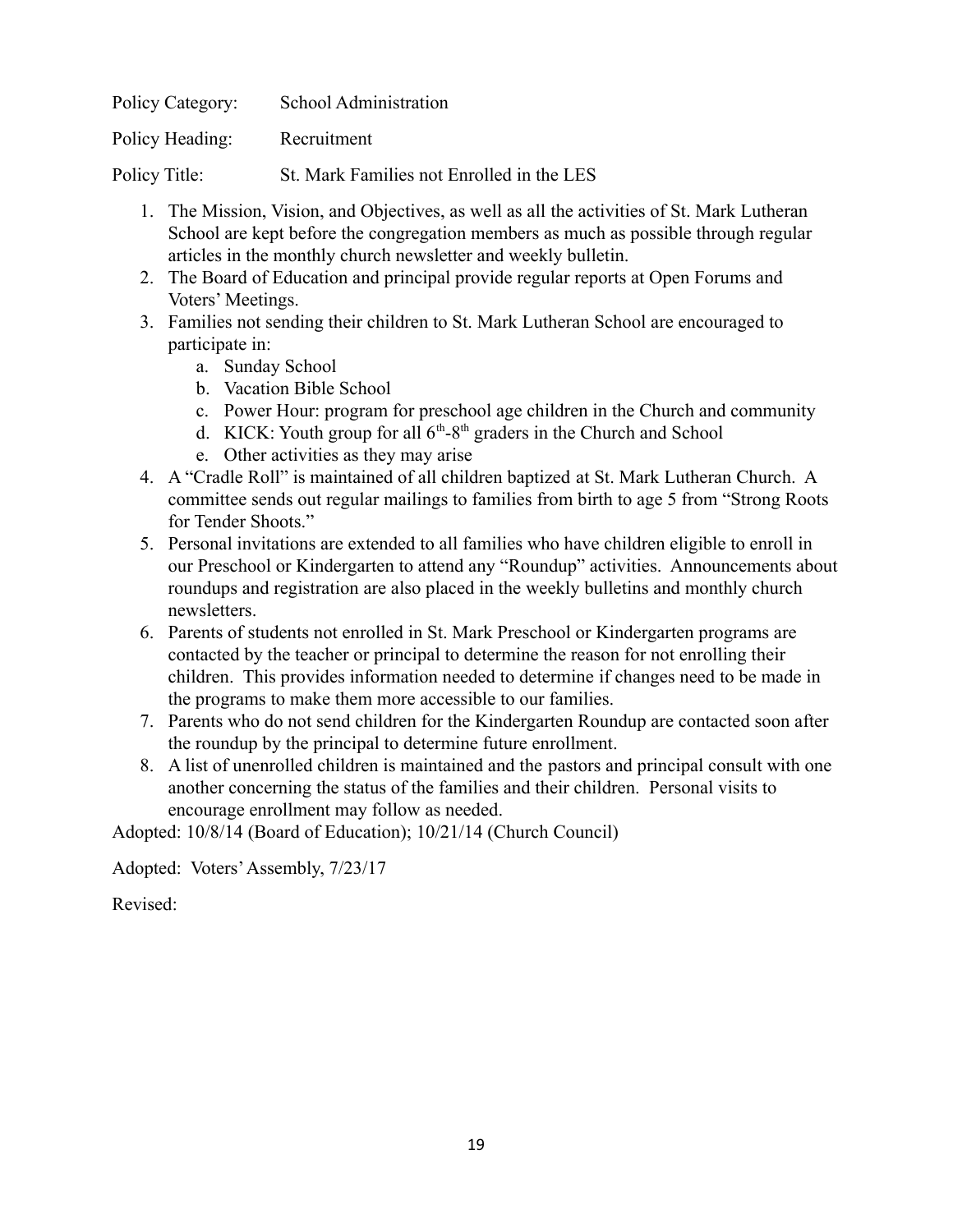| Policy Category: | School Administration               |
|------------------|-------------------------------------|
| Policy Heading:  | Recruitment                         |
| Policy Title:    | <b>Assimilation of New Families</b> |

The following activities will take place when a new family inquires about enrolling and then enrolls their children in St. Mark Lutheran School:

- 1. The principal will meet with the family and provide a tour of the facilities. They will be given the Parent Handbook and all materials necessary to enroll their children in our Lutheran elementary school.
- 2. The principal will review the Mission, Vision, and Objectives of St. Mark Lutheran School and answer any questions a family may have about enrolling in our LES.
- 3. Arrangements will be made for the family to meet their children's teachers and visit their classrooms.
- 4. Arrangements will be made to meet with one of the pastors so that if appropriate the membership process at St. Mark Lutheran Church can begin.
- 5. For new non-member families, they will be enrolled in the next available BIC class to become familiar with the Biblical doctrine taught at St. Mark Lutheran School.
- 6. The Assimilation Committee will meet with the family to introduce them to St. Mark Lutheran Church. A mentor program is in place to help in the assimilation to St. Mark.
- 7. A home visit by the students' teachers will be made before school begins. The teachers will share their classroom procedures and get to know the family on a personal level.
- 8. Families will be invited to the "Opening Service" by the principal. At this time, new students can bring their school supplies, and the family can attend a short chapel service.
- 9. Other activities as they may arise.

Adopted: 10/8/14 (Board of Education); Church Council (10/21/14)

Adopted: Voters'Assembly, 7/23/17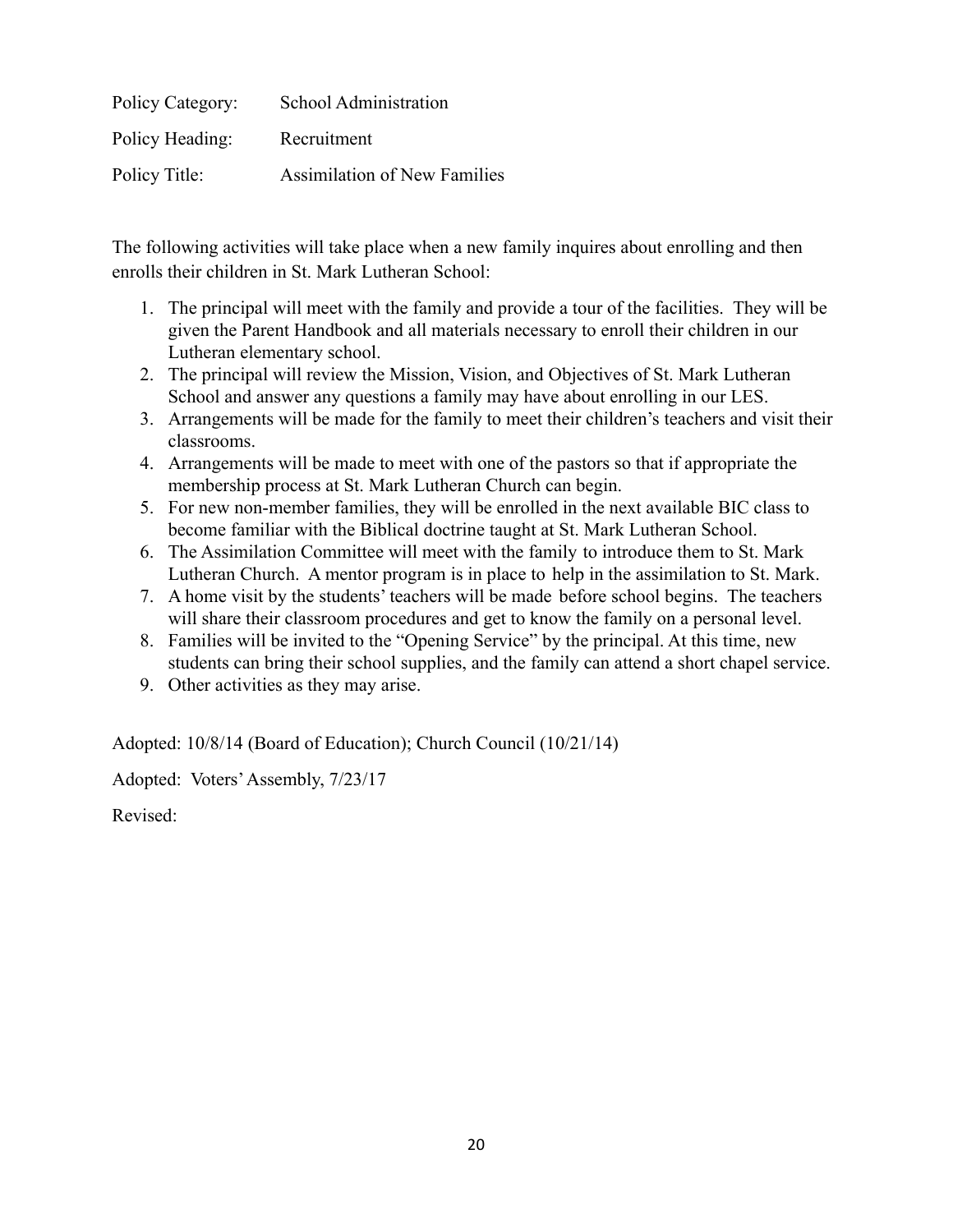Policy Category: School Administration

Policy Title: Book Fees for New Students

If new students are enrolled at St Mark Lutheran School during the school year, families will be assessed a book fee according to the following scale:

- o Families will pay the full Book Fee if their children are enrolled for 2-4 quarters.
- o Families will pay half the Book Fee if their children are enrolled for 1 quarter.
- o Families will pay the full Book Fee if their children are enrolled at the beginning of the year and leave at some point during the school year.
- o Member families may enroll at any time during the school year. Non-member families may enroll only at the beginning of the school year and at the start of the second semester.
- o Special circumstances will be discussed on an individual basis.

Adopted: 3/1/16 by BOE

Adopted: Voters'Assembly, 7/23/17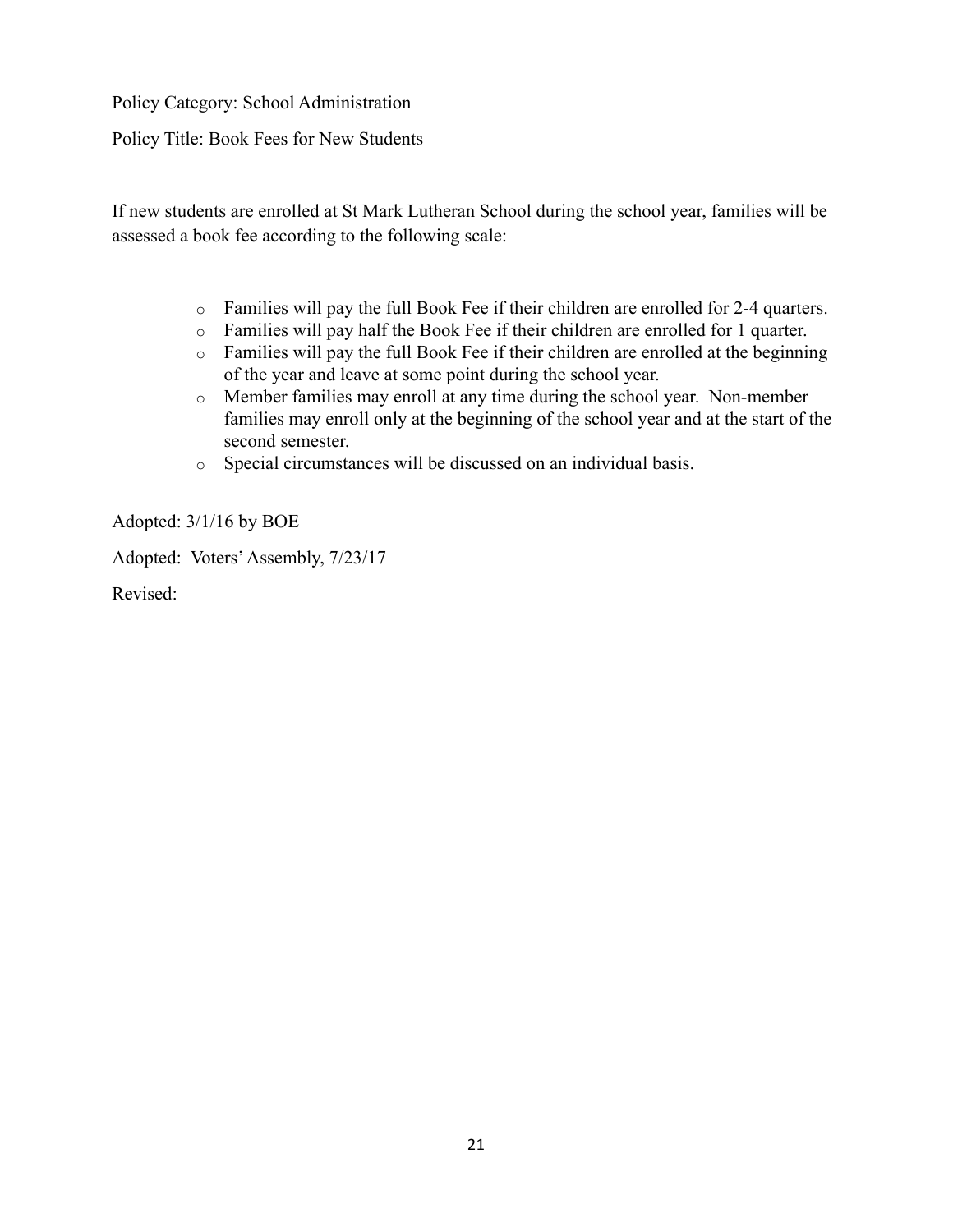Policy Category: Administration

Policy Title: Policy for New Students

- 1. The principal will gather contact information from the prospect family: this includes a phone number, e-mail address, and home address. The principal will keep a word processor document of all prospect families.
- 2. The principal will set up a time with the prospective family to get a tour of the school.
- 3. Following the tour, the principal will provide a welcome folder to the prospective family. This welcome folder includes an application, calendar, and school handbook.
- 4. The principal will encourage the prospect family to complete the application form.
- 5. If the family applying for enrollment is not a WELS/ELS family, the principal will inform the prospect family about the expectation to take the Bible Information Class with one of the congregation's pastors. The principal will also explain that the school is an extension of the church.

Note: There are three possible outcomes that come from taking the Bible Information Class:

- The family sees there are doctrinal differences with what they believe, and the family does not feel comfortable with those doctrinal differences so they remove their child from the school.
- The family sees there are doctrinal differences with what they believe, and the family wishes to continue enrollment at the school. The family understands that their child will be welcome while understanding that the child is there as a "willing learner." In other words, the child will not be allowed to express the differences in doctrine that his/her church teaches.
- The family, moved by the Gospel as the Holy Spirit works on their hearts, decides to join the St. Mark congregation. They are gladly welcomed to the congregation and as members, now have the opportunity to support the church and school through their offerings.
- 6. When the family has completed the application, the principal, the prospective child's teacher, and the Board of Education will review the application and determine whether the child may be enrolled. The principal will inform the family that the child will be enrolled on a provisional basis (4-6 weeks) in order to make sure that our school can fully meet the needs of the student.
- 7. Note: St. Mark families may enroll at any time during the school year; ELS and nonmember families may enroll based on staff and Board of Education approval.
- 8. In order to ease the transition, the principal will meet with the family to fill out the proper paperwork and identify a plan for making the payments for books fees and if applicable, school tuition.

Adopted: 4/4/17 (Board of Education); Church Council (4/7/17); Voters'Assembly (4/26/17) Adopted: Voters'Assembly, 7/23/17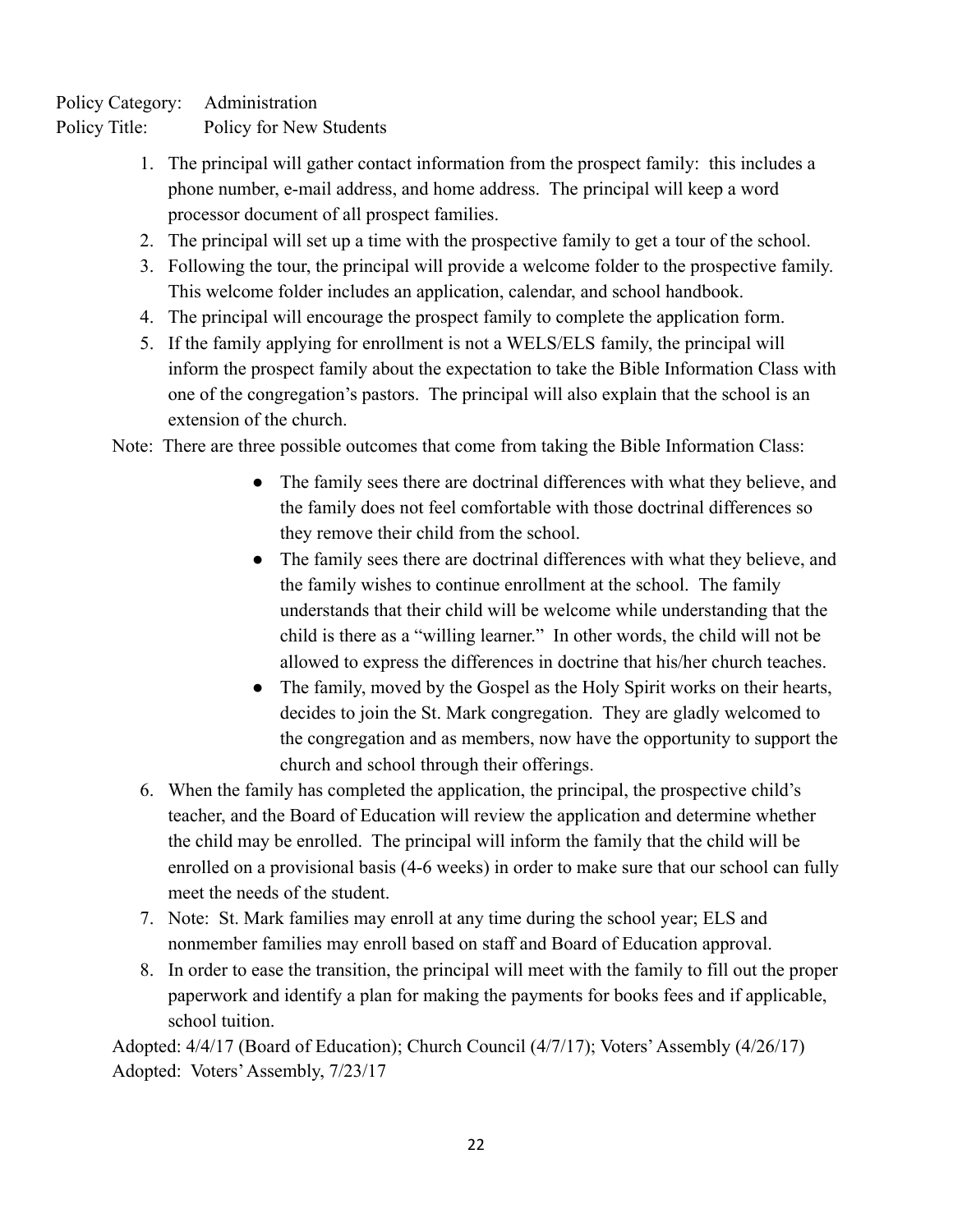Policy Category: Students and Student Services

Policy Title: Pass or Retain Policy

At the end of the school year the student will: 1. PASS – The student has achieved passing grades in the course of study. 2. PASS ON CONDITION – The student will go on to the next grade on a trial basis. 3. ADVANCE – The student has not achieved passing grades, but will not benefit by being retained. 4. RETAINED – The student has not received passing grades and will benefit from being retained.

In case of possible retention in a grade, a consultation with the parent is required. The case is reviewed by the child's teacher, the parent, and the principal. If a resolution is not made, a recommendation is made to the Board of Education. The Board will take final action in the matter. Their decision is based on the placement, which will give the child the best opportunity for maximum growth the next year.

Adopted: 1/26/14

Adopted: Voters'Assembly, 7/23/17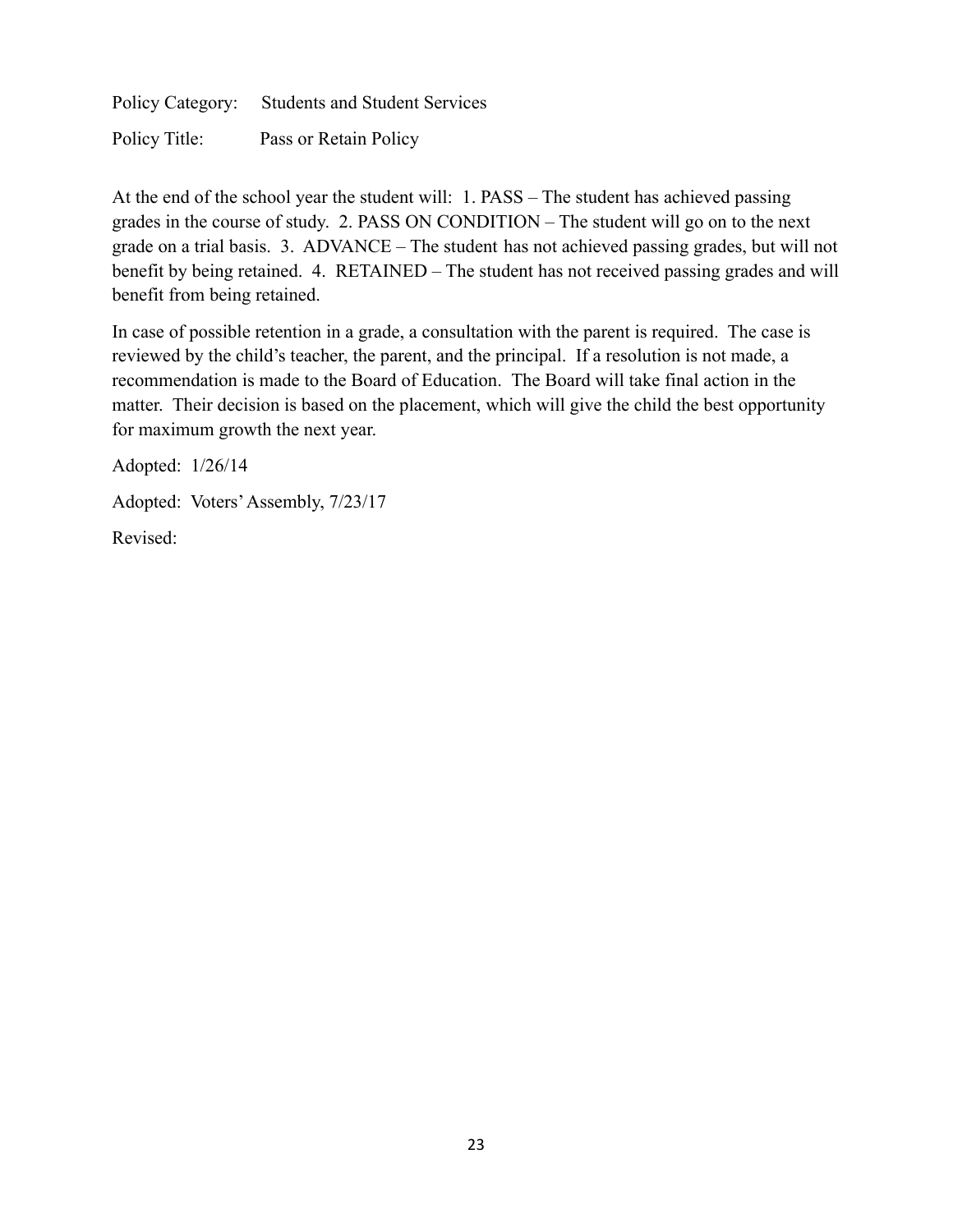| Policy Category: Students and Student Services |
|------------------------------------------------|
|                                                |

Policy Title: Eligibility Policy

A student earning a failing grade in any subject, at any time during the school year is ineligible for any athletic activity until the grade is raised to a passing grade. If an "F" is received at the end of the fourth quarter, the student may be eligible under a probationary period during which appropriate grades must be maintained. It is important to remember that participating in athletics is a privilege. Each student is a representative of St. Mark Lutheran School and their Savior.

Any student who receives an "Unsatisfactory" in conduct/behavior is also ineligible for the following quarter.

In order to participate in any after school activity, students must be at school by noon that same day.

Adopted: 1/26/14

Adopted: Voters'Assembly, 7/23/17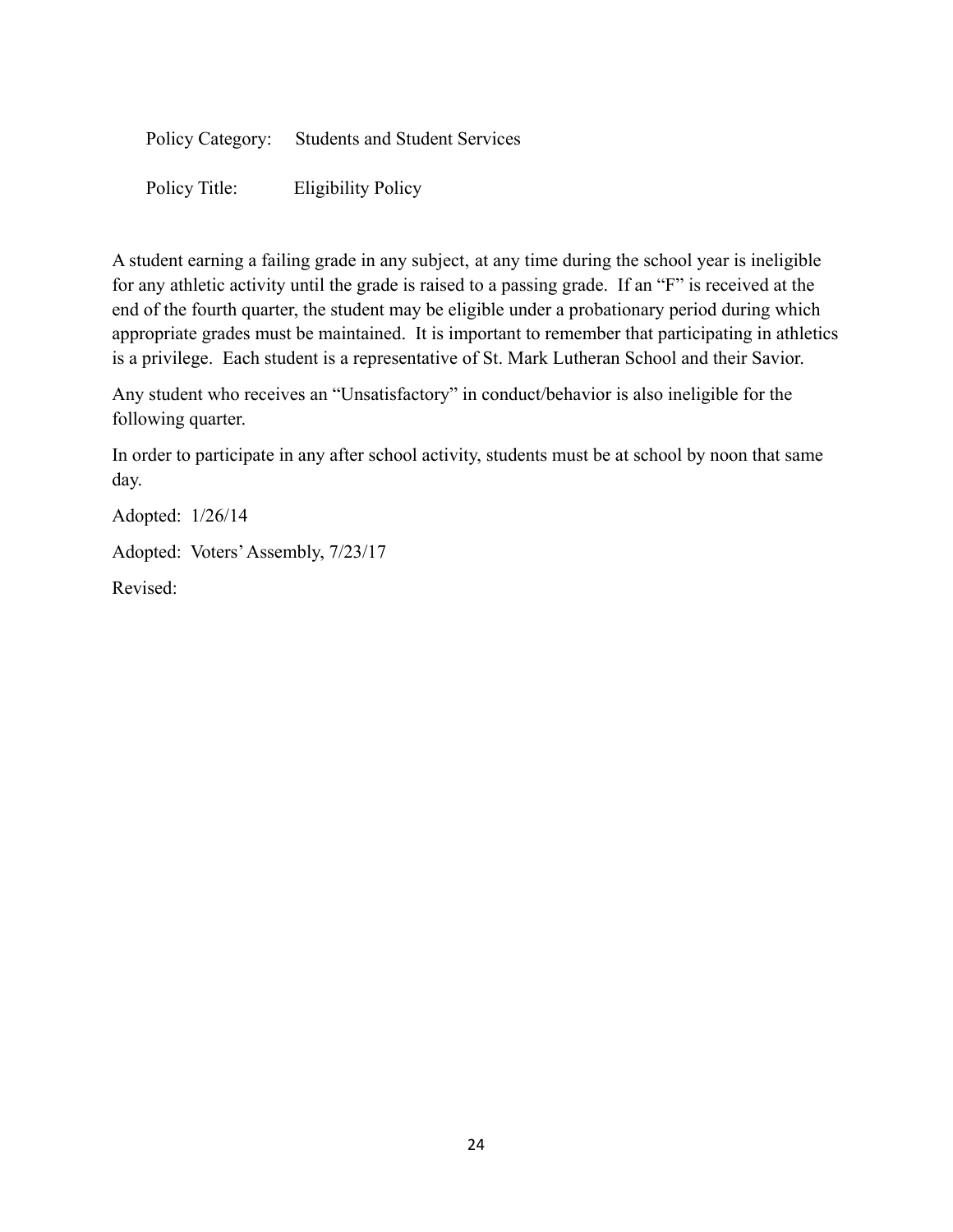Policy Category: Students and Student Services

Policy Title: Personal Appearance Policy

St. Mark wishes to develop within its students a feeling for proper grooming and dress along with proper attitudes. Students may express personal tastes in dress and grooming as long as they are consistent with Christian standards and appropriate for an educational setting. In this respect, moderation should be exercised in dress, hairstyles and jewelry.

- Students should wear shirts that cover from the neck to the shoulder (spaghetti straps and strapless tops are not permitted).
- Shirts should also cover both the torso and lower back while arms are raised.
- Mesh material may only be worn with an undershirt. Mesh material is defined as anything that can be seen through.
- Shorts and skirts should be long enough to go beyond a student's fingertips with arms fully extended to his/her sides.
- Shorts of appropriate length may be worn in the months of September, October, April and May.
- Undergarments should be completely covered and not visible through clothing.
- Leggings and tight-fitting pants may be worn in a modest manner with shirt and pants overlapping each other.
- Hats and hoods are not allowed in the classroom.
- Excessive make-up should not be worn.
- Any garment with writing or pictures of questionable nature or which exalts a group, concept, or opinion offensive to Christians and their God is forbidden. (This includes alcohol or tobacco related clothing)
- Please label all boots, coats, shoes, gloves, lunch boxes, etc.… for identification.
- Students are required to have a separate pair of athletic shoes at school on physical education days. All PE clothes also need to follow the St Mark dress code.
- Please dress appropriately for the season.
- Teachers reserve the right to ask students to change or cover clothing that is deemed inappropriate.

Parents have the responsibility of sending their children to school properly attired. Standards of neatness, cleanliness, and decency are to receive prime consideration in the selection of clothing suitable for our school. Students who violate the dress code will be asked to change. If they do not have proper clothing to change into, the parents will be called.

Adopted: 1/26/14 Adopted: Voters'Assembly, 7/23/17 Revised: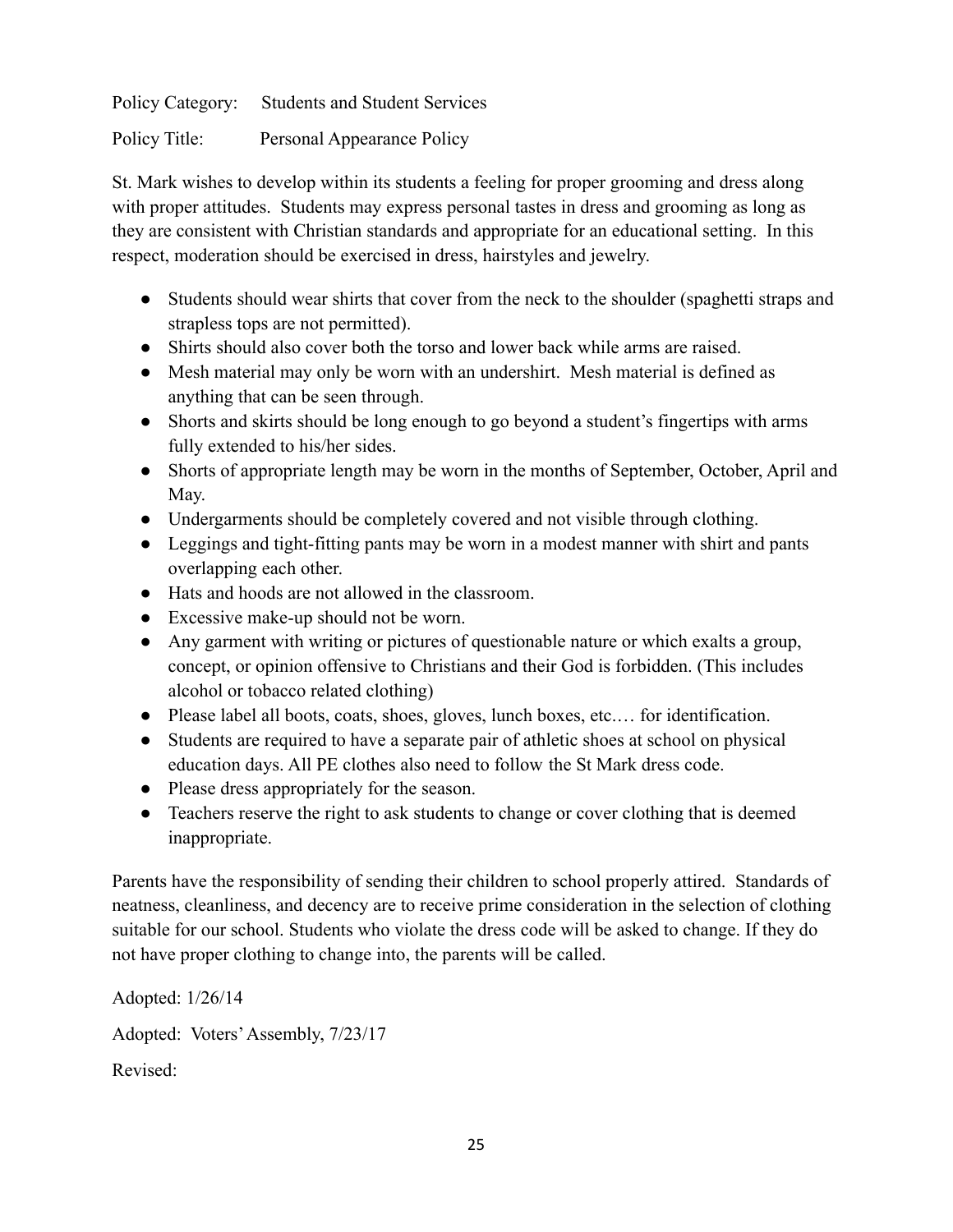Policy Category: Students and Student Services

Policy Title: Staff to Children Ratio in the Early Childhood Ministry

The following teacher/student ratios will be maintained in the St. Mark Early Childhood Ministry in order to provide the best Christian education possible for our students.

| <b>Grade Level</b> | Number on Children for a Teacher<br><b>Before an Aide</b> | <b>Maximum Number of Students</b><br>for a Classroom |
|--------------------|-----------------------------------------------------------|------------------------------------------------------|
| 3K                 | 1 to 9                                                    | 18                                                   |
| 4K                 | 1 to 10                                                   | 20                                                   |
| <b>5K</b>          | 1 to 10                                                   | 20                                                   |

Adopted by the Board of Education: April 6, 2021 Adopted by the Church Council: April 13, 2021 Adopted by Voters'Assembly: April 25, 2021 Revised: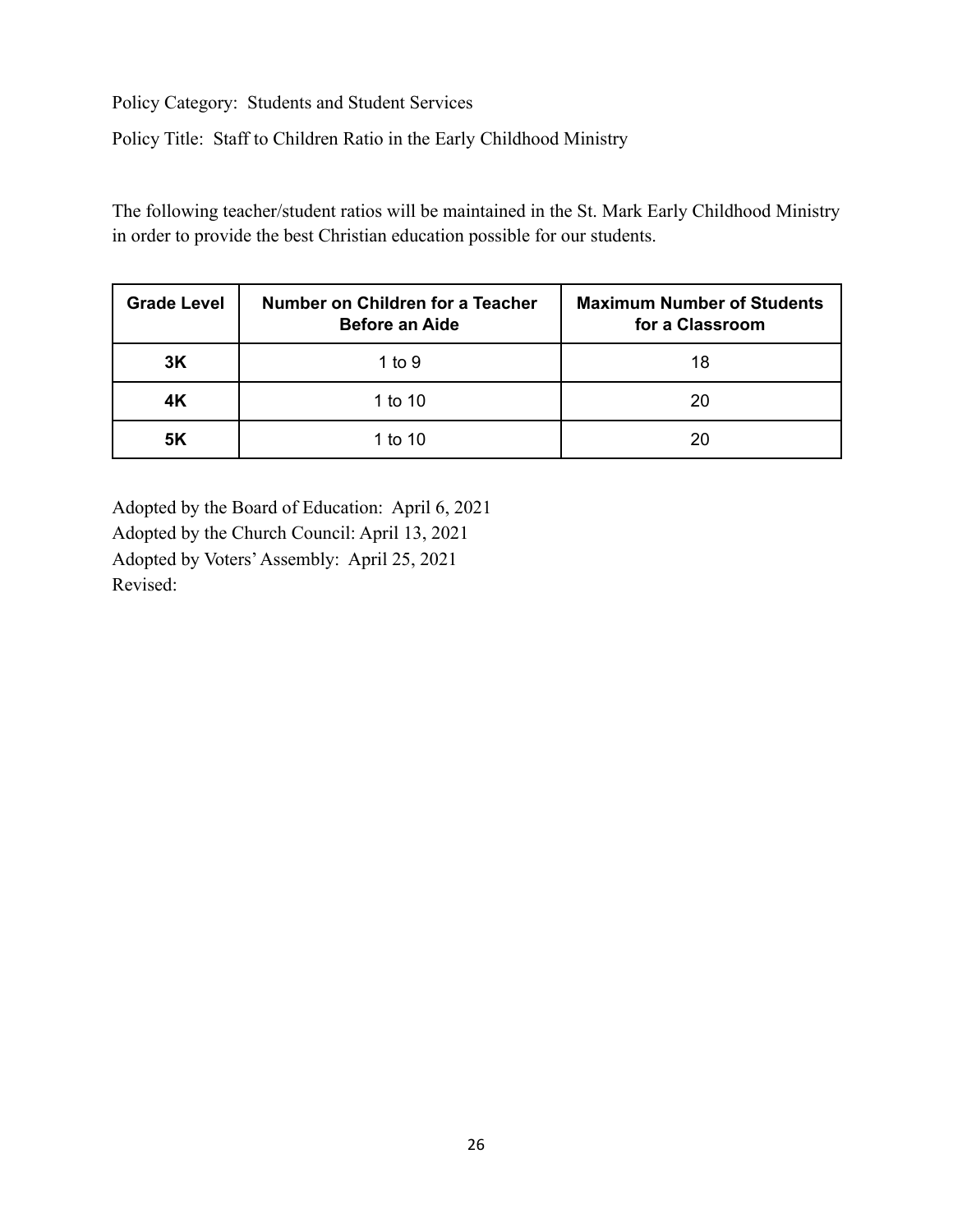Policy Category: Students and Student Services Policy Title: Progressive Discipline Policy

Discipline in the school must be in keeping with the principle of the Word of God. *Do not withhold discipline from a child.* (Proverbs 23:13). Parents having children in the school automatically extend their authority to the teacher while their children are at school. Full cooperation between parents and the school is expected in the disciplining of students.

The children in our school will be expected to conduct themselves as Christian young people at all times, whether in school, on the playground, riding the bus, attending or participating in an athletic event, field trips or while communicating with technology.

In the spirit of Matthew 18, any discipline that will be done at our school will be dealt with in this order: 1. Teacher 2. Principal 3. Pastors 4. Board of Education.

Each student is a unique child of God with unique personal, social and educational needs. As a result, every disciplinary situation becomes unique in nature. Consequences for misbehavior provide the best learning value when matched to the unique student and the unique situation. The odds for children learning from their mistakes increase dramatically when children see a reasonable connection between their behavior and the resulting consequences.

Our school staff dedicates itself to following a set of principles that provide a guide for dealing with student discipline. These principles guide our attempts to individualize disciplinary procedures and to help students see reasonable connections between their behavior and the resulting consequences.

Since these principles provide the guiding light for our professional decisions, the staff encourages parents to bring concerns and questions to us in the event we operate in ways that appear to be inconsistent with these core beliefs.

# **Principles for Dealing with misbehavior**

- Students will be shown their sin with the use of the Law and guided in God-pleasing behavior with Gospel motivation.
- Students should respect all those in authority (teachers, pastors, staff and parents) according to the  $4<sup>th</sup>$  commandment.
- Students should be guided and expected to solve the problems they create without making problems for anyone else.
- Misbehavior should be handled with natural consequences instead of punishments whenever possible.
- There should be a logical connection between the student's behavior and resulting consequences.
- Every attempt should be made to maintain the dignity of both the adult and student.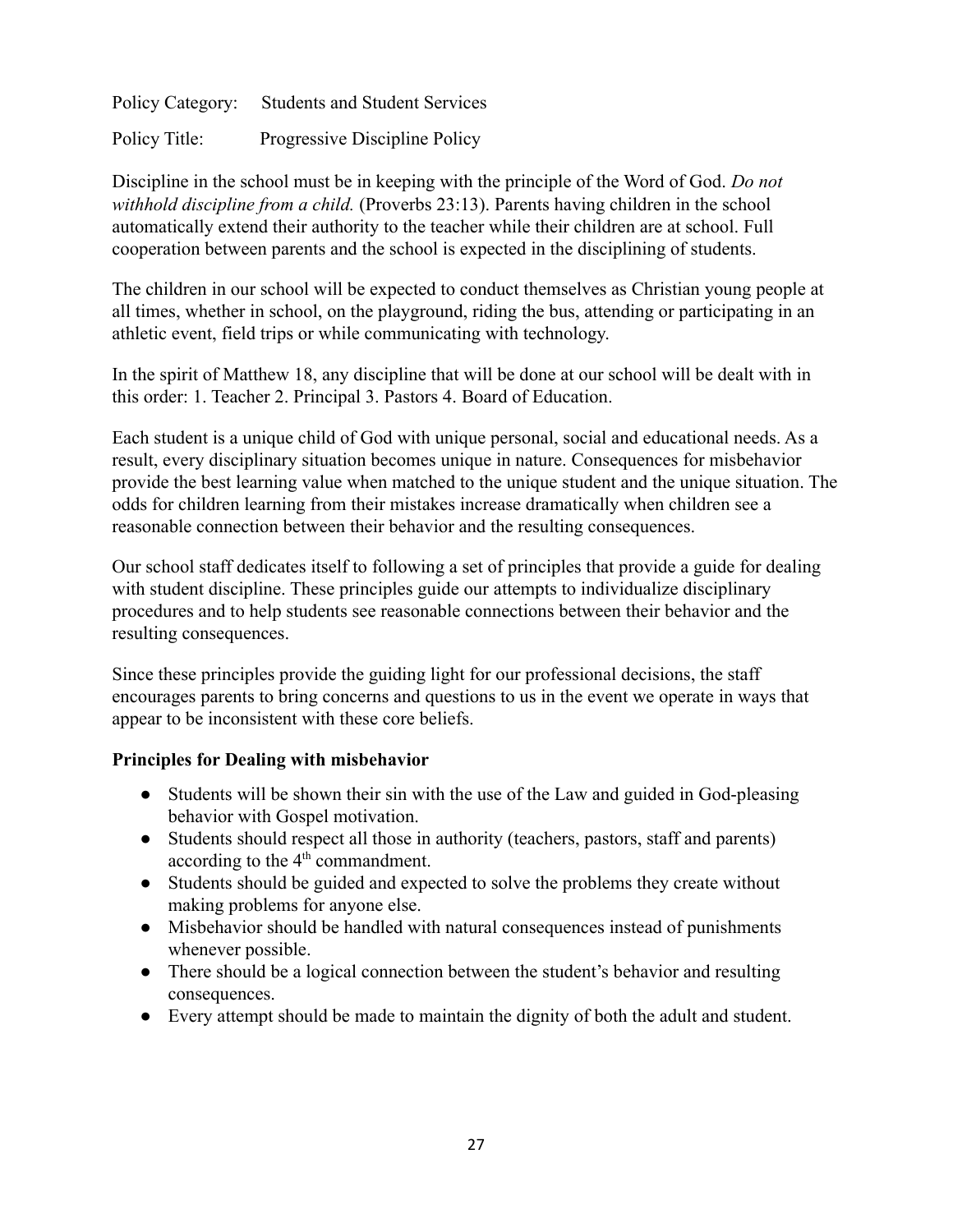When the regular classroom discipline applied by the teacher is no longer productive and fruitful, the school will use God's word to guide us and to better provide direction so that every matter is handled in a fitting and orderly way as Paul reminds us, *But let all things be done decently and in good order,* (I Corinthians 14:40). Suspensions can occur immediately upon incidents of verbal or physical aggression against anyone, threats of violence or other harm, severe incidents of bullying or harassment, vandalism or destruction of school property, or severe disrespect. In cases where repeated minor offenses occur, suspension can be used to send a stronger message. An expulsion may take place after all other attempts at discipline have failed or when willing gross misconduct or unlawful activity has occurred. Examples of such behaviors may include violence or threats of violence, illegal activity, endangering or threatening to endanger the property, health or safety of others. Under state law, any student who brings a firearm to school is to be expelled for not less than one year.

The following steps will be taken:

**Step 1:** The teacher will notify the parent(s) and meet to plan a course of action

**Step 2:** The teacher, principal, and parent(s) will meet further to discuss the situation and to join in a united effort in disciplining the child.

**Step 3:** The parent(s), teacher, and principal will meet with the Board of Education and one of the Pastors for further disciplinary discussion.

**Step 4:** Final disciplinary action which may include suspension and/or expulsion will be determined by the school's Board of Education.

**Step 5:** If the family feels that the suspension/expulsion was improperly administered, the family may appeal in writing to the congregational Church Council, and the Church Council will review the situation. Readmission is not possible without permission by the Church Council.

**Step 6:** The Board of Education chairman will communicate to the parent and pupil in writing within one week of the Church Council's final decision.

Adopted: July 2012 Revised: June 2017; January 2021

Adopted: Voters'Assembly: January 31, 2021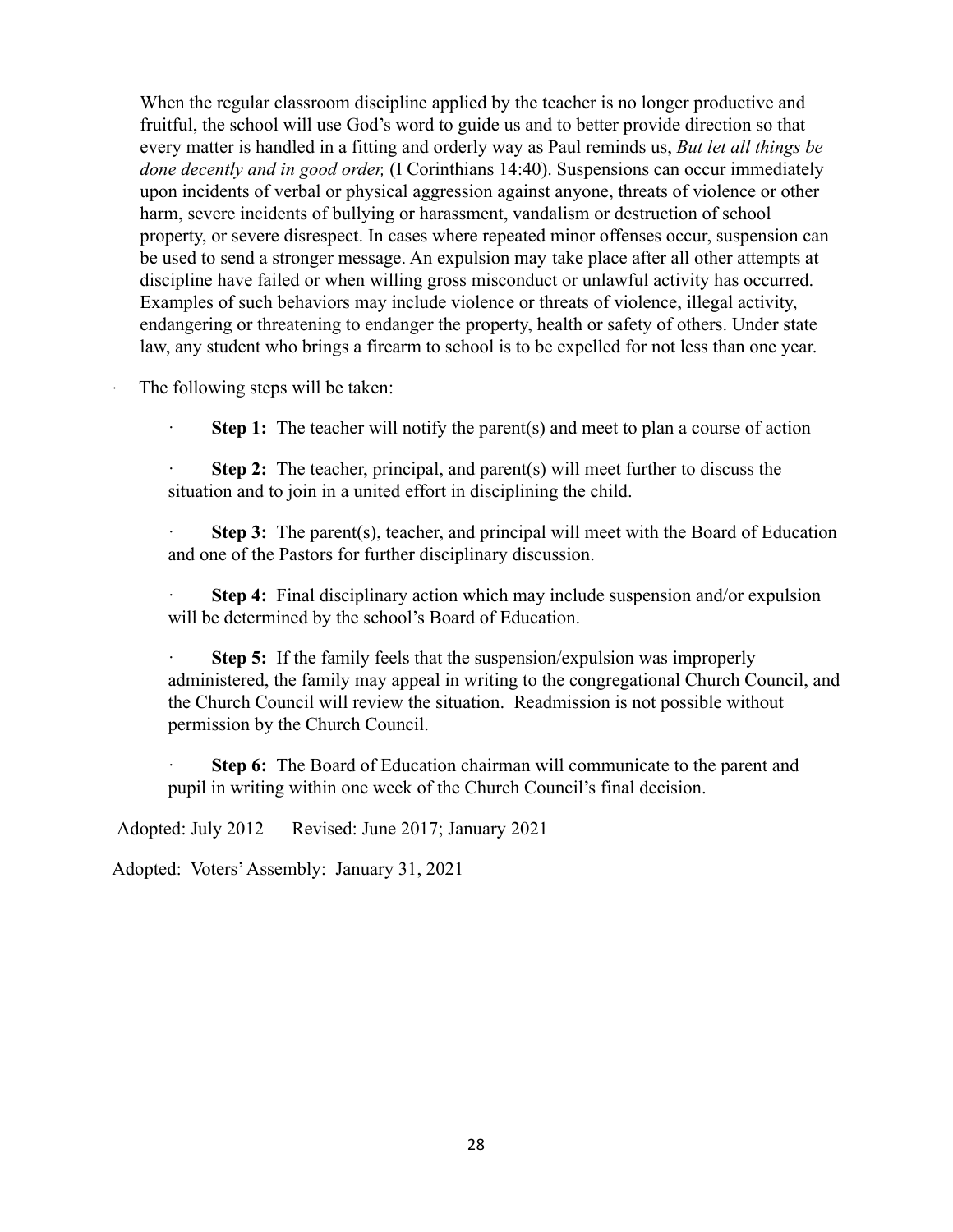Policy Category: Students and Student Services

Policy Title: Early Childhood Ministry Rules

# **Early Childhood Ministry Rules:**

- 1. Use kind words and gentle touches.
- 2. Remember walking feet and inside voices.
- 3. Share with others and patiently wait your turn.

Positive behaviors are recognized and acknowledged verbally to children throughout the 4K (Preschool) day, as well as in conversations with parents at pick-up time. Age-appropriate behavior problems that arise are taken as opportunities to help children learn and grow in God-pleasing ways.

- The teacher will explain to the child what action was inappropriate and why.
- The teacher and child will work together toward repentance and achieving acceptable behavior.
- The teacher will reassure the child that Jesus forgives our sins.
- Logical and natural consequences will be assessed on a situational basis.
- The child may be directed to another area of the classroom if their behavior continues or is affecting the learning or safety of others until they are able to demonstrate self-control.
- The child may need to be removed from the room if the problem persists. In such a case, the principal, assistant principal and/or pastor would become involved. Parents would be notified at pick-up time about the incident or if necessary, called to pick their child up early.
- In severe or persistent discipline cases, the teacher, principal, pastors and Board of Education will consult with the parents regarding further cooperative disciplinary action.

Adopted: Voters'Assembly: January 31, 2021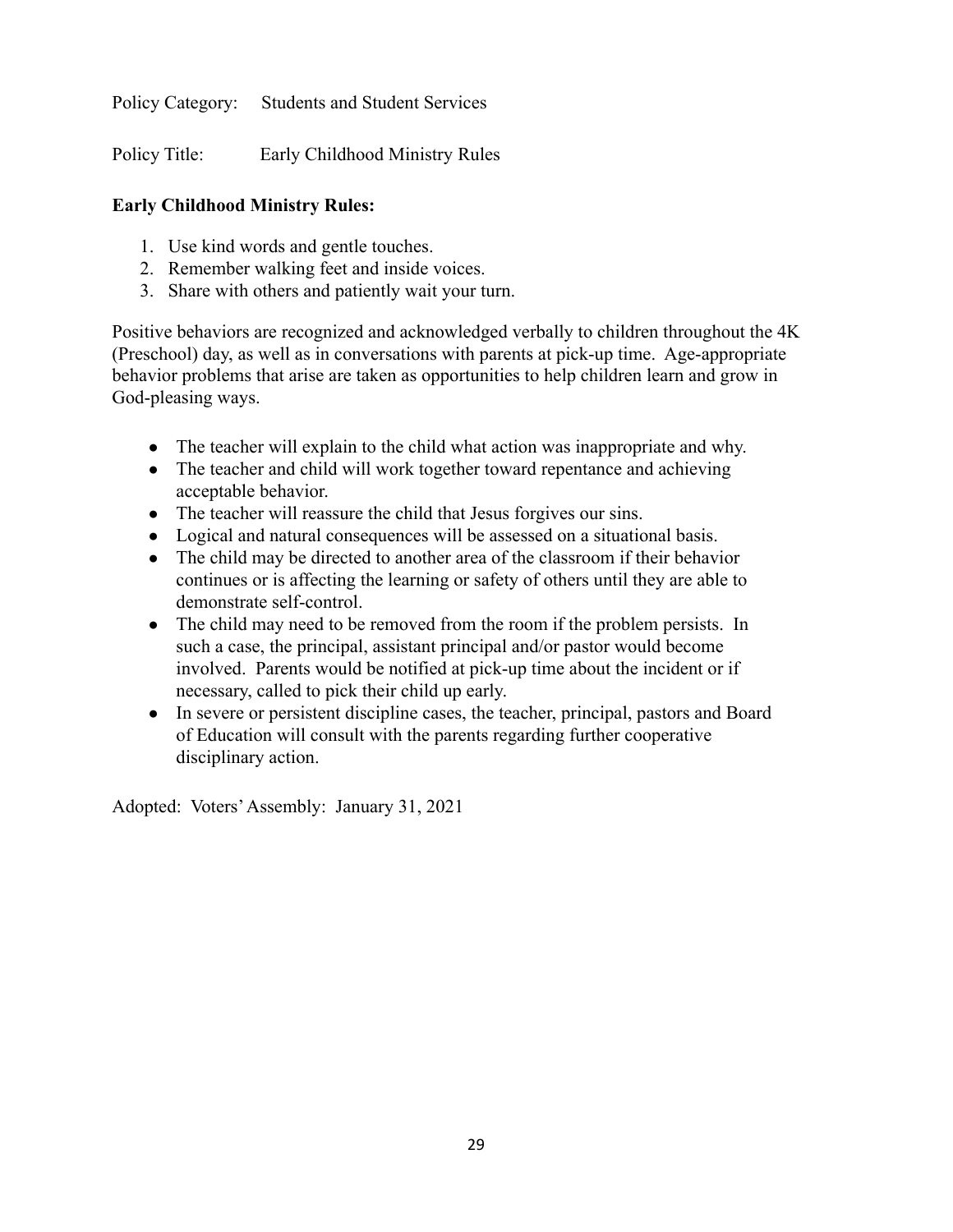| Policy Category: | <b>Students and Student Services</b> |
|------------------|--------------------------------------|
| Policy Title:    | St Mark After School Care Policy     |

#### **St. Mark Before and After School Care Handbook**

St. Mark Lutheran School is providing both before-school care and after-school care as a service to our school families. We recognize the challenges that working parents face with childcare arrangements and strive to provide options for our school families as an extension to our school's mission statement:

The mission of St. Mark Lutheran School is to assist parents, both in the congregation and community, in *providing their children a Christ-centered education, preparing them for life with their Savior here on earth and eternally in heaven.*

With that mission statement as our guide, our Before-School Care and After-School Care Program will follow the applicable policies and procedures as stated in the school handbook.

#### **Who may attend?**

The Before-School Care and After-School Program will be available for students of St Mark Lutheran School currently enrolled in grades Preschool through Eighth Grade. This program is only available on the days the student attends school.

# **When will the care be available?**

# **Before-School Care**

Before-school care will be available from 7:00 AM until 8:15 AM. Between 8:10-8:35 AM, all students will be allowed to head to their classrooms. Students arriving at St. Mark before 8:10 cannot enter the school building without attending before-school care.

Anytime that St. Mark Lutheran School or Kindergarten classes are canceled, (including snow days) the Before-School Care Program is also canceled. Before-school care will still take place on late start days. If St. Mark experiences a "two-hour delay" due to weather, Before-School Care will begin at 9:00 AM. Regular rates will still apply on these days.

This program relies on parents signing up for care. Even though care will be offered every day school is in session, the coordinator will only schedule staff on mornings the care will be used. In the event no child is signed up, there will be no staff working.

#### **After-School Care**

St. Mark After School Care hours are from 3:25 PM to 5:30 PM, Monday through Friday. After School Care is only offered on full school days. If school is off or releases early for any reason, After School Care will not be offered on those days.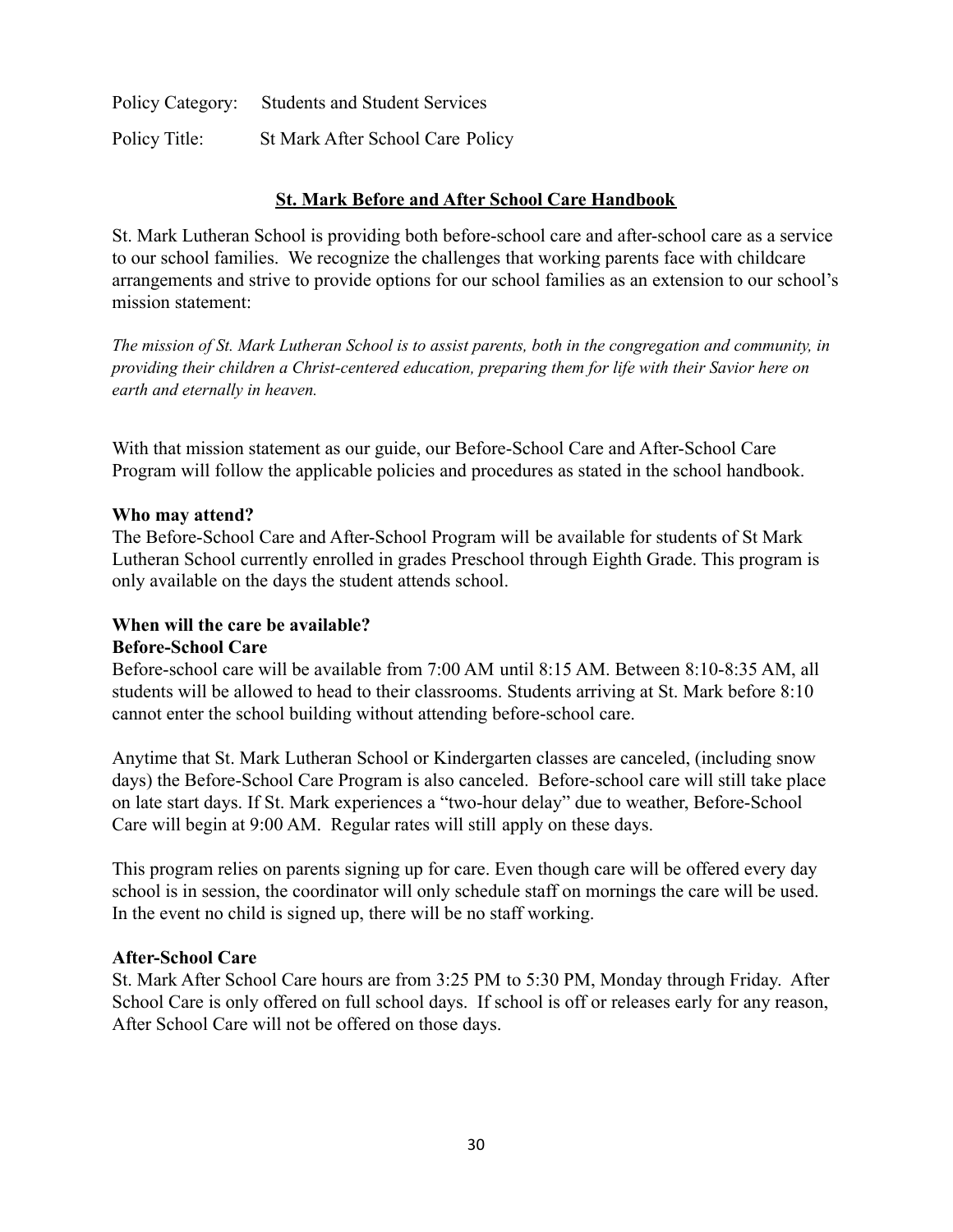# **How much will it cost?**

# **Before-School Care**

Before-School Care will cost \$6 per student for those arriving between 7:00-7:30 AM. It is \$4 per student for those arriving between 7:30-8:00 AM. For students arriving after 8 AM, the cost will be \$2. Please note the following special circumstances:

- If a child is scheduled for care and the parent does not notify the coordinator of any changes by 10PM the night before via email, there will be a \$5 scheduling fee charged.
- Parents **cannot** just show up for before-school care without notifying the coordinator by 10PM the night before. If this happens, a \$5 scheduling fee will be assessed along with the regular hourly fee. Keep in mind that if no students are signed up for care that morning, there will not be any staff working.
- In the case of no-shows, a \$5 "no show" fee will be charged. The coordinator or staff will also call the parent or emergency contacts to find out why the child is not in care. This firm policy is for the protection of your child – if they are scheduled to be in the care of St. Mark Before-School Care and they are not there, we must be able to know that they are safe and accounted for.
- Families with multiple children in before school care can get a discounted rate. A maximum of \$15 per morning will be charged per family.

# **After-School Care**

St. Mark After-School Care charges at a rate of \$4.00 / hour / child. Any part of the hour will be charged as follows: \$2.50 for 30 minutes, and \$4 for an hour. Please be prompt in picking up your children. You will be allowed a 10 minute grace window from 5:30-5:40 PM. If you arrive after 5:40 PM, you will be charged \$1 for every minute after 5:40 PM. Pick-up time should be no later than 5:30 PM.

Also note, your child will be sent directly to After School Care if they are not picked up by 3:40 PM after school charges will begin at that time.

Finally, if an After School program (athletics; academics) is scheduled to begin before 4:30 PM and children will be staying after school, children are to report to After School Care. They will be released at the appropriate time. The St. Mark athletic fund will cover the necessary expenses. If the children stay after school for an After School program (athletics; academics) that begins after 4:30 PM, parents are expected to pay the normal After School Care rates.

# **Is food available?**

# **Before-School Care**

St Mark Before-School care will not provide breakfast for students. The Before-School care will have a microwave and toaster for students to make their own breakfast. All students using Before-School care are encouraged to eat before arriving or to bring something to eat, especially those arriving before 7:30. Milk can be ordered for students in before school care if they sign up at the beginning of the year.

# **After-School Care**

St. Mark After-School care will provide a small healthy snack to the children that attend.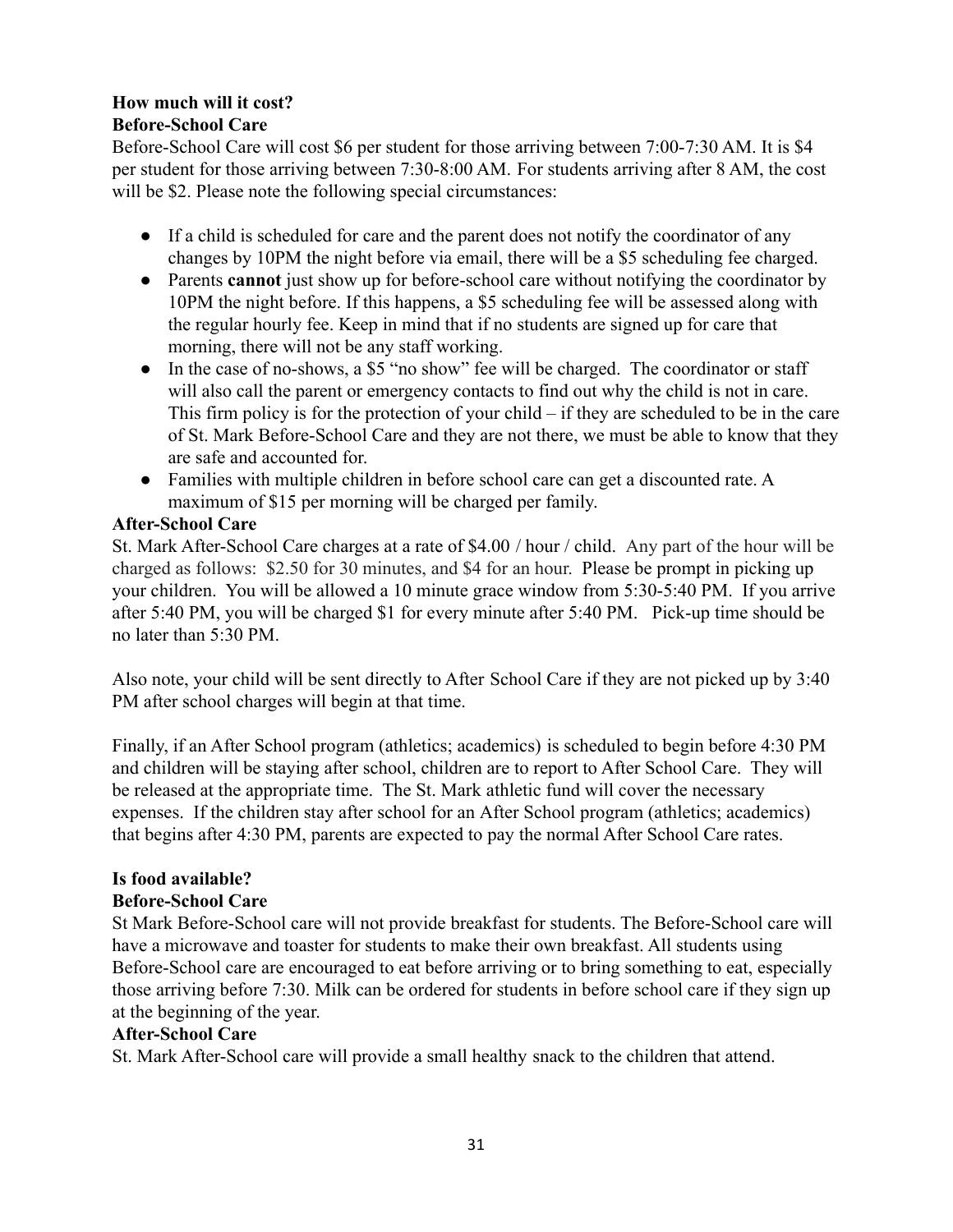# **What are the scheduling procedures?**

# **Before-School Care**

Parents need to fill out a Before-School Care schedule **by Friday** of the preceding week. The schedule can be found on the St. Mark website. Click on the link to sign up, and submit the form. If parents will have a set schedule each week, they only need to fill out the schedule once, and contact the coordinator via email to notify them their schedule will be the same until further notice. The same no-show and scheduling fees will still apply if parents do not notify the coordinator of changes to their schedule.

It is important that the parents fill out their schedules by the previous Friday whenever possible. If a parent needs to schedule care during the week care is needed, the coordinator needs to be notified by 10PM the night before care is needed to avoid any scheduling fees. *It is vitally important that parents realize the importance of the program schedule as it relates to scheduling staff for the program.*

# **After-School Care**

Parents are also asked to complete the After-School Care schedule **by Friday** of the preceding week. The schedule can be found on the St. Mark website. Click on the link to sign up, and submit the form. If parents will have a set schedule each week, they only need to fill out the schedule once, and contact the coordinator via email to notify them their schedule will be the same until further notice.

If the need arises for After-School care during the school day, please contact the school secretary and/or program coordinator.

All children remaining at school after 3:40 PM will be brought to After School Care to sign in.

# **What are the payment procedures?**

The Before-School Care and After-School Care coordinator will be in charge of billing families that use the Before-School Care and After-School Care program. The payment policy will follow these steps:

- 1. A monthly bill will be sent to families. All payments should be placed in the Before-School Care and After-School Care coordinator's church mailbox.
- 2. If no action is taken, a second "reminder bill" will be sent out after two weeks.
- 3. If no action is taken, a third "reminder bill" will be sent out again after two weeks. This third bill will include a one week due date. If no payment is made within one week, the family will no longer be able to use the Before-School Care and After-School Care program, and the matter will be shared with the Board of Education.

# **What if I am late or have to cancel?**

Please contact the coordinator for any schedule changes as soon as they are known. Please email [shannon@smwels.org](mailto:shannon@smwels.org) with any changes. Changes in schedule must be received by 10 PM the night before to avoid the \$5 "late schedule change" fee. The one exception to this rule is in the case of a sick child. If your child is sick, please email the coordinator at [shannon@smwels.org](mailto:shannon@smwels.org) or text even if it is the morning of the scheduled care. If the child is unable to attend school, the fee will be waved. *Please remember, with a small program like ours, schedule changes can have significant impact on the staff and other parents.*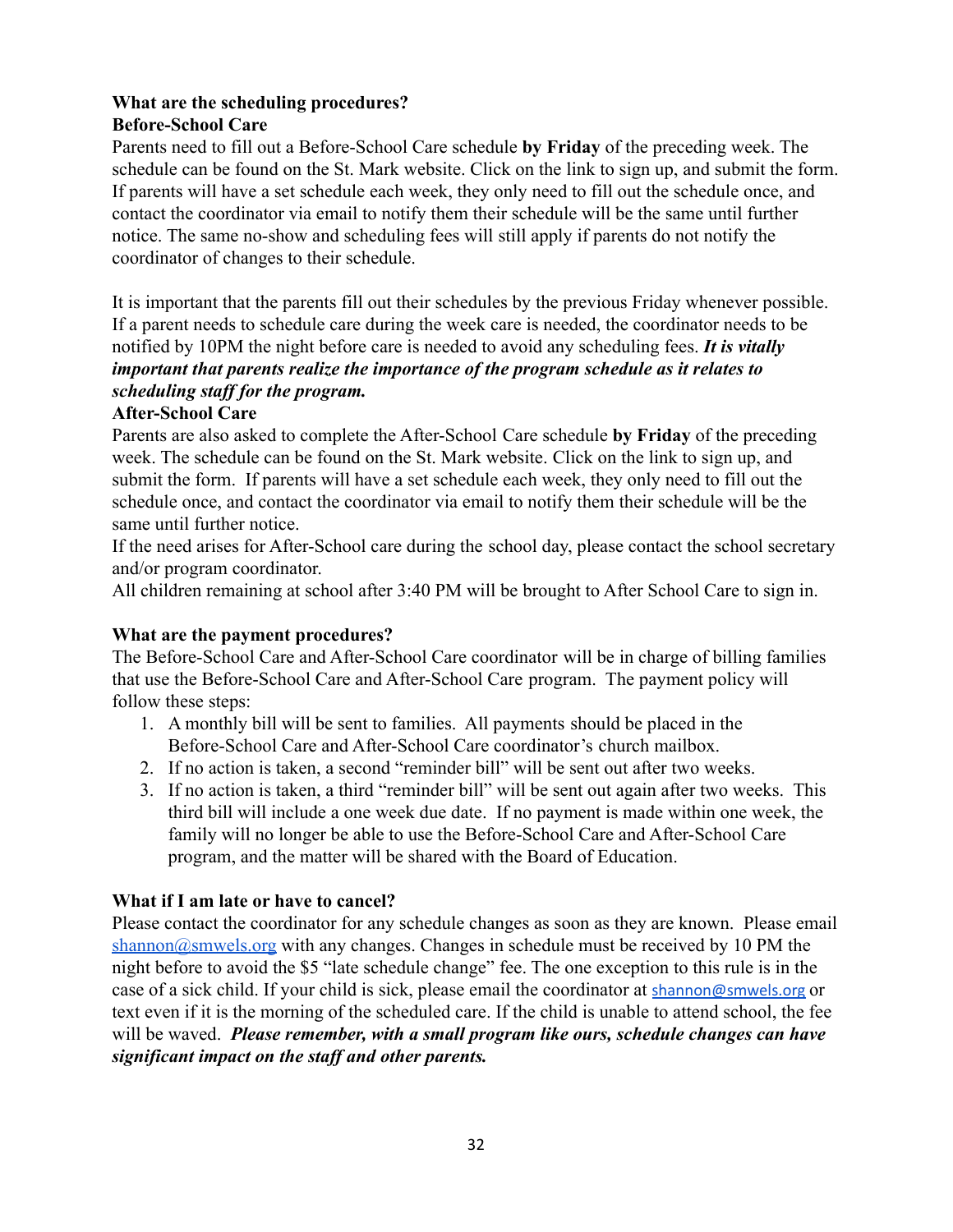#### **Who will staff the program?**

The program will be staffed by the Before-School Care and After-School Care coordinator. As needed, additional staff will be used on days the coordinator is unable to work. The coordinator and any additional staff have gone through a thorough background check. All workers will be 18 years or older and a member of a WELS/ELS congregation.

#### **What are the Drop Off and Pick Up Procedures?**

#### **Before-School Care**

The students can be dropped off at either entrance by the parent/adult and gain access to the building with use of the family keycard. Before-School Care will take place in the Large Meeting Room from Monday-Thursday. On Fridays kids will meet in the lower grade wing or gym in relationship to men's Bible study.

#### **After-School Care**

Children are to sign-in immediately after arriving at the After School Care. Children will remain in After School Care until a parent / guardian / alternative pick-up person signs them out. Alternative pick-up persons will need to be communicated to the program coordinator. After School Care will also take place in the Large Meeting Room.

#### **Discipline Policy**

Discipline of children will be carried out in a God-pleasing manner. We will not use discipline that is abusive, frightening, humiliating, or neglectful. We believe that we must lovingly guide and redirect the children to cooperate with their peers, while learning self-control and respect for others. If a child demonstrates behavior that is inappropriate, several methods can be used to try to change the behavior. The child will be asked to stop the inappropriate behavior and be directed to another appropriate activity. Behaviors that have a high degree of intensity or cause injury to other children are cause for immediate concern and intervention. Parents will be notified, and disciplinary action will be taken in connection with the St. Mark Lutheran School discipline policy.

Adopted By the Board of Education: 2/11/13; Revised: 10/11/16; 8/1/21 Adopted By the Church Council: 2/11/13; Revised 8/10/21 Adopted By theVoters'Assembly: 7/23/17; Revised 2/26/20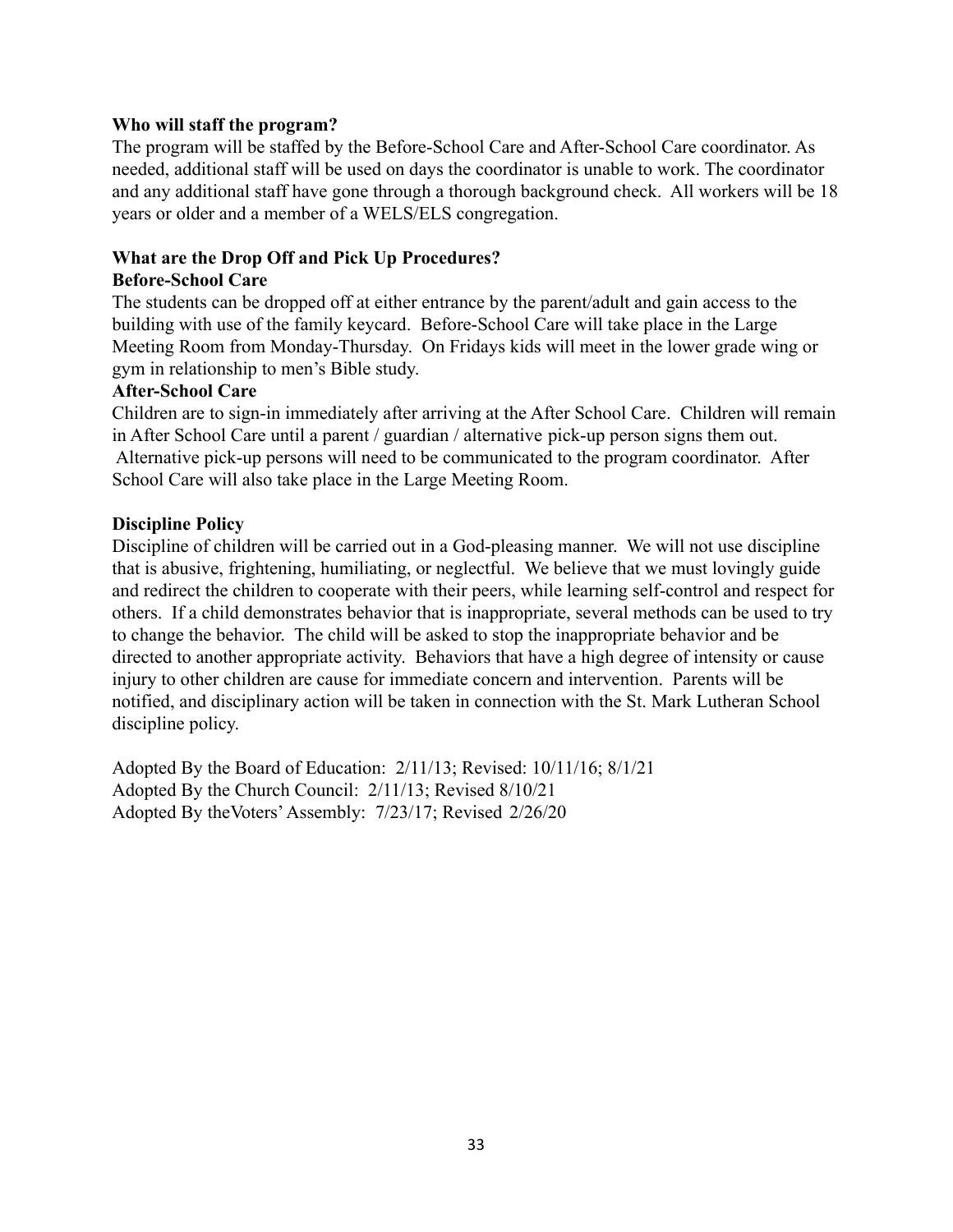Policy Category: Students and Student Services Policy Title: St Mark Wrap-Around Care Policy

# **St. Mark Wrap-Around Care Handbook**

St. Mark Lutheran School is providing wrap-around care to our school families. We recognize the challenges that working parents face with childcare arrangements and strive to provide options for our school families as an extension to our school's mission statement:

The mission of St. Mark Lutheran School is to assist parents, both in the congregation and community, in *providing their children a Christ-centered education, preparing them for life with their Savior here on earth and eternally in heaven.*

With that mission statement as our guide, our Wrap-Around Care Program will follow the applicable policies and procedures as stated in the school handbook.

#### **Who may attend?**

The Wrap-Around Care program will be available for students of St Mark Lutheran School currently enrolled in Preschool or Kindergarten. This program is only available on the days the student attends school.

#### **When is Wrap-Around Care available?**

The wrap-around care will be available from 11:50 AM until 3:25 PM. At 3:25 PM, all students will transition to the After School Care Program, are picked up by the parents, or ride the school bus home.

Anytime that St. Mark Lutheran School, Preschool, or Kindergarten classes are canceled or experience a two-hour delay, (including snow days) the Wrap-Around Care program is also canceled for the day. Wrap Around Care is not available on half-day school days.

This program relies on parents signing up for care. Even though care is offered every day school is in session, the coordinator will only work on the days the care will be used. In the event no child is signed up, there is no staff working.

#### **How much does it cost?**

- St. Mark Wrap-Around Care charges at a rate of \$4.00 / hour / child. Any part of the hour will be charged as follows: \$2.50 for 30 minutes, and \$4 for an hour.
- If a child is scheduled for care and the parent does not notify the coordinator of any changes by 10PM the night before via email, there will be a \$5 scheduling fee charged.
- Children **cannot** just show up for the wrap-around care without notifying the coordinator by 10PM the night before. If this happens, a \$5 scheduling fee will be assessed along with the regular hourly fee. Keep in mind that if no students are signed up for care that day, There is not any staff scheduled.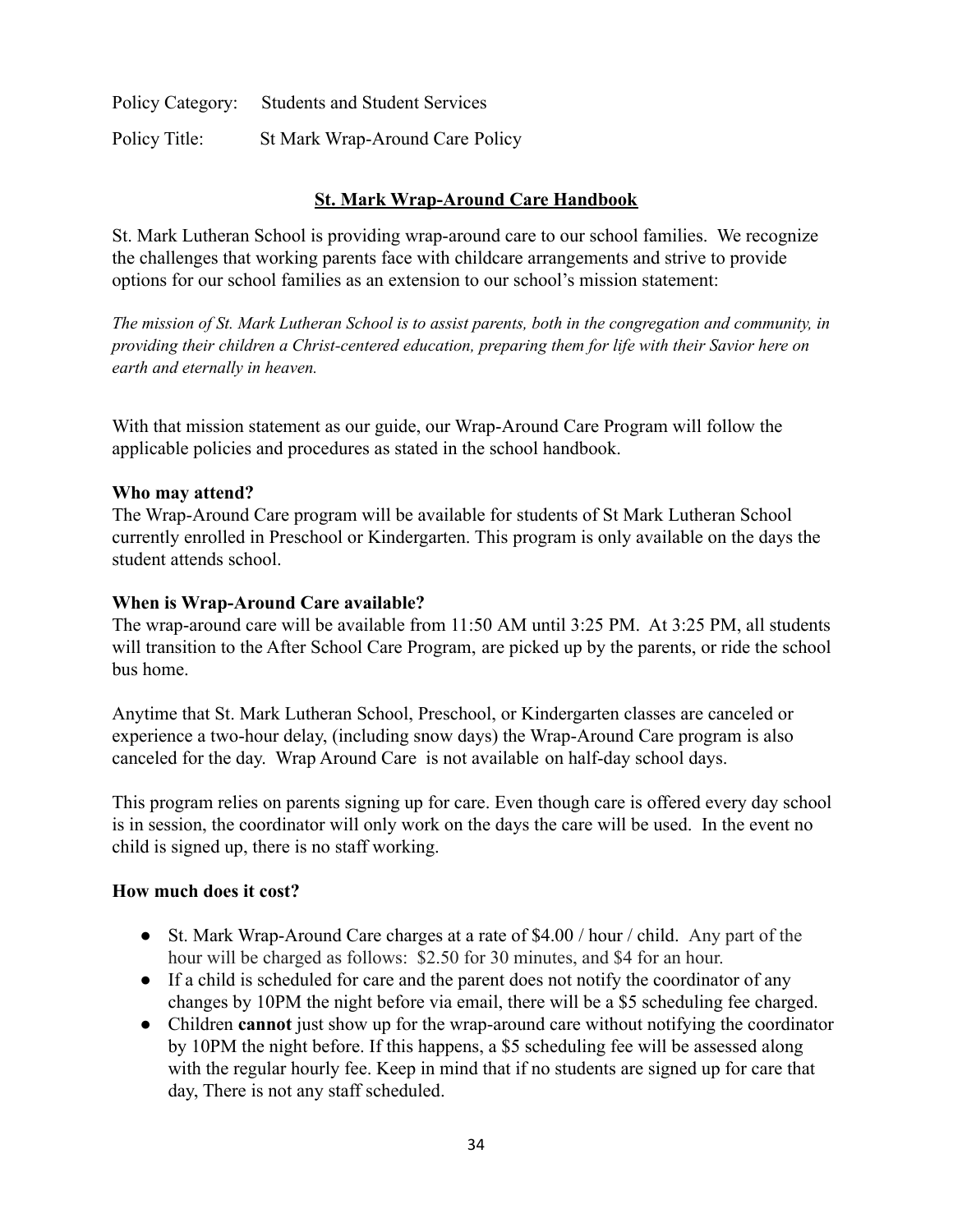#### **Is food available?**

Children bring their own lunch each day. Microwave warm-ups are allowed, however they must require less than 2 minutes to cook. Milk is available to purchase, or they may have water or bring a drink from home. Children are able to purchase hot lunch once a week when it is being provided for the rest of the school. The standard rates for milk and hot lunch apply. Children are provided with a healthy snack in the afternoon during wrap-around care.

#### **What does an afternoon at Wrap-Around Care look like?**

- $\bullet$  11:50-12:30 Lunch in the classroom (in the gym on hot lunch days)
- $\bullet$  12:30-1:00 Active Play The children spend time playing either outside or in the gym depending on weather and gym availability. Children must have appropriate outdoor clothing and shoes/boots every day.
- $\bullet$  1:00-1:10 Transition Time The children come in from outside and wash their hands.
- $\bullet$  1:10-2:00 Free Play The children choose from various activities around the classroom.
- $\bullet$  2:00-2:30 Craft, project, games, or sensory activities.
- 2:30-3:15 Snack / Read Aloud / and Bible Story Time Children wash their hands and sit to eat a snack. The caregiver reads aloud Bible lessons and books.
- $\bullet$  3:15-3:25 Transition/End Time Children transition either to After School Care, are picked up by parent, guardian or other designated person, or ride the school bus home.

\*Rest time will be incorporated as needed.

#### **What are the scheduling procedures?**

Parents need to fill out a Wrap-Around Care schedule **by Friday** of the preceding week. The schedule can be found on the St. Mark website. Click on the link to sign up, and submit the form. If parents will have a set schedule each week, they only need to fill out the schedule once, and contact the coordinator via email ( $liz@smwels.org$ ) to notify them their schedule will be the same until further notice. Scheduling fees will still apply if parents do not notify the coordinator of changes to their schedule.

Care schedules should be completed by the previous Friday whenever possible. If a parents need to schedule care or make a change to their schedule during the week care is needed, the coordinator must be notified by 10PM the night before care is needed to avoid scheduling fees. and ensure a caregiver is staffed. *It is imperative that parents realize the importance of completing care schedules and/or communicating schedule changes promptly to ensure staffing for the program.*

# **What are the payment procedures?**

The Wrap-Around Care coordinator is in charge of billing families that use the Wrap-Around Care program. The payment policy follows these steps:

- 1. A monthly bill is sent to families. All payments are placed in the Wrap-Around Care coordinator's church mailbox.
- 2. If no payment is received, a second "reminder bill" is sent out after two weeks.
- 3. If no payment is received, a third "reminder bill" is sent out again after two weeks. This third bill includes a one week due date. If no payment is made within one week, the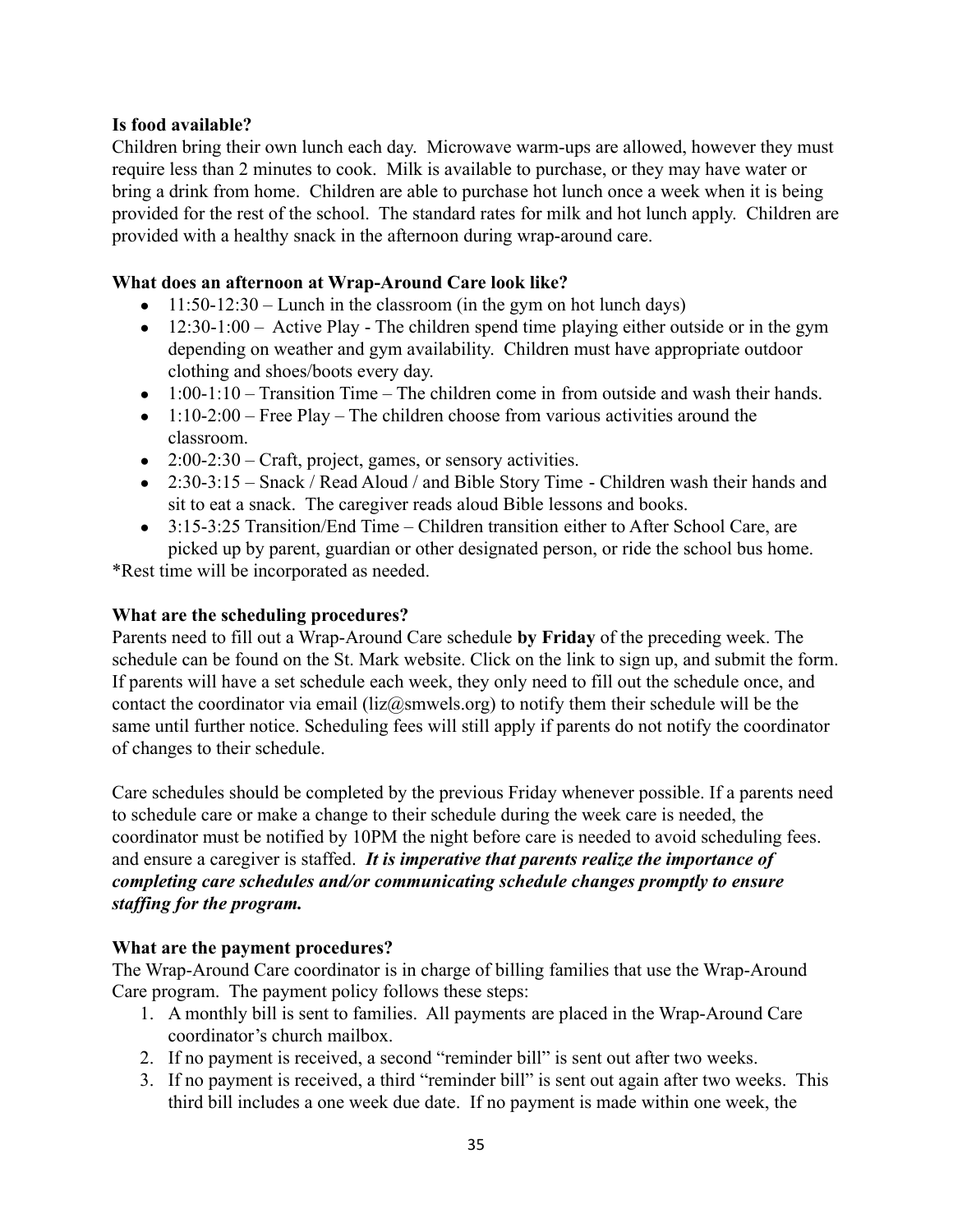family is no longer able to use the Wrap-Around Care program, and the matter is turned over to the Board of Education.

#### **Who will staff the program?**

The program will be staffed by the Wrap-Around Care coordinator. Additional caregivers are scheduled on days the coordinator is unable to work. The coordinator and all caregivers have gone through a thorough background check. All workers are 18 years or older and a member of a WELS/ELS congregation.

#### **What are the Pick Up Procedures?**

Children sign-in immediately after arriving at Wrap-Around Care. Children remain in Wrap-Around Care until a parent, guardian or other designated person signs them out. Names of people with prior approval by each child's parent or guardian are kept on file. In the event of a change, the parent/guardian must notify the Wrap-Around Care Coordinator before the child is picked up. At 3:25 PM the students either transition to the After School Care Program, are picked up, or ride the school bus home. Children who have an older sibling will be able to ride home on the school bus. If the child is the only child in school, arrangements will need to be made for pickup.

#### **Discipline Policy**

Discipline of children is carried out in a God-pleasing manner. We do not use discipline that is abusive, frightening, humiliating, or neglectful. We believe that we must lovingly guide and redirect the children to cooperate with their peers, while learning self-control and respect for others. If a child demonstrates behavior that is inappropriate, the child is asked to stop the inappropriate behavior and is redirected to an appropriate activity. Behaviors that have a high degree of intensity or cause injury to other children are cause for immediate concern and intervention. Parents are notified, and disciplinary action is taken in connection with the St. Mark Lutheran School discipline policy.

Adopted by the Board of Education: 2/5/19; Revised 8/1/21 Approved by the Church Council: 2/19/19; Revised 8/10/21 Approved by the Voter Assembly: Concept approved  $-1/21/19$  – Ratify  $-4/28/19$ Revised - 2/26/20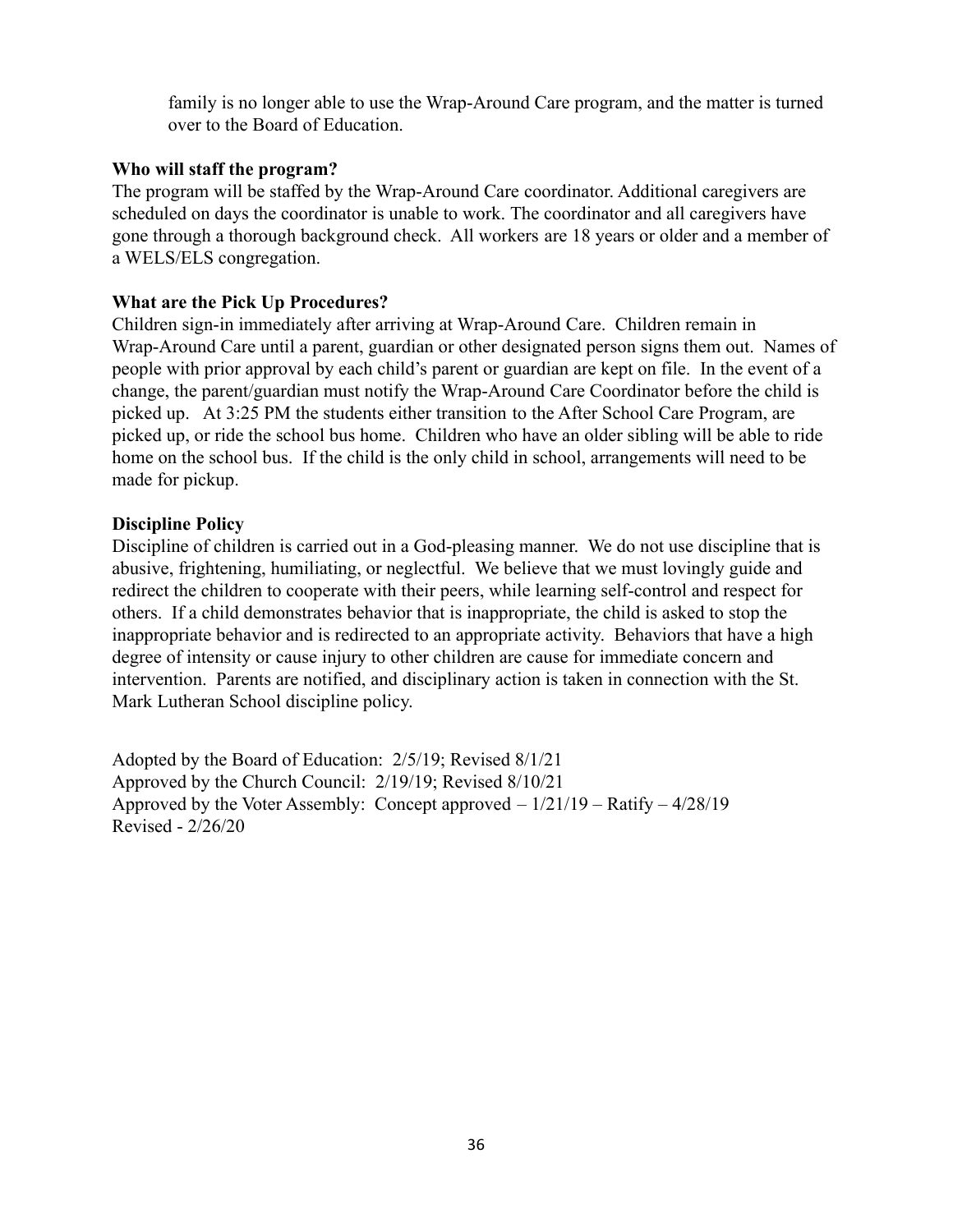Policy Title: Access to Student Records

The following policy is adopted per section 99.6 of the regulations implementing the Family Educational Rights and Privacy Act of 1974 (FERPA).

## Definitions

For the purpose of this document, the School Board of St. Mark Lutheran School has used the following definition of terms:

| Student     | Any person who attends or has attended St. Mark Lutheran School            |
|-------------|----------------------------------------------------------------------------|
| Eligible    | A student or former student who has reached age 18 or is attending a post- |
| Student     | secondary school                                                           |
| Parent      | Either natural parent of a student, a guardian, or an inividual acting as  |
|             | A parent or guardian in the absence of the student's parent/guardian       |
| Educational | Any record (in handwriting, print, tapes, film or other medium)            |
| Records     | maintained by St. Mark Lutheran School which is directly related           |
|             | To a student, except:                                                      |

- 1) A personal record kept by a staff member if it is kept in the sole possession of the executor of the record and is not accessible or revealed to other persons except a temporary substitute for the executor of the record;
- 2) Records created and maintained in relation to local law enforcement agencies for law enforcement purposes;
- 3) An employment record that is used only in relation to a student's employment by St. Mark Lutheran School;
- 4) Alumni records which contain information about a student after he or she is no longer in attendance at St. Mark Lutheran School and which do not relate to the person as a student.

# Annual Notification

Parents will be notified of their FERPA rights annually at registration prior to the beginning of each school year.

# Procedure to Inspect Educational Records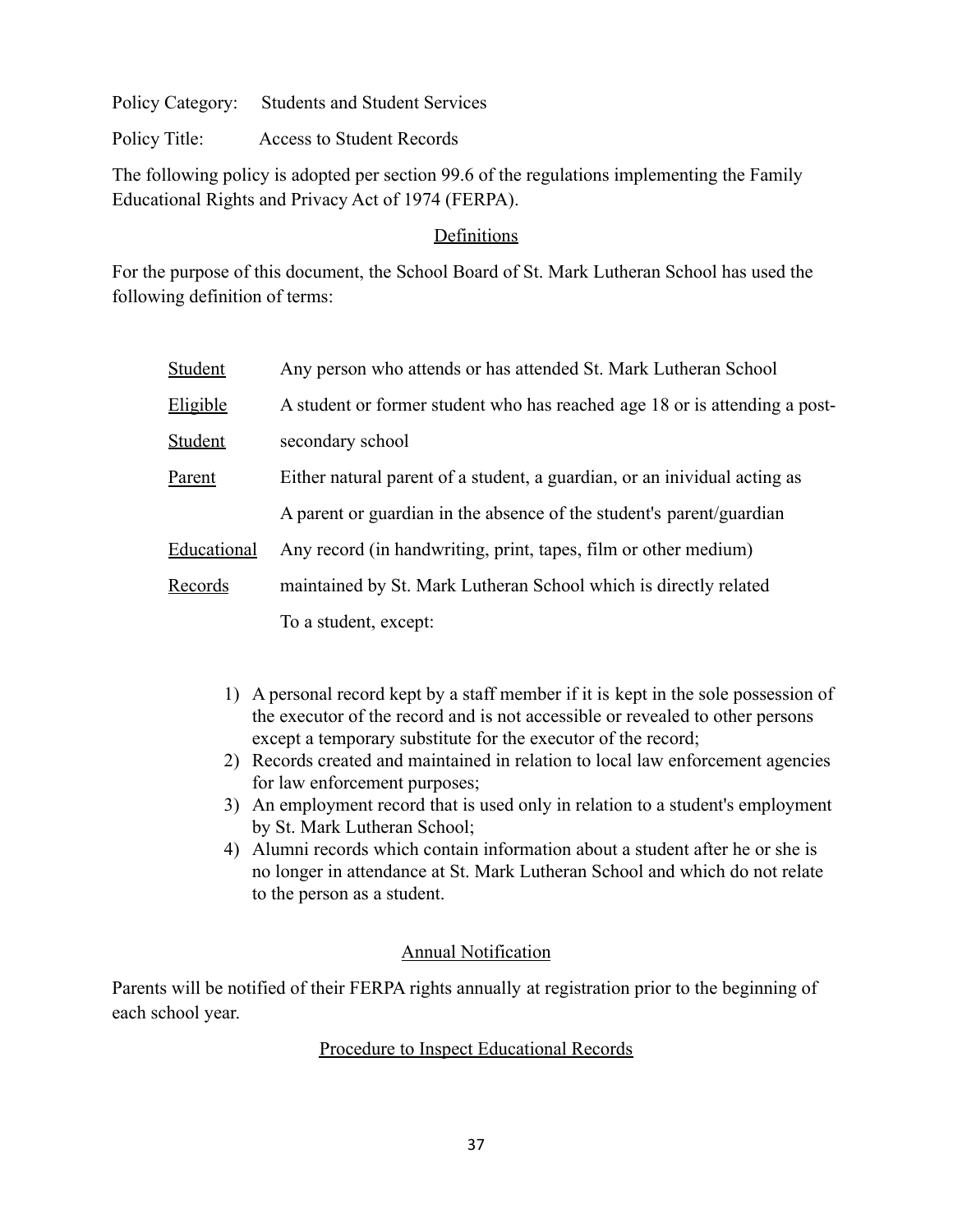Parents of students or eligible students may inspect and review the student's education records upon request. Parents or eligible students must contact the principal of St. Mark Lutheran School with a written request, which identifies as precisely as possible the records he or she wishes to inspect.

The principal of St. Mark Lutheran School will arrange for access and notify the parent or eligible student of the time and place where the records may be inspected. This will be done within one week of the request.

When a record contains information about students other than the parent's child or the eligible student, the parent or the eligible student may not inspect and review the portion of the record which pertains to other students.

## Providing Copies/Copy Fees

St. Mark Lutheran School will not provide a parent or eligible student a copy of the student's educational record unless failure to do so would effectively prevent the parent or eligible student the right to inspect and review the records. The fee for copies will be \$.10 per sheet. Postage would also be charged if copies need to be sent through the mail.

| <b>TYPE</b>               | <b>LOCATION</b>                  | <b>CUSTODIAN</b>               |
|---------------------------|----------------------------------|--------------------------------|
| Cumulative School         | Principal's Office               | St. Mark Lutheran School       |
| Records                   |                                  | Principal, School Secretary,   |
|                           |                                  | Assistant Principal, and       |
|                           |                                  | <b>Classroom Teacher</b>       |
| Cumulative School         | Principal's Office               | St. Mark Lutheran School       |
| Records of Former         |                                  | Principal, Assistant Principal |
| <b>Students</b>           |                                  | and Secretary.                 |
| <b>Health Records</b>     | <b>Cumulative School Records</b> | St. Mark Lutheran School       |
|                           | Folders in Office and Local      | Principal and Assistant        |
|                           | <b>Health Department</b>         | Principal, Classroom Teacher,  |
|                           |                                  | Secretary, and Local Health    |
|                           |                                  | Department Officials           |
| Speech Therapy and        | Local School District Special    | <b>Local Special Services</b>  |
| Psychological Records     | Services Department              | Personnel                      |
| School Transportation     | Transportation Services of the   | <b>Local School District's</b> |
| Records                   | <b>Local School District</b>     | Director of Pupil              |
|                           |                                  | Transportation                 |
| <b>Attendance Records</b> | <b>Cumulative School Records</b> | St. Mark Lutheran School       |
|                           | and Principal's Office           | Principal and Assistant        |

## Types, Locations, and Custodians of Educational Records

# Maintained by St. Mark Lutheran School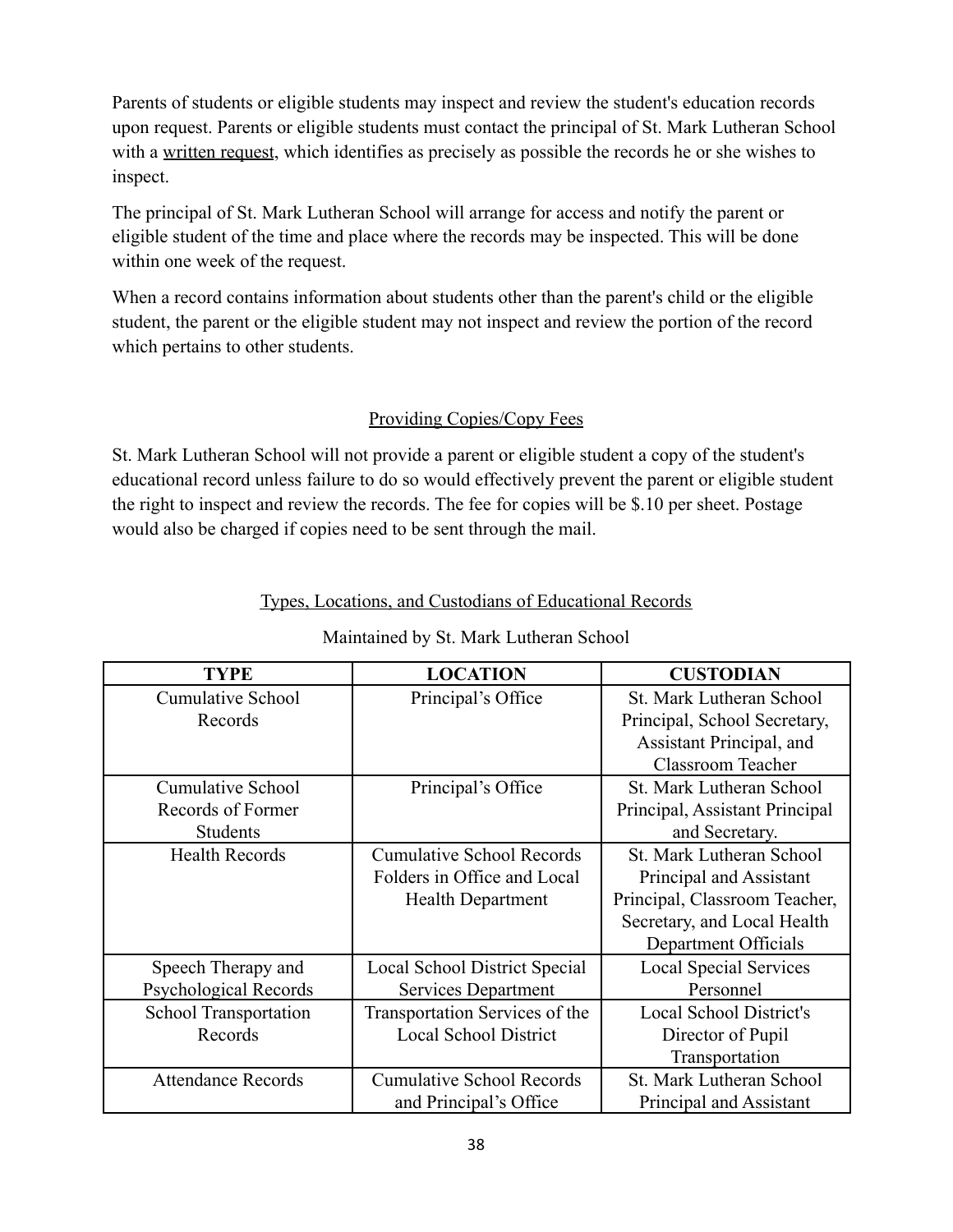|                          |                                                                                                                     | Principal, Classroom Teachers,<br>and Secretary                                                                                                              |
|--------------------------|---------------------------------------------------------------------------------------------------------------------|--------------------------------------------------------------------------------------------------------------------------------------------------------------|
| Special Test<br>Records  | Cumulative School Records,<br>Principal's Office, and/or<br><b>Local School District Special</b><br>Services Office | St. Mark Lutheran School's<br>Principal and Assistant<br>Principal, Classroom Teachers,<br>and/or Local School District<br><b>Special Services Personnel</b> |
| Miscellaneous<br>Records | Principal's Office                                                                                                  | St. Mark Lutheran School's<br>Principal, Assistant Principal<br>and Secretary                                                                                |

## Disclosure of Educational Records

St. Mark Lutheran School will disclose information from a student's educational record only with written consent of the parent or eligible student, except:

1. To school officials who have a legitimate educational interest in the records. School officials include principal, teachers, support staff members, pastors, current members of the School Board of St. Mark Lutheran School, local School District special services personnel, school attorney, and health department officials.

A school official has a legitimate educational interest if the official is:

- a. Performing a task that is specified in his or her position description or by contract agreement.
- b. Performing a task related to a student's education.
- c. Performing a task that is related to the discipline of the student.
- d. Performing a service or benefit relating to the student or student's family, such as health care, counseling, job placement, or financial aid.
- 2. To the official of another school, or upon request, in which a student seeks or intends to enroll.
- 3. To certain officials of the United States Department of Education, the Comptroller General, and state and local educational authorities, in connection with certain state or federally supported educational programs.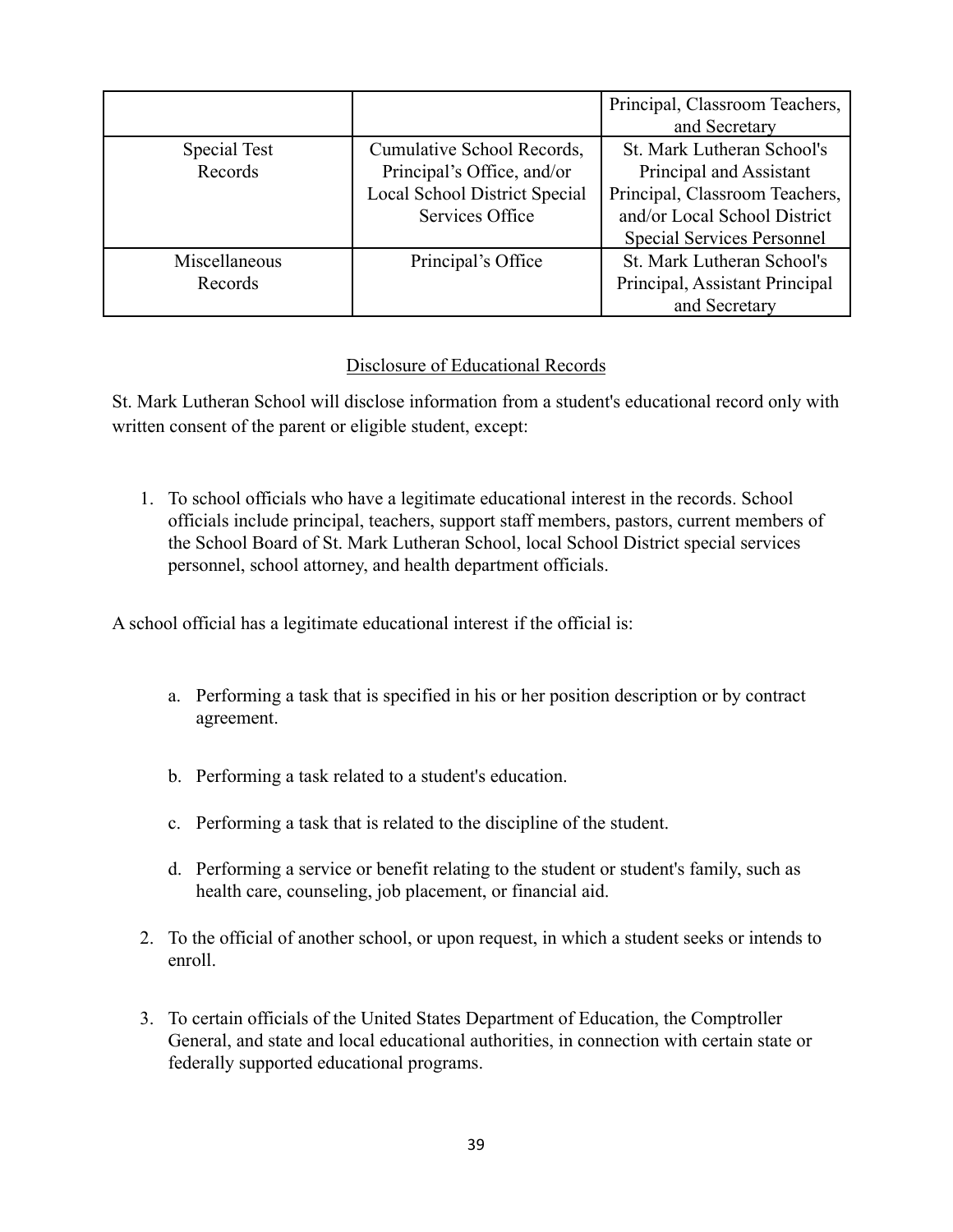- 4. In connection with the student's request for or receipt of financial aid as necessary to determine eligibility, amount, or conditions of financial aid, or to enforce the terms and conditions of aid.
- 5. If required by a state law mandating disclosure that was adopted before November 19, 1974.
- 6. To parents of an eligible student who claim the student as a dependent for income tax purposes.
- 7. To comply with a judicial order or a lawfully issued subpoena.
- 8. To appropriate parties in a health or safety emergency.
- 9. Directory information so designated by St. Mark Lutheran School.

## Record of Requests for Disclosure

St. Mark Lutheran School will maintain a record of all requests for an/or disclosure of information from a student's educational record. This record will indicate the name of the party making the requests, any additional party to whom the student's educational record may be redisclosed, and the legitimate interest the party had in requesting or obtaining the information. This record may be reviewed by the parents or eligible student.

# Directory Information

St. Mark Lutheran School reserves the right to ask for the following items as St. Mark Lutheran School Directory information: student name, parents' names, addresses, telephone number(s), date and place of birth, date and place of baptism, participation in extracurricular activities, weight and height of members of athletic teams, dates of attendance, awards received, most recent previous school attended, and photograph. St. Mark Lutheran School may disclose any of these items without prior written consent, unless notified in writing to the contrary by the first Tuesday of September of each school year.

## Correction of Educational Records

Parents of eligible students have the right to ask to have records corrected that they believe are inaccurate, misleading, or in violation of their privacy rights. Following are the procedures for the correction of records: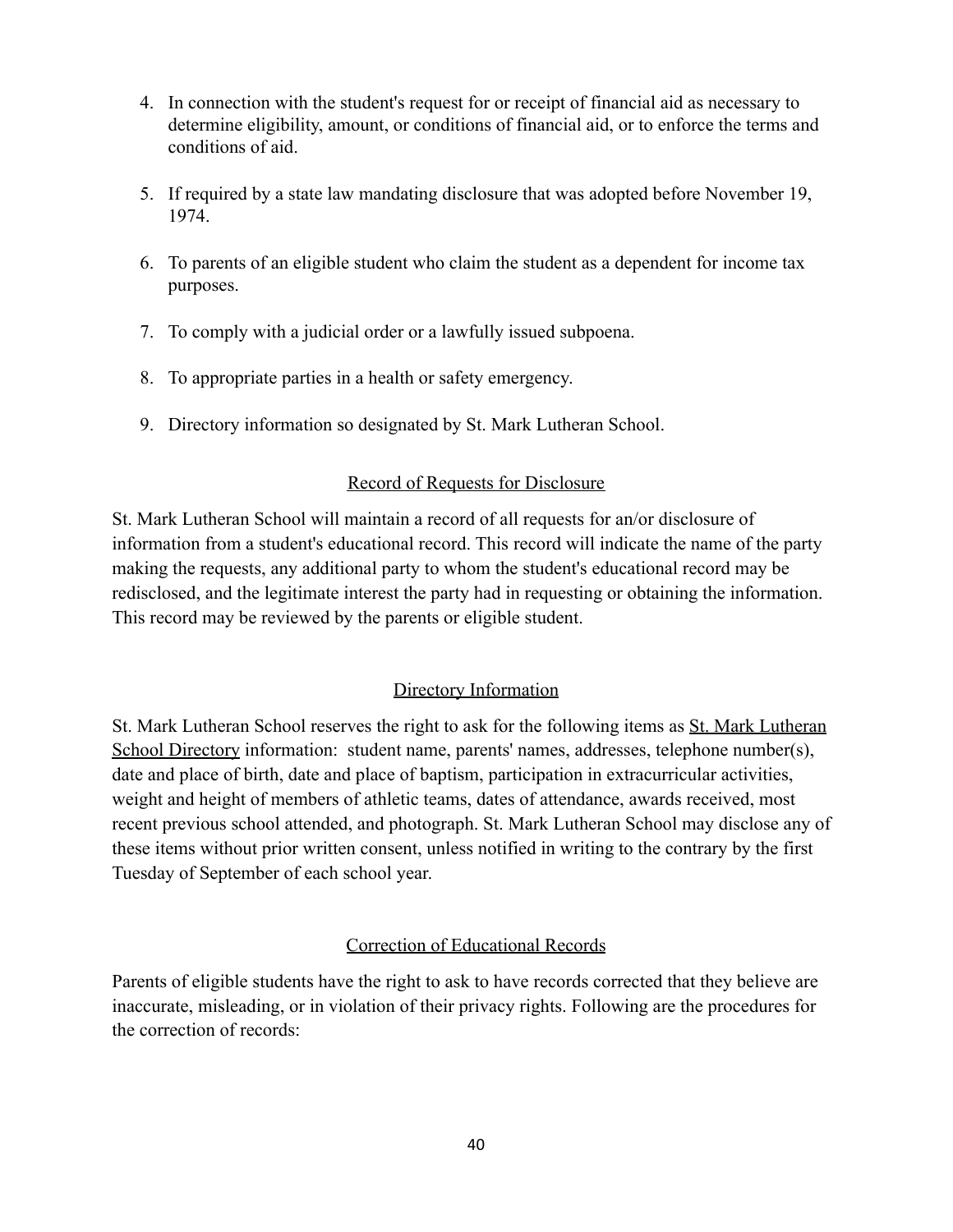- 1. Parents or eligible students must ask St. Mark Lutheran School to amend a record. In doing so, they should identify the part of the record they want changed and specify why they believe it is inaccurate, misleading, or in violation of the student's privacy or other rights.
- 2. St. Mark Lutheran School may comply with the request or it may decide not to comply. If it decides not to comply, the principal will notify the parents or eligible student of the decision and advise them of their right to a hearing to challenge information believed to be inaccurate, misleading, or in violation of the student's rights.
- 3. Upon request, the principal of St. Mark Lutheran School will arrange for a hearing and notify the parents or eligible student, reasonably in advance of the date, time, and place of the hearing.
- 4. The hearing will be conducted by the chairman of the School Board of St. Mark Lutheran School or his designated substitute. The parents or eligible student shall be afforded a full opportunity to present evidence relevant to the issues raised in the original request to amend the student's educational records. The parent or student may be assisted by one or more individuals, including an attorney.
- 5. St. Mark Lutheran School will prepare a written decision based solely on the evidence presented at the hearing. The decision will include a summary of the evidence presented and the reasons for the decision.
- 6. If St. Mark Lutheran School decides that their information is not accurate, misleading, or in violation of a student's right of privacy, it will notify the parents or eligible student that they have the right to place in the record a statement commenting on the challenged information and/or statement setting forth reasons for disagreeing with the decision. This statement will be maintained as part of the student's educational records as long as the contested portion is maintained. If St. Mark Lutheran School discloses the contested portion of the record, it must also disclose this statement.
- 7. If St. Mark Lutheran School decides that some information is inaccurate, misleading, or in violation of the student's right of privacy, it will amend the record and notify the parents or eligible student, in writing, that the record has been amended.

Adopted: 4/1/14

Passed by Voters: 4/27/14

Adopted: Voters'Assembly, 7/23/17

Revised: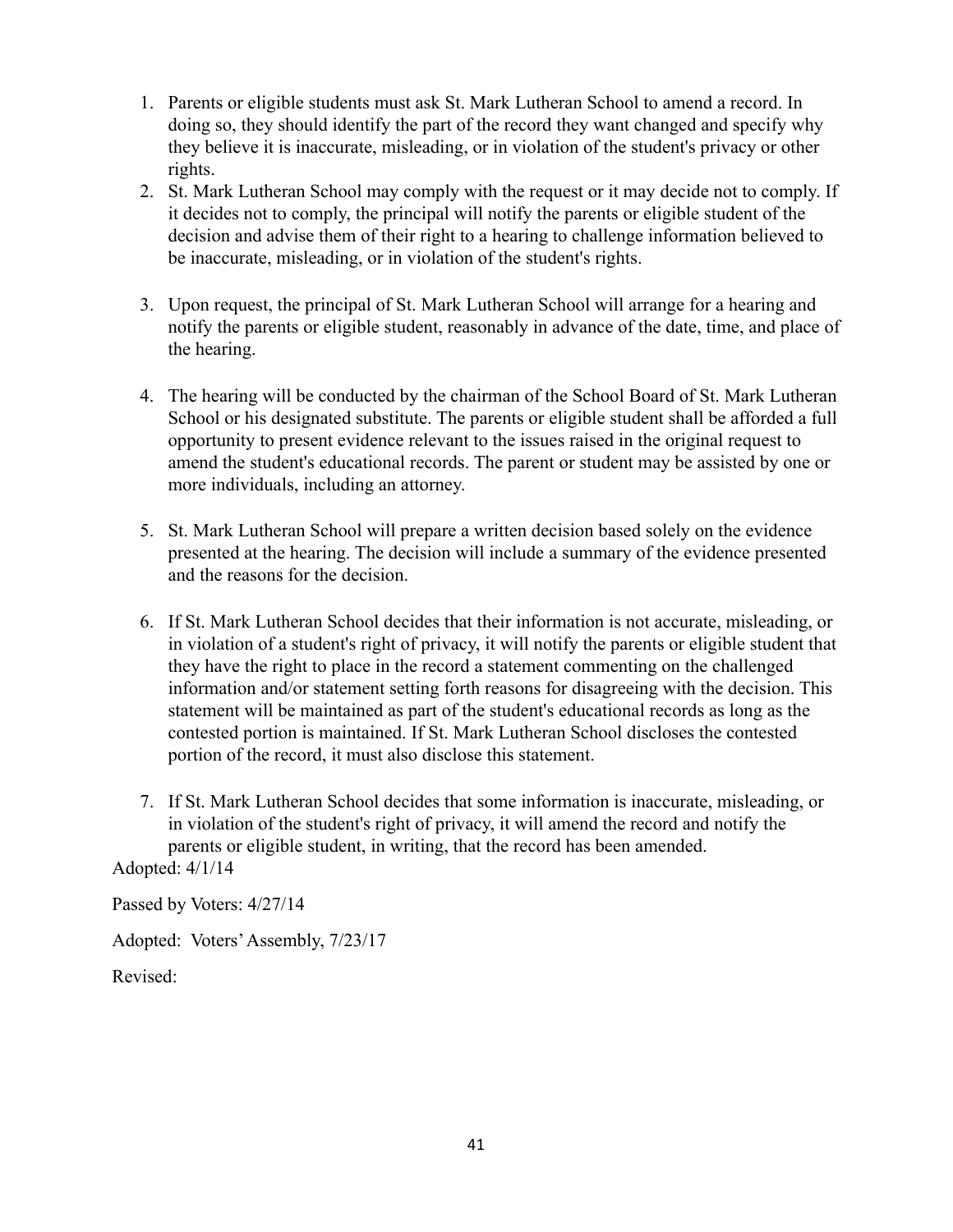Policy Title: Custody Issues

St Mark will honor the custody agreements decided upon by the courts. In these situations, copies of custody agreements will be kept on file. Parents have access to information and their children until a court rules otherwise.

Adopted by the Board of Education: November 3, 2020 Adopted by the Church Council: November 10, 2020 Adopted by Voters'Assembly: November 15, 2020 Revised: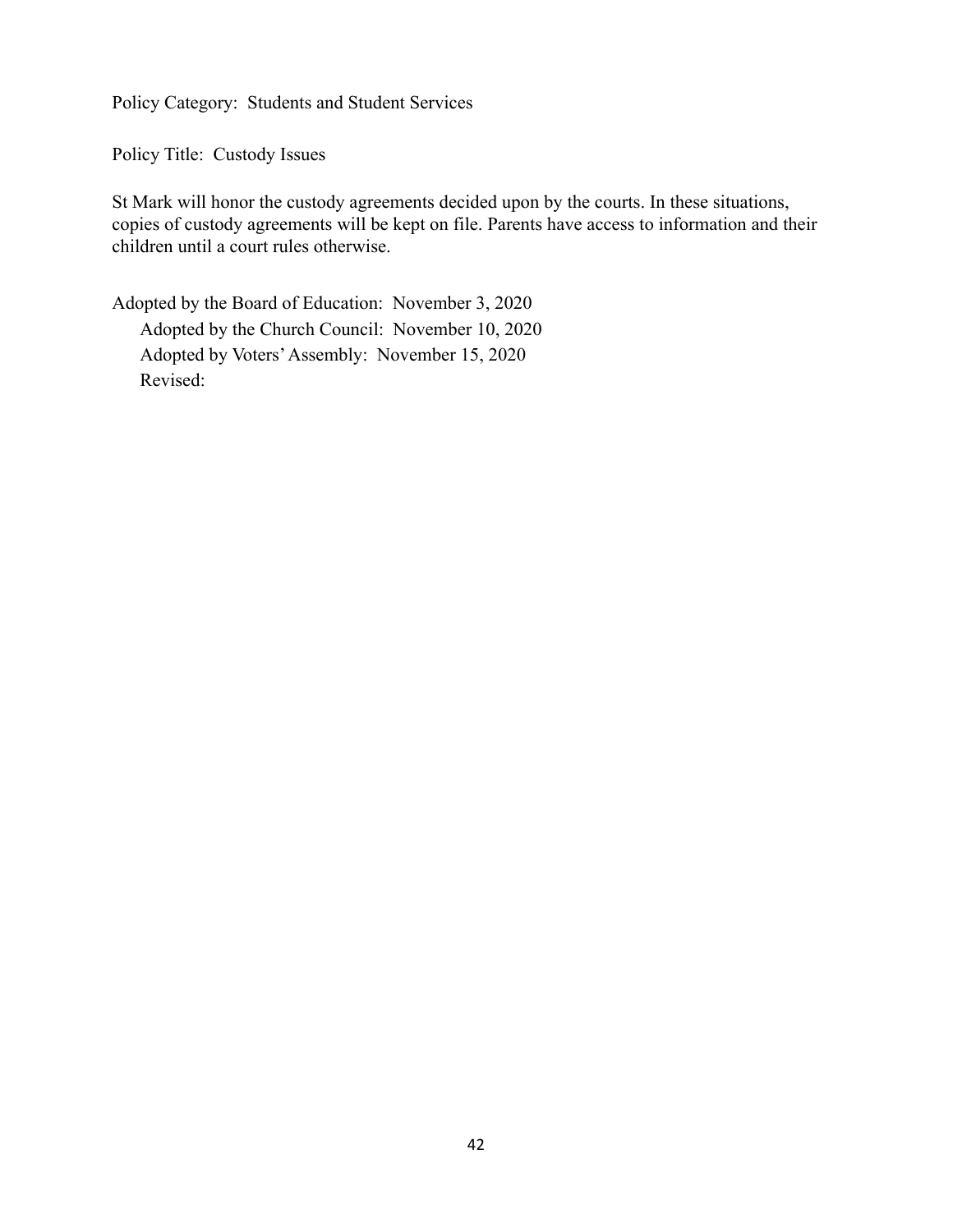Policy Title: Emergency Procedures for Accident or Illness

1. Assess the situation. Be sure the situation is safe for you to approach. The following dangers will require caution: live electrical wires, gas leaks, building damage, fire or smoke, traffic or civil violence.

2. A responsible adult should stay at the scene and give help until the person designated to handle emergencies arrives.

3. **This person will call 911** if necessary, and take charge of the emergency situation to render any further first aid or care needed, and send word to the Principal or Assistant Principal.

4. DO NOT give medications without appropriate authorization.

5. DO NOT move a severely injured or ill child unless absolutely necessary for immediate safety. If moving is necessary, follow the neck and back injury guidelines in the school office.

6. Another teacher or staff member should notify the parent/legal guardian.

7. If the parent/legal guardian cannot be immediately reached, continue contacting those listed on the student's emergency contact card.

8. A responsible individual should stay with the injured child.

9. Fill out a report for any incident requiring above procedures, and turn it into the school office.

Adopted: 10/8/14 (Board of Education); 10/21/14 (Church Council)

Adopted: Voters'Assembly, 7/23/17

Revised: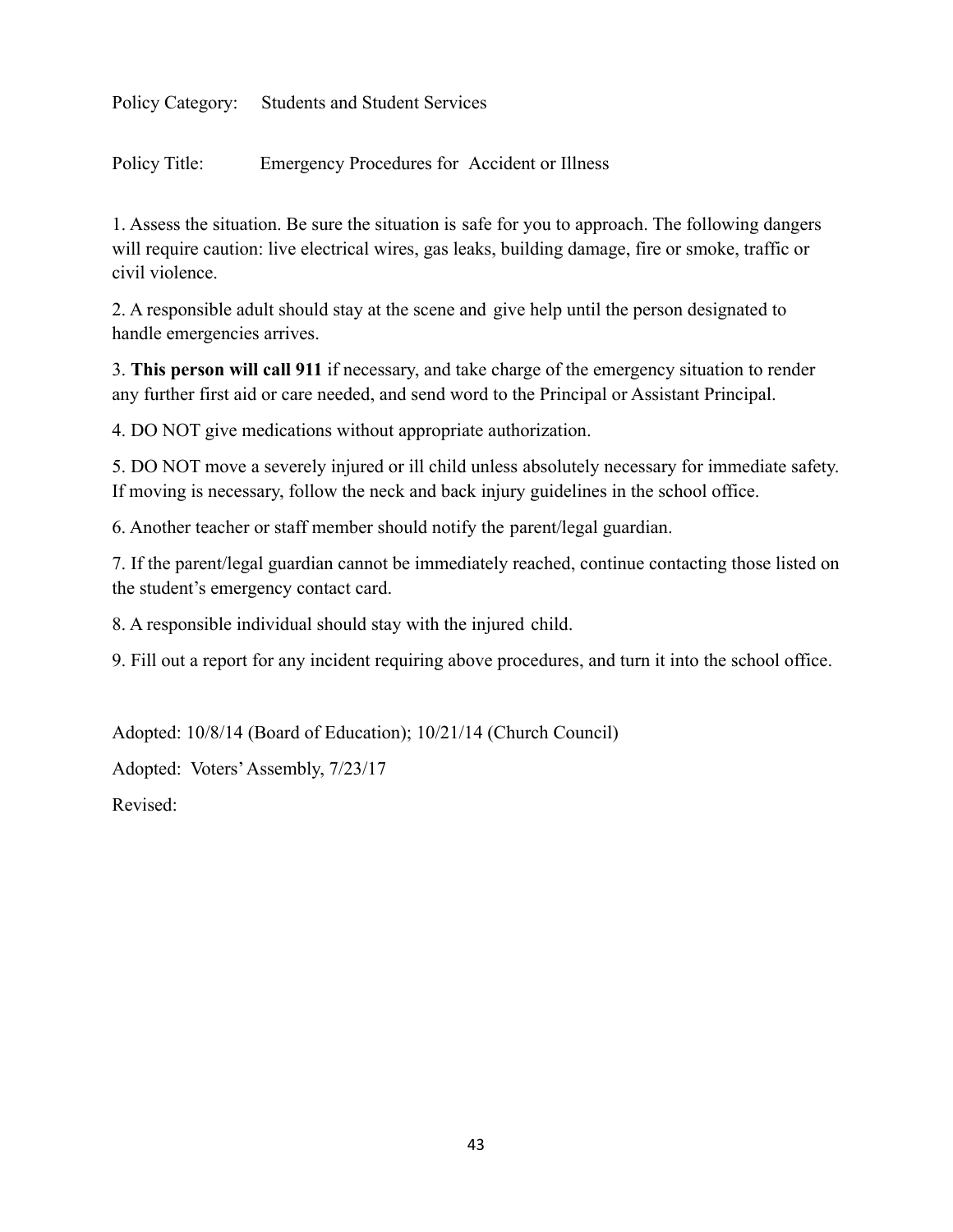Policy Title: Abuse and Sexual Misconduct Procedure

## **I**. **Introduction**

God clearly spells out a standard of conduct for those who serve him in the public ministry (1 Timothy 3:1-6; Titus 1:9). Our Lord's requirements would exclude from the public ministry those who are guilty of child molestation, child abuse, sexual exploitation, or harassment. Our membership and the public have every expectation that we will conduct our ministry according to the standards the Lord has set and in compliance with the laws of our land.

## **II. WELS Background**

The synod serves as the centralized calling body for all called workers serving in ministry throughout the United States and the world. The procedures provided in this document complement the synod's calling process and thus provide the needed legal defense, precluding the possibility of problem called workers being inadvertently transferred to another congregation. Identifying offenders and stopping their mobility is likewise a priority for governmental agencies and insurance providers.

Since 1996, all new Martin Luther College graduates have a background check prior to entering public ministry. A background check is required of pastoral candidates as a prerequisite to entering Wisconsin Lutheran Seminary. Colloquized called workers must submit to a background check prior to entering public ministry.

In addition, St. Mark Lutheran Church and School also maintains a policy requiring background checks of its workers. Reference the St Mark policy "Background Check Policy".

# **III. Purpose**

The purpose of this procedural guideline is to establish a working model to be followed in reporting and resolving incidents of this nature. The procedure is intended to recognize and be especially sensitive to the feelings of, needs of, and long term implications for the accused, the accuser, the congregation, and the synod while fulfilling the legal mandates in disposing of such incidents. The procedure takes into account present and future "call" implications, defamation of character, and concerns about the continued ability to earn a livelihood. It does this by minimizing the amount of reporting, involving in the process only those who have a need to know and screening out the impact of frivolous incidents from the calling process. It also recognizes the need to have a cumulative record of incidents involving an individual regardless of how frivolous each may seem. Such accumulation may indicate a need for corrective action at some point for the good of the individual and/or the legal defensive posture of the congregation and synod.

All persons in a position of authority and/or having oversight responsibility are expected to be familiar with the content of this policy statement and assure that all aspects are strictly enforced. These persons will receive training in this process and must sign off on the training.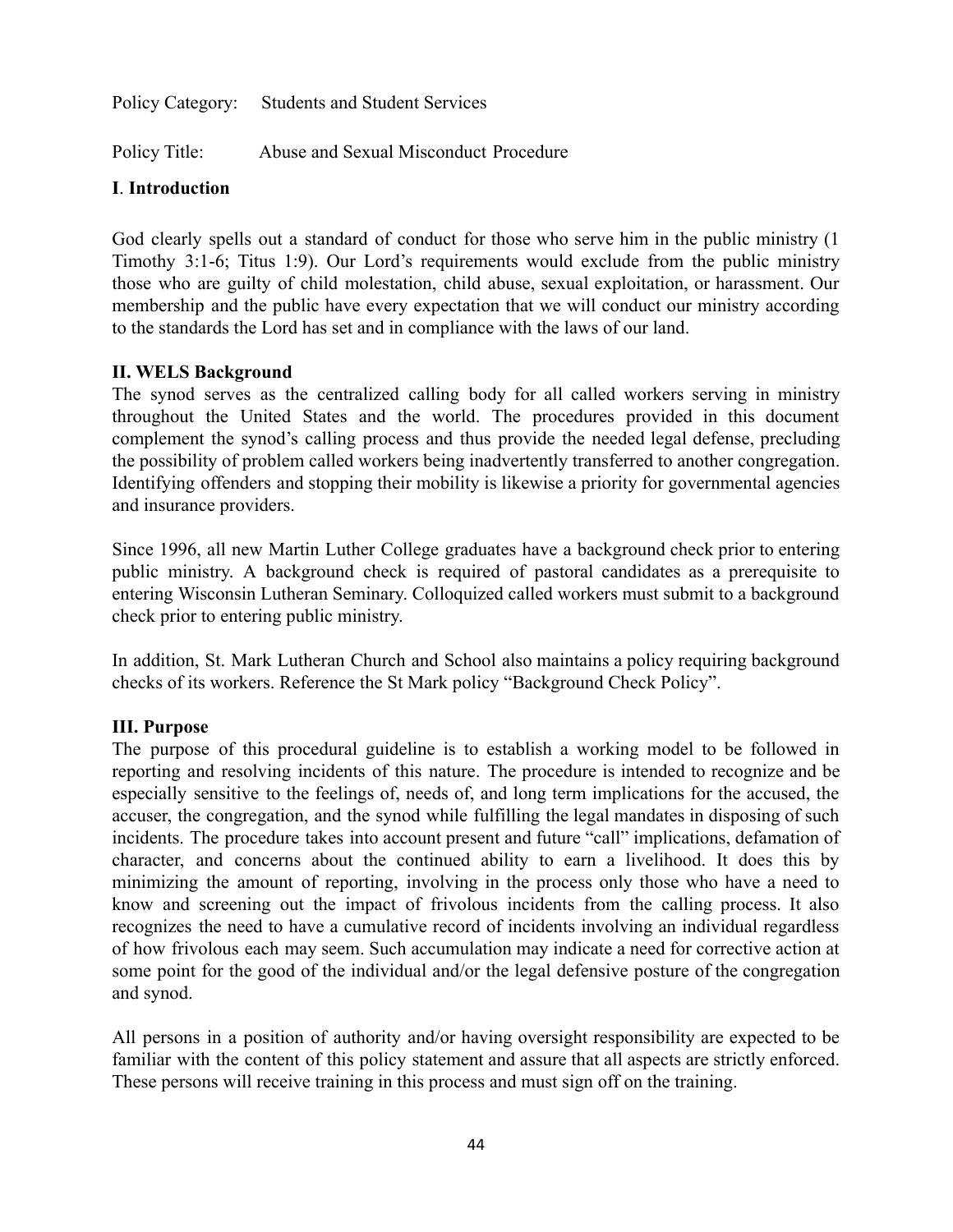# **IV. Definitions**

Definition of terms:

A. **Incident** –a charge, report, or allegation made to a responsible church official which requires investigation. This does not include hearsay or anonymous calls.

B. **Allegation** – as commonly used, a statement asserting something without proof. The words "charge" or "report" are preferred as being more definitive.

C. **Sexual Harassment** – There are two types as defined under federal law:

- 1. Situations in which tangible job benefits are granted or withheld based on submission to or rejection of unwelcome sexual advances, requests for sexual favors, and other verbal or physical conduct of a sexual nature.
- 2. Situations in which the working environment is oppressive because of sexual advances, requests for sexual favors, and other verbal or physical conduct of a sexual nature.

D. **Sexual exploitation** – usually refers to a therapist who abuses his or her position of power to manipulate a patient they are counseling into permitting sexual contact. Numerous state statutes, including Wisconsin's, include members of the clergy within the term therapist.

E. **Sexual contact** – any intentional touching, either directly or through clothing, of a person's intimate parts.

F. **Child physical or sexual abuse, molestation** – or any other inappropriate action involving children.

- 1. Physical abuse Inflicting bodily harm to children constitutes physical abuse. Instances of physical abuse include any physical act of undue force such as assault with knife, strap, or other implement; burns, fractures, and bruises resulting from being beaten, pushed down, shaken, pinched, slapped or thrown. Physical abuse does not always leave visible marks.
- 2. Emotional abuse Emotional abuse deeply affects a child's self-esteem by submitting him/her to verbal assault or emotional cruelty. It is usually tied in with physical abuse, but does not always involve injuries we can see. The child receives the message that he/she is not good. Emotional abuse can include closed confinement (being shut in a small area), making racial or gender remarks, excessive punishment, use of profanity, knowingly permitting drug or alcohol abuse, ignoring or encouraging peer abuse.
- 3. Sexual molestation is the making of annoying sexual advances with hostile intent or injurious effect.

G. **Corporal punishment** – is punishment applied to the body of an offender, e.g., whipping

H. **Neglect -** Not hearing or addressing a child's basic needs for health, welfare or safety may

result in harm to the child. It can include any of the following acts of negligence or maltreatment:

- Failure to provide adequate food, shelter, clothing;
- Abandonment;
- Refusal to seek treatment for illness;
- Inadequate supervision;
- Health hazards in the home, school, or church;
- Ignoring a child's need for contact, affirmation, stimulation and nurture;
- Unsafe transportation.

I. **Called Worker / Staff Member**: as used in this policy, is a person who is an employee and is paid a wage for the performance of duties or activities on behalf of St. Mark Lutheran Church or School.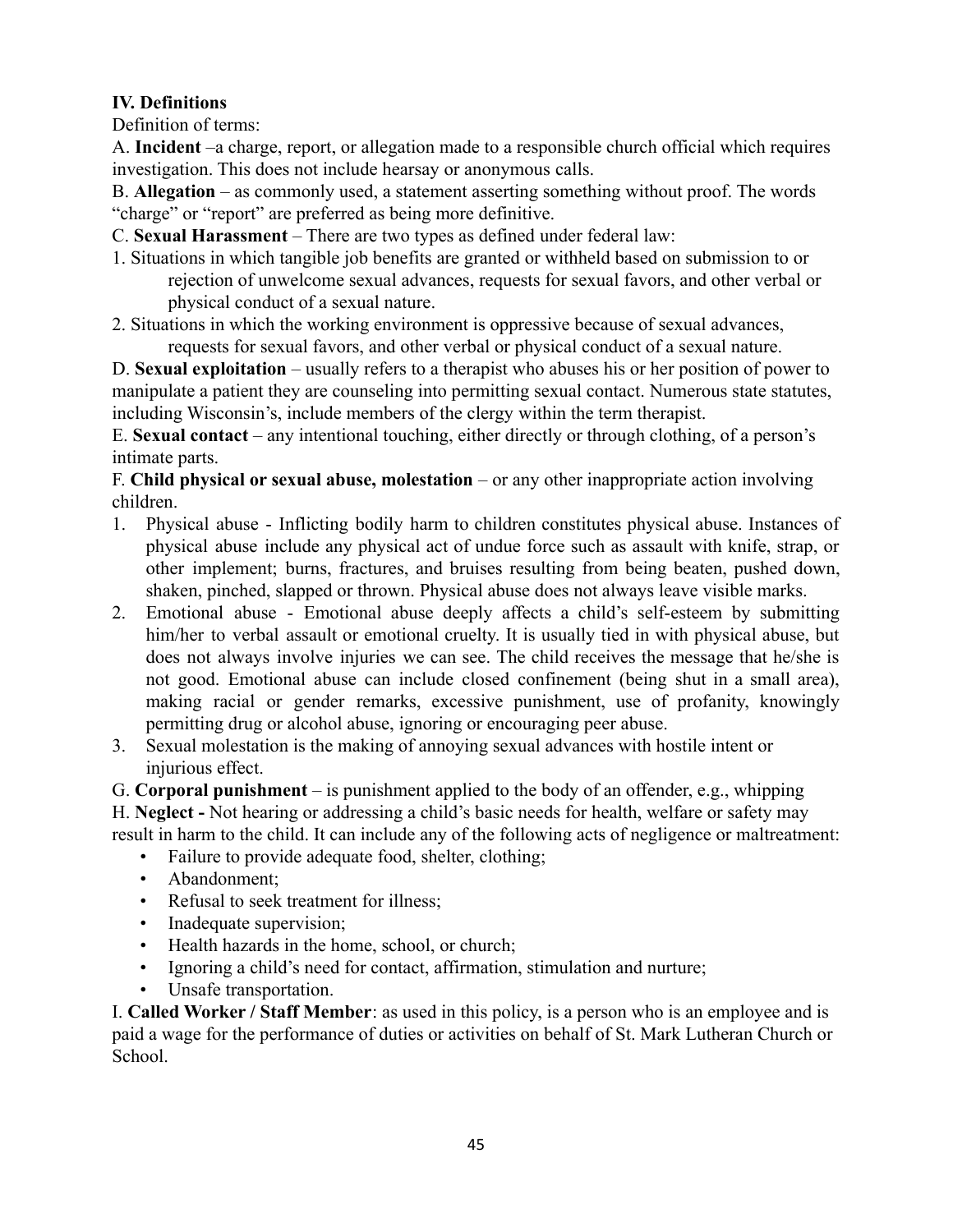**J. Volunteer:** any individual whose labor or service is requested by and donated to the Church or school, and is under the church/school's direction or supervision. The existence of a monetary stipend for reimbursement of expenses does not negate voluntary status.

**K. Sexual Misconduct**: Sexual misconduct includes the following:

- (a) Sexual abuse or sexual molestation of any person, including but not limited to, any sexual involvement or sexual contact with a person who is a minor or who is legally incompetent. Sexual contact means any intentional touching, either directly or through clothing, of a person's intimate parts
- (b) Sexual exploitation, including but not limited to, the development of or the attempt to develop a sexual relationship between an employee, guest or volunteer, and a person with whom he/she has a school relationship, whether or not there is apparent consent from the individual.

**L. Mandatory Reporter:** a person who is required by WI Children's Code 48.981 <https://docs.legis.wisconsin.gov/statutes/statutes/48/XX/981> to immediately report to the local authorities any information they have that a child is being neglected or physically or sexually abused or has been neglected or physically or sexually abused.

#### **V. Insurance Coverage**

Congregations should periodically review their insurance policies to assure adequate coverage for each of these liability areas including corporal punishment. Coverage is usually included by endorsement and involves three liability categories. Suggested insurance coverage for each is 1) corporal punishment \$1,000,000; 2) counseling \$1,000,000, and; 3) sexual misconduct \$1,000,000.

## **VI. What Incidents must be reported**

Congregations and/or schools are responsible for reporting incidents involving pastors, teachers, vicars, full or part-time employees, and volunteers in any capacity. This includes incidents that happen in any activity in which the church is involved and has responsibility, e.g., Sunday school, youth activities, day care, camping trips, class trips, etc. Reporting is to be made to the synod and, in most cases, to governmental authorities where minors are involved.

## **VII. Reporting of Incidents to the Authorities**

## **7.516 Incident Reporting Guidelines**

**What to report:** Any charge, report, allegation of an incident of sexual misconduct or physical abuse involving pastors, teachers, vicars, full or part-time employees, or volunteers in any capacity. Incidents must be reported that occur in any activity in which the church is involved and has responsibility (Sunday School, Pioneers, youth groups, day care, camping trips, class trips, counseling, etc.).

**Who should report**: Generally the pastor (or principal in an incident related to a school) is responsible for the reporting of an incident unless it involves him directly. In such cases, the chairman of the congregation would make the report.

**Children and Minors** – There is a legal obligation to report cases of child abuse (i.e., physical, sexual, molestation, or any other inappropriate action involving children) to the proper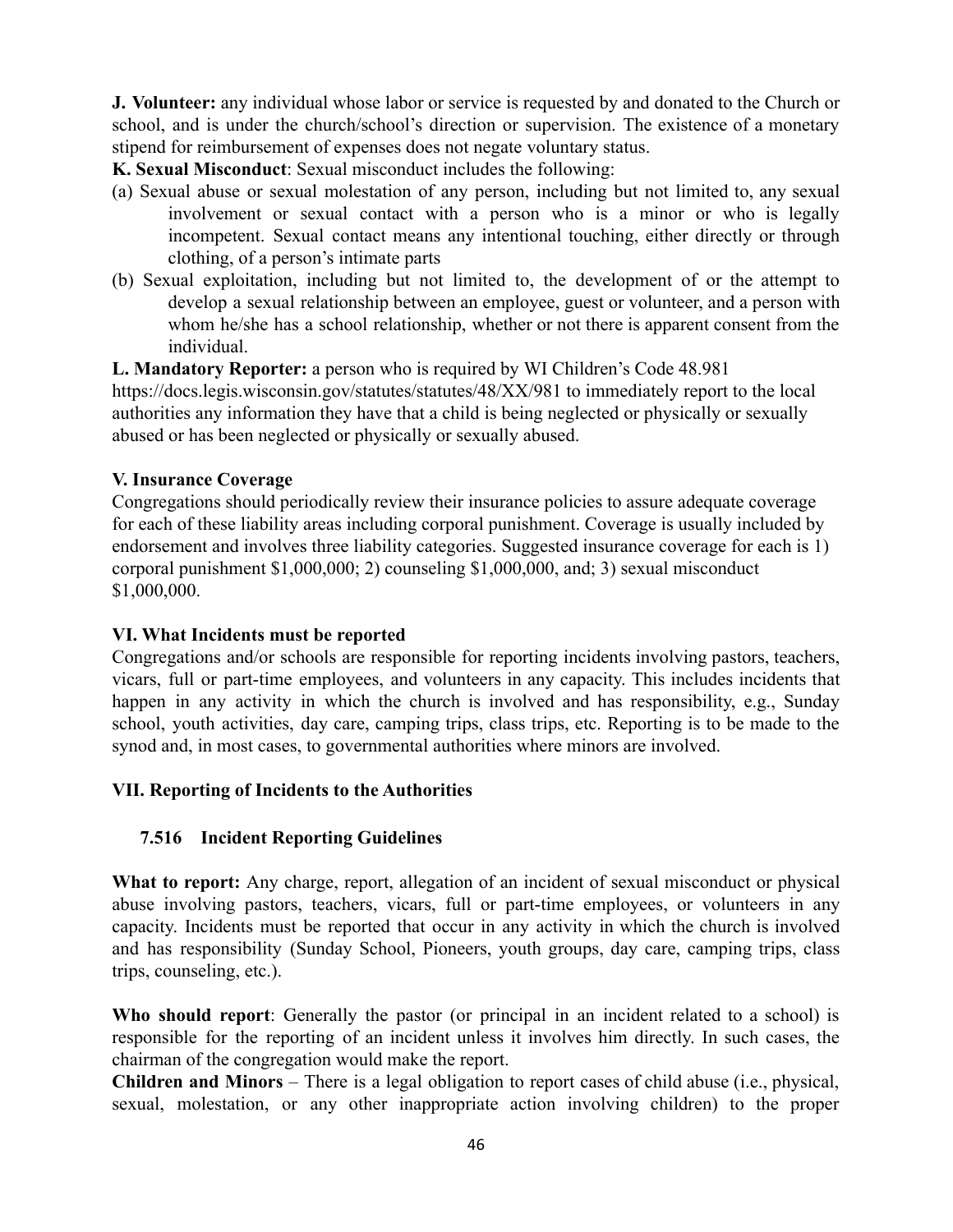authorities. The local department of health and social services, the sheriff's department, or police department must be notified in the following instances:

- 1. Reasonable cause to suspect child abuse in the home must be immediately reported by the teacher, pastor, or other person having direct oversight of the child. Failure to report could result in criminal charges being filed against that individual.
- 2. Instances of child abuse that occur at a function of the congregation/school must be immediately reported by the pastor, principal, teacher or oversight person witnessing the abusive act. Failure to report could result in criminal charges being filed against the individual witnessing the act. In situations where a parent or other person responsible for the child brings reasonable cause to suspect that an abusive act against a child has taken place during a church/school function, it must be investigated immediately and reported to the proper authorities.

**Adult sexual exploitation/harassment** – Allegations should be investigated in a timely fashion to the depth necessary to develop the facts and a resolution. Certain situations of sexual harassment may create liability to the church/school, and a criminal penalty could be assessed against the one committing the act as well as the employer. Matthew 18 may be used as a part of the investigation and resolution. However, since exploitation incidents by definition involve individuals of disparate positions, bringing the accused and accuser together face-to-face at the investigation meeting can easily result in unjust resolution because the counselor has a psychological advantage. Matthew 18 certainly is an initial and integral part of a harassment claim investigation and its resolution. For legal protection purposes, each congregation and school should have a very simple, direct, internally publicized statement outlining the kind of conduct that will not be tolerated. The statement should indicate that complaints will be discreetly but thoroughly investigated with verified complaints and that offenders will be subject to discipline up to and including termination. This type of policy statement may provide the best legal protection an employer may have against such liability.

## **Reporting Procedure:**

- 1. Immediately notify local authorities in allegations against church personnel that involve children and minors. The pastor and/or church president should notify the congregation's insurance company.
- 2. When immediate reporting to authorities is not mandatory, reporting to the insurance company should be deferred until the facts developed by the investigation warrant it.
- 3. The pastor and/or church president notifies the district president, or in his absence, reports the incident directly to the **synod director of human resources (HR) at 414- 559-4037**.
- 4. The district president notifies the synod director of human resources or designated representative at the synod office. HR initiates documentation and verifies that notification requirements have been met.
- 5. In the event that the incident is public in nature, the synod's director of communications will oversee synod media contact and assist the congregation or school in developing appropriate communications for the media.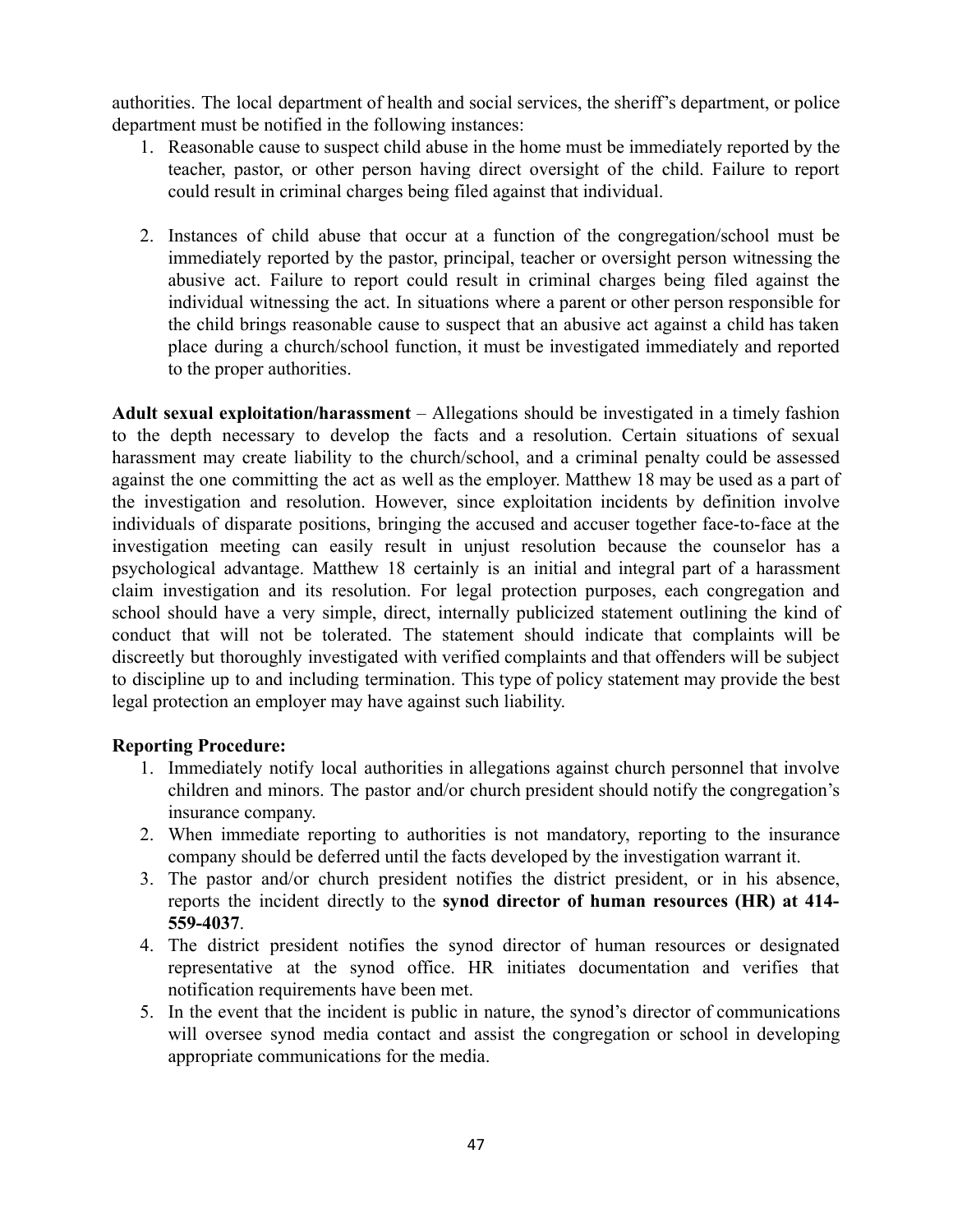**WELS Documentation**: Due to legal ramifications, all incidents must be reported to the human resources director regardless of how frivolous they may seem. Documentation of the incidents is filed in confidential files accessible only to the HR director, the administrator of the Commission on Parish Schools, and the synod president. The incumbents of these positions make up the "panel" which has responsibility for reviewing, screening and revealing incident issues into the calling process, if warranted.

Because of the confidential nature, need for immediacy in reporting, and perhaps the need for legal or procedural instruction, all reporting should be made by phone to (414) 559-4037. Significant happenings or status updates should be phoned to the same number as they occur so that "panel" files are always current. The "panel" files should also contain investigative dispositions, solutions, findings, court findings, rulings, etc. so that files can be closed in a timely fashion.

## **VIII. The Investigation**

Whether reporting to the authorities is required or not, all incidents, frivolous or not, must be thoroughly investigated and reported internally within the synod. The investigation must be conducted by those who, because of their congregational position, should be involved as the logical choice based on the type of incident involved. Some guidelines on who might conduct an investigation:

Teacher involved in sexual exploitation incident: The principal, pastor, board of education chairman and congregational chairman would conduct the investigation.

Pastor involved in sexual exploitation incident: The circuit pastor, congregational chairman and chairman of the Board of Elders would conduct the investigation. The District President would be informed and involved.

Circuit pastor involved in a sex discrimination incident: The District President, plus the congregation chairman and Board of Elders chairman of the reporting congregation would conduct the investigation.

The investigation should begin immediately when an incident is made known. The investigative meeting should be held as quickly as possible. The investigation should not delay reporting to the authorities when such is required. To do so may be viewed as jeopardizing/delaying the investigation by the authorities.

The purpose of the investigation is to establish the facts surrounding an incident to aid in determining the probability that one has occurred and how best to resolve it. Appropriate written notes should be made including at the investigative meetings. These meetings should include face-to-face discussions with all directly involved parties, informants, witnesses, and those with a need to know, i.e. those conducting the investigation. Copious notes should be taken of the facts including the rationale for any determination, resolution, or agreement. Notes should be signed and if a resolution or understanding is reached, the involved parties should sign it. A confidential filing should be kept of all such records. An incident report form is attached for use in recording and updating information for the file.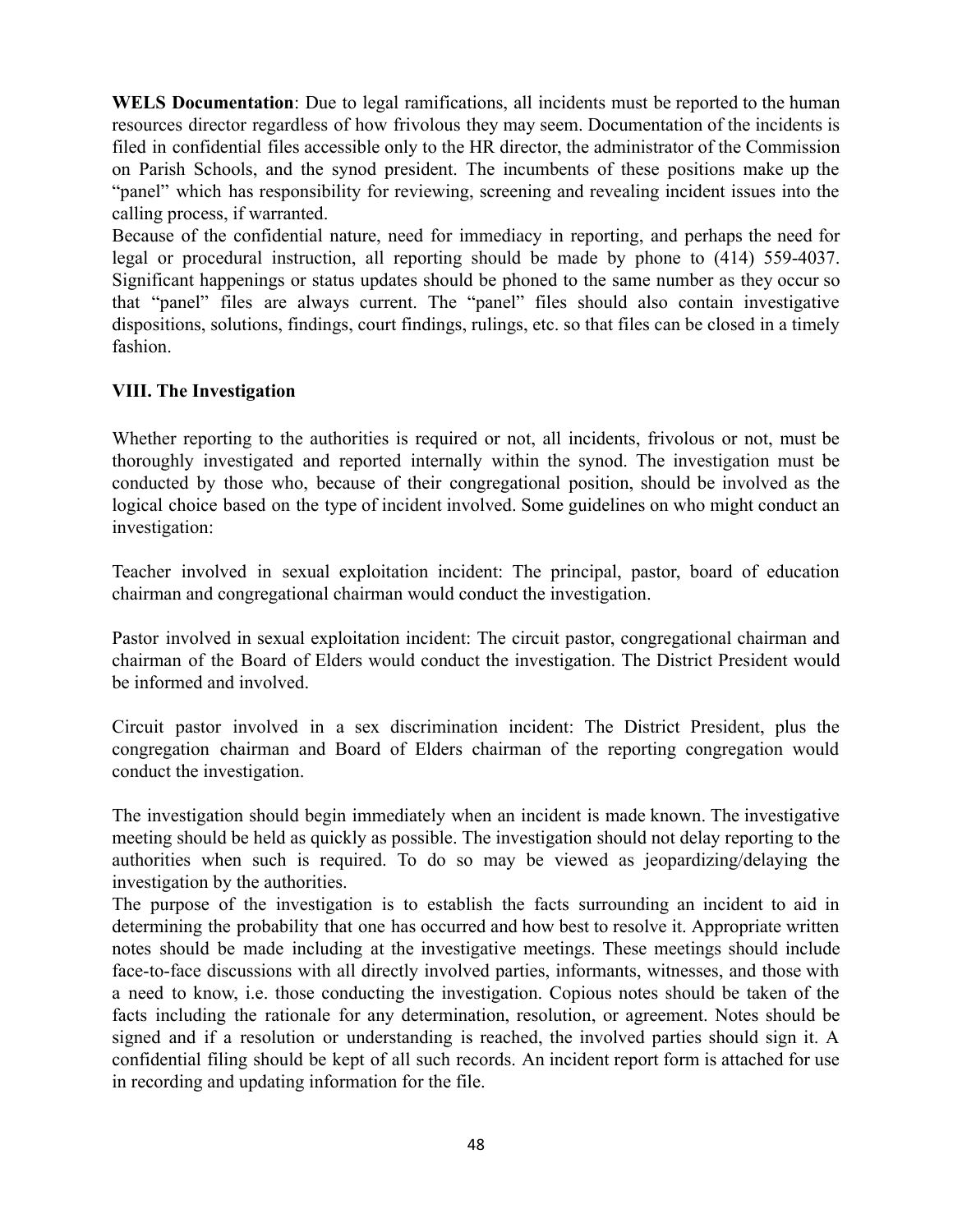## **IX. Timing of Reporting**

The timing of reporting has been mentioned earlier in various sections. It is discussed here in a dedicated section to emphasize the importance of timely reporting when legally mandated and for clarity and ease of reference.

#### **To Synod**

• All incidents must be reported and each must be reported immediately.

• Update reports of significant happenings must be reported on an ongoing realtime basis. This includes a report covering the final disposition of the incident.

#### **To Civil Authorities**

• All incidents involving a child or minor under 18 years of age must be reported to the appropriate authorities immediately, i.e., county or state department of health and human services (may be known by some other name), sheriff's department, or local police. Reporting to any one within the department usually suffices, but verify that no other authority needs to be contacted.

#### **To Insurance Company**

• An immediate incident report should be made to the congregation's insurance company agent to alert them of a possible claim.

All of the above reporting should be made by phone or at least initiated by phone and documented on the incident report form.

## **X. The Panel**

The synod has created a panel for the purpose of maintaining a confidential file of reported incidents and assisting congregations in maintaining compliance with reporting requirements. The panel is comprised of the Synodical Council Administrative Committee chairman, the director of human resources, the administrator for the Commission on Parish Schools, and the synod president. In the event the incident is public in nature, the director of communications serves in an advisory role to the panel. The review function of this panel is tied directly into the ongoing called worker calling process. District presidents desiring to place a name on a call list will review the Progress notes section to determine if a "flag" has been placed on the worker's record for the district president to contact the director of human resources. The district president will then contact the HR director and request a name check of the incident file. If no incident report is found or the content of the record shows it to be frivolous or unfounded based on the local investigation, neither the existence of the incident report on file nor its content will be made known to the requesting district president. However, if the incident report on file indicates that, based on the local investigation, the incident could not be dismissed for lack of factual foundation or that it resulted in an unfavorable disposition, the incident information will be made known to the district president requesting the file check. The panel will make judgments on the release of information on "open" incident reports based on the facts of the situation, including the type and severity of the unresolved incident. Responses to a district president's request for incident file information will be given over the phone at the time of the request.

This procedure obviates the need for follow-up requests for such information by a calling congregation. It is sensitive to the personal and long-lasting effects associated with such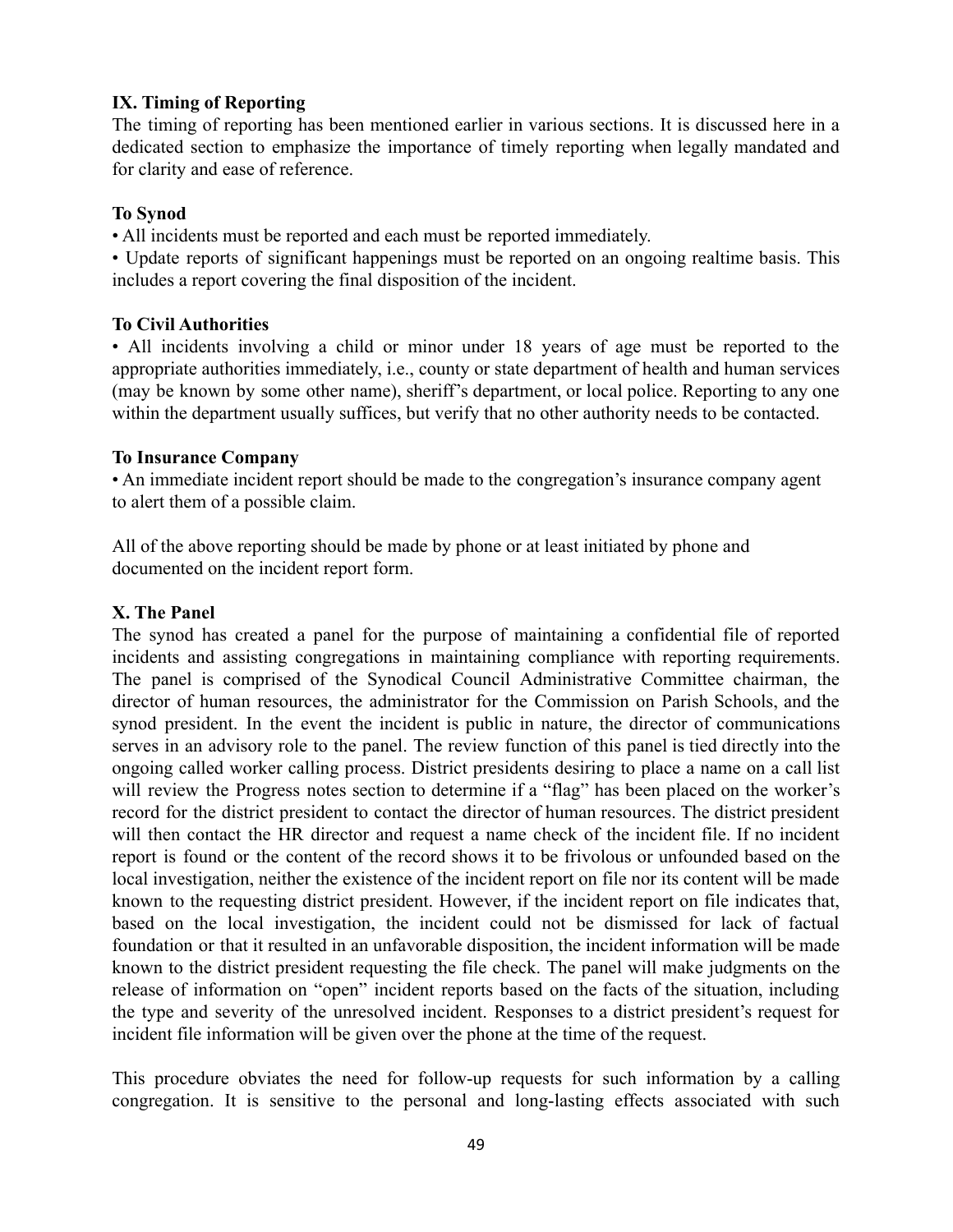incidents, and yet it also meets the legal reporting requirements and protection needs of the congregation and synod. An accumulation of frivolous or unfounded incidents may be indicative of something in an individual's ministry that makes it prone to such claims and the need for corrective action for the benefit of the individual and the ministry.

Although the volume of name checks on Progress for Parish Schools and the district presidents could be substantial at times, this procedure is not burdensome because the number files of incidents involving active workers is very small.

## **XI. Background Checks – Called Workers**

The incident reporting procedure demonstrates the need to be in strict compliance with legislated rules in regard to sexual misconduct in the workplace. In addition, many state and insurance providers are requiring that all applicants for jobs with schools, public or private, have their backgrounds checked for criminal records on a regular basis. Knowledge of and compliance with state and federal laws is the responsibility of each calling body. The synod has every intention of complying with these statutes and is looking to the calling bodies to develop guidelines for local compliance.

The synod serves as the centralized calling body for all called workers serving in ministry throughout the United States and the world. The procedures provided in this document complement the synod's calling process and thus provide the needed legal defense, precluding the possibility of problem called workers being inadvertently transferred to another congregation. Identifying offenders and stopping their mobility is likewise a priority for governmental agencies and insurance providers.

New graduates are required to have submitted to background checks while students at Martin Luther College or prior to attendance at Wisconsin Lutheran Seminary. The applicable school is responsible for making appropriate arrangements with local police departments or state agencies to process students through the FBI files. The cost of background checks is included in student fees.

Colloquy candidates should be fingerprinted upon application as an integral part of the interview process. The district president responsible for the interview process is responsible for having the fingerprints taken and processed by the local police.

Documentation of each student's background checks is maintained at synodical schools for a period of seven years.

## **XII. Incident Prevention – Local Church Workers/Volunteers**

"Call to serve" forms and application forms should be used for volunteers. It is intended that these documents be used at the local level in all instances where volunteer help is involved with youth in any way, e.g., Sunday School teachers, youth activities, leaders, coaches, field trip organizers, etc. Although there are no guarantees that the individuals signing the forms have not been involved in prior incidents, such forms obtained and filed on workers do provide hard evidence recognizable by the courts that a screening procedure was in effect and, in fact, was used.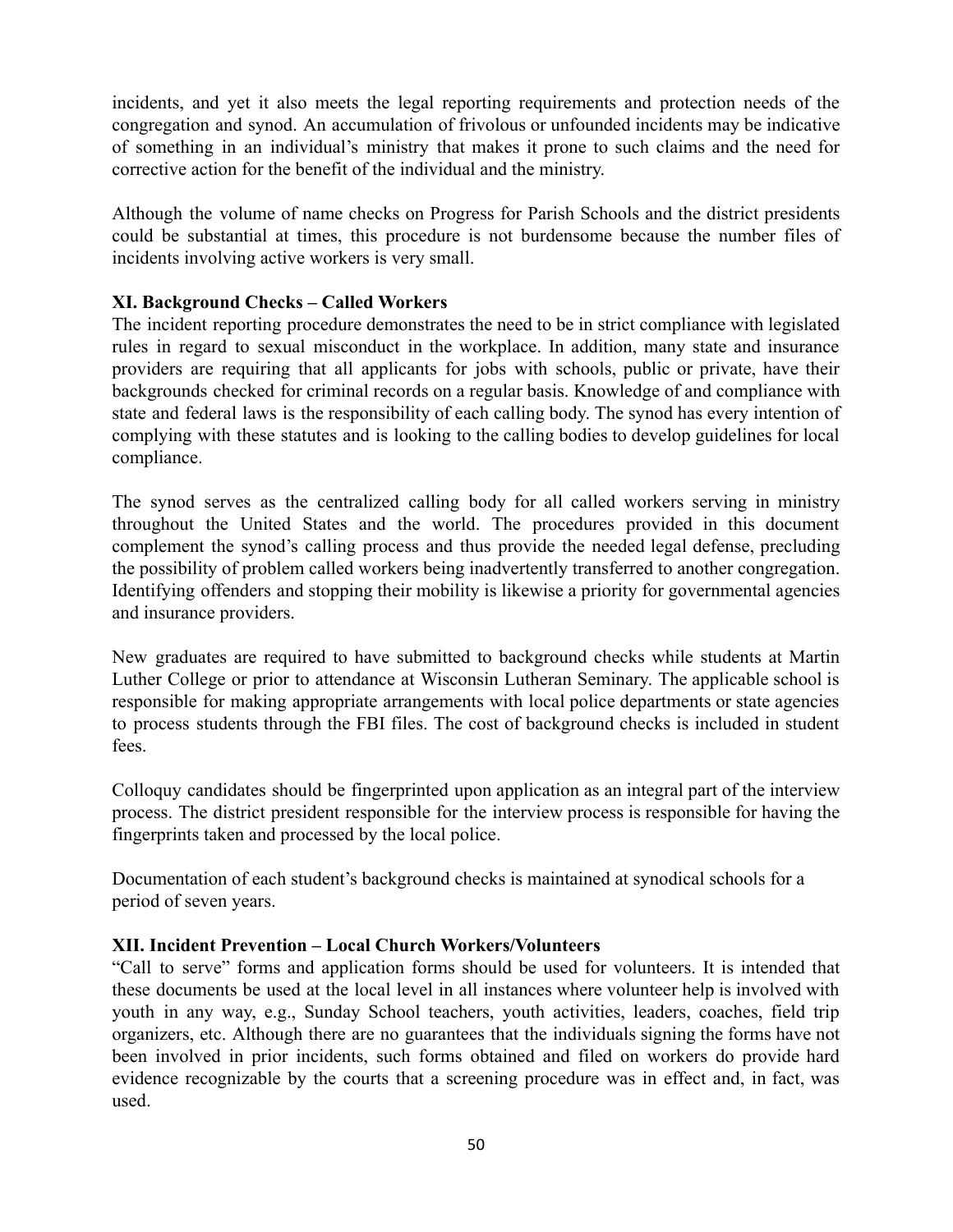Individuals applying for hired positions within local congregations, schools, and synod organizations must complete an application for employment in its entirety and furnish references. Each reference must be checked prior to the person being hired. If the individual will have access to children in the normal course of business, a background check is recommended.

Local congregations and organizations are encouraged to use resources provided by WELS human resources and their insurance providers in conducting training for all workers on a regular basis.

## **XIII. Reference Checks**

The procedures used in the calling process automatically provide internal reference checking for called workers within the synod. They do not cover local church workers or volunteers. The congregation should establish a procedure for subtly or directly seeking background information on all persons who will be working directly with children in any capacity. As an example: the congregation may want to consider a policy where no member or volunteer is assigned to work with children during the first six months of membership or at least not alone. This allows the congregation and school time to get to know the new member better. Also, ask for and check references on any potential employee.

Reference checks from the outside on a prior employee or member of the congregation may pose a different issue. If a former worker has a good record, there is no problem in responding positively to such requests. The legal concern or problem occurs when a person has a poor employment record, and a poor reference may give rise to a charge of defamation. Facts may differ greatly from situation to situation and state law may require different responses in different situations.

When non-WELS organizations are seeking reference information for a worker with a poor employment record, the reference should include the name of the your organization, date of service and position held together with a statement that no further information will be furnished unless a document authorizing the furnishing of more information with a release of liability signed by the former worker is received by the congregation or WELS organization involved. If child abuse is involved, many states either have or are considering laws which may require further reporting to potential employers.

When providing employment references within WELS for non-called positions, the discussion in the previous paragraph would apply. The calling process when coupled with the incident handling and reporting procedure described herein should suffice for called workers in providing personal worker background information, including protection where child abuse is involved.

## **XIV. Incident Prevention – Congregation Program**

In this connection, there are excellent resource materials available to congregations and schools for legal updates and training programs. *Church Law and Tax Report*, publisher of legal and tax materials for churches and a newsletter by the same name, has developed an excellent resource kit for helping religious organizations prevent and deal with incidents of child abuse. The title of the kit is "Reducing the Risk II" and contains a video (CD or VHS format) and other printed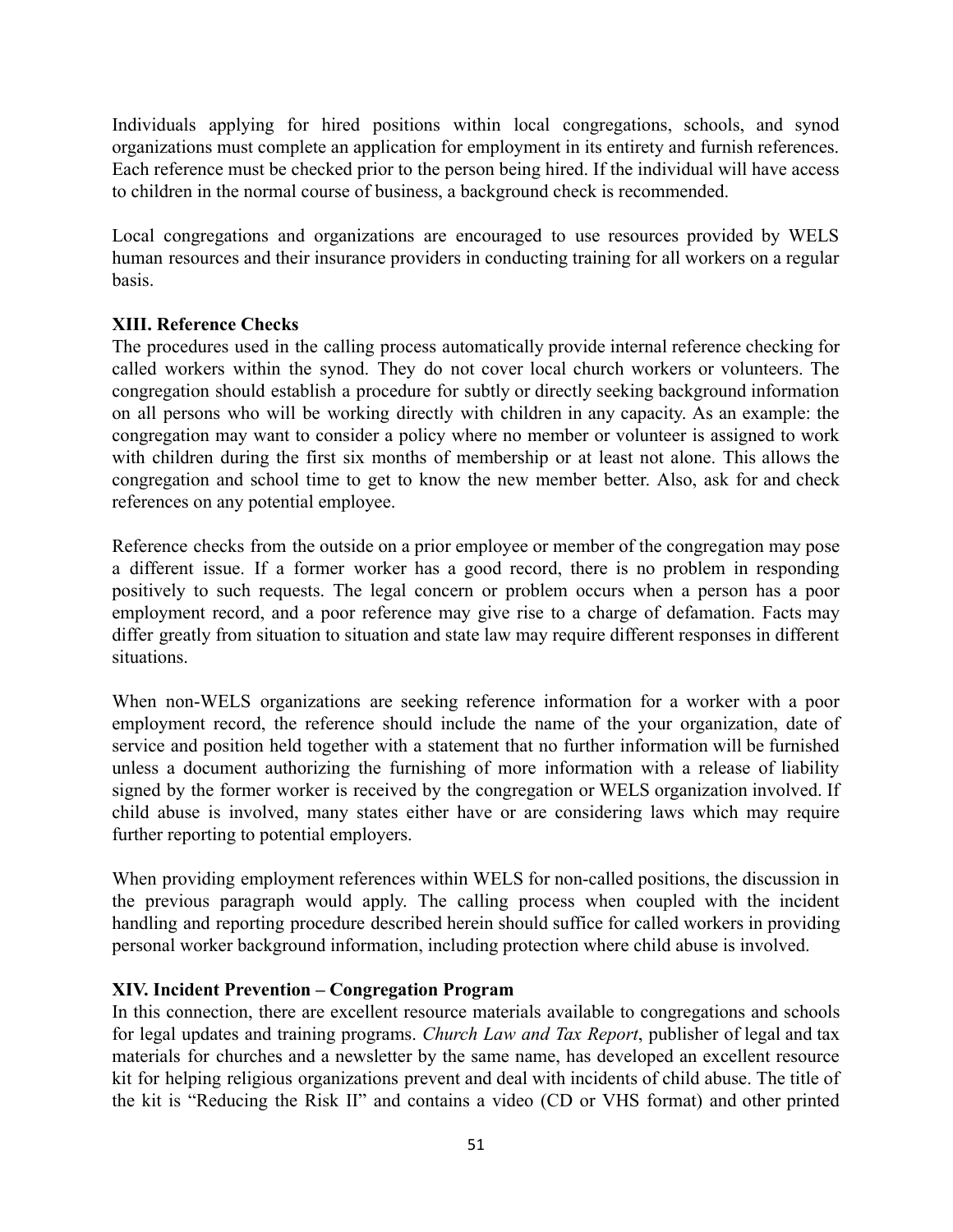materials. The cost of this program if ordered from *Church Law and Tax Report* is about \$50. The program is also available at minimal cost to WELS organizations insured by Church Mutual Insurance Company at the following address:

Church Mutual Insurance Company P.O. Box 357 Merrill, WI 54452. www.churchmutual.com

Non-Church Mutual policy holders should check on the availability of "Reducing the Risk II" from their insurance provider or go to www.churchlawtoday.com to order.

Establishing an incident prevention program at the local level is a major step in providing a safe and loving environment for children and workers. Invite parents and members to participate in awareness training so that everyone who wants to be involved knows the parameters the congregation and school have established. Most importantly, the guidelines demonstrate our ongoing concern for the welfare of our children as well as the high moral responsibilities of those who supervise them.

## **XV. Implementation of this Procedure**

This policy and procedure guideline is provided for use in handling and reporting all incidents involving called, volunteer, or hired workers on an ongoing basis as they occur. Incidents should be reported to the synod via the special private hotline at 414-559-4037. This is a direct line to the director of human resources' mobile phone. Messages and faxes can also be sent to the director of human resources at 414-256-3268. District presidents use the same phone numbers for seeking incident information when preparing call lists.

## **XV. Links and Resources**

- Godly Response to Abuse in the Christian Community (G.R.A.C.E.): www.Netgrace.org
- Prevent Child Abuse America: www.preventchildabuse.org
- Child Welfare Information Gateway: www.childwelfare.gov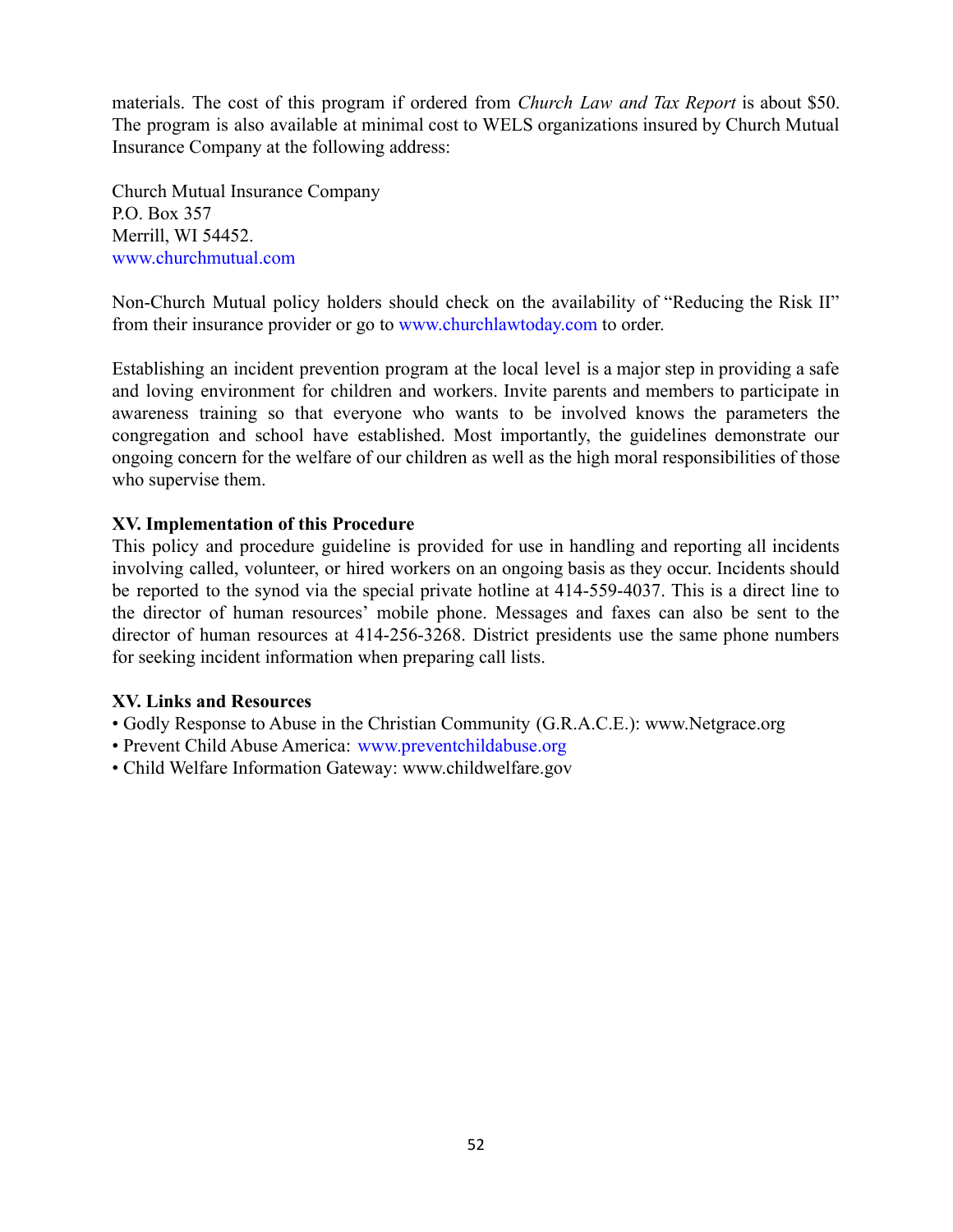Policy Category: Students and Student Services Policy Title: School Security Plan/Visitor Policy

In order to provide a safe environment for students attending St Mark, a visitor protocol has been put into place. Doors 3 and 4 to school will be open in the morning during the arrival hours of 8:10 AM- 8:25 AM. During this time, teachers will be monitoring the two entrances as students arrive. Students arriving before 8:10 will be required to go to before school care. The doors will be locked during the school day from 8:25 AM-3:25 PM at all times. Parents, visitors, and students arriving during the school day will be required to enter the church entrance. This door is locked and the secretary will buzz visitors in. Upon being buzzed in, the visitor will check in with the office and will be directed by the secretary where to go. The school doors will once again be open from 3:25 PM-3:45 PM as students are dismissed. Teachers will be monitoring all entrances during dismissal times. Any student still in the building at 3:45 will be sent to after school care.

Adopted by the Board of Education: September 11, 2018 Adopted by the Church Council: September 25, 2018 Adopted by Voters'Assembly: October 22, 2018 Revised: January 31, 2021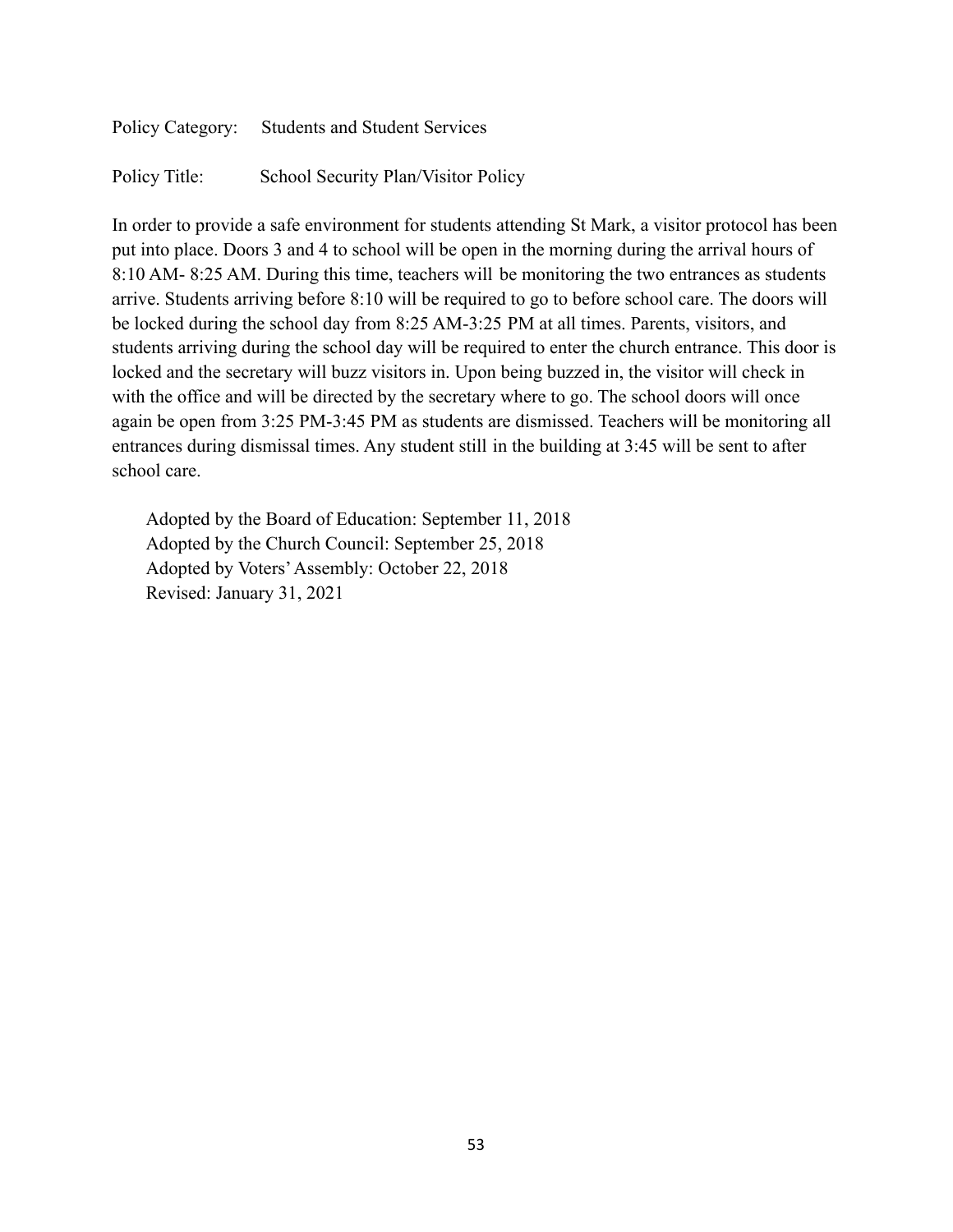Policy Title: Toxic Chemical and Dangerous Materials Safety

In order to provide a safe learning environment at St. Mark Lutheran School, the following safety procedures dealing with toxic chemicals and other dangerous materials and tools must be implemented:

- Janitor closets containing chemicals and other dangerous tools must be locked during the school day.
- Sharp knives in the kitchen need to be kept in a safe and secure location.
- Any cleaning supplies in the classroom need to be kept out of reach of small children, and need to be stored with proper MSDS file sheets.
- MSDS file sheets need to be kept on file in the principal's office for all chemicals used in the building.
- Any science equipment needs to be kept in a safe and secure location.
- Staff members who have been exposed to hazardous chemicals should report the incident to the principal and fill out an incident report form which are located in the principal's office.

Adopted by the Board of Education: 1/6/15 Adopted by the Church Council: 1/20/15 Adopted by Voters'Assembly: 1/25/15 Adopted: Voters'Assembly, 7/23/17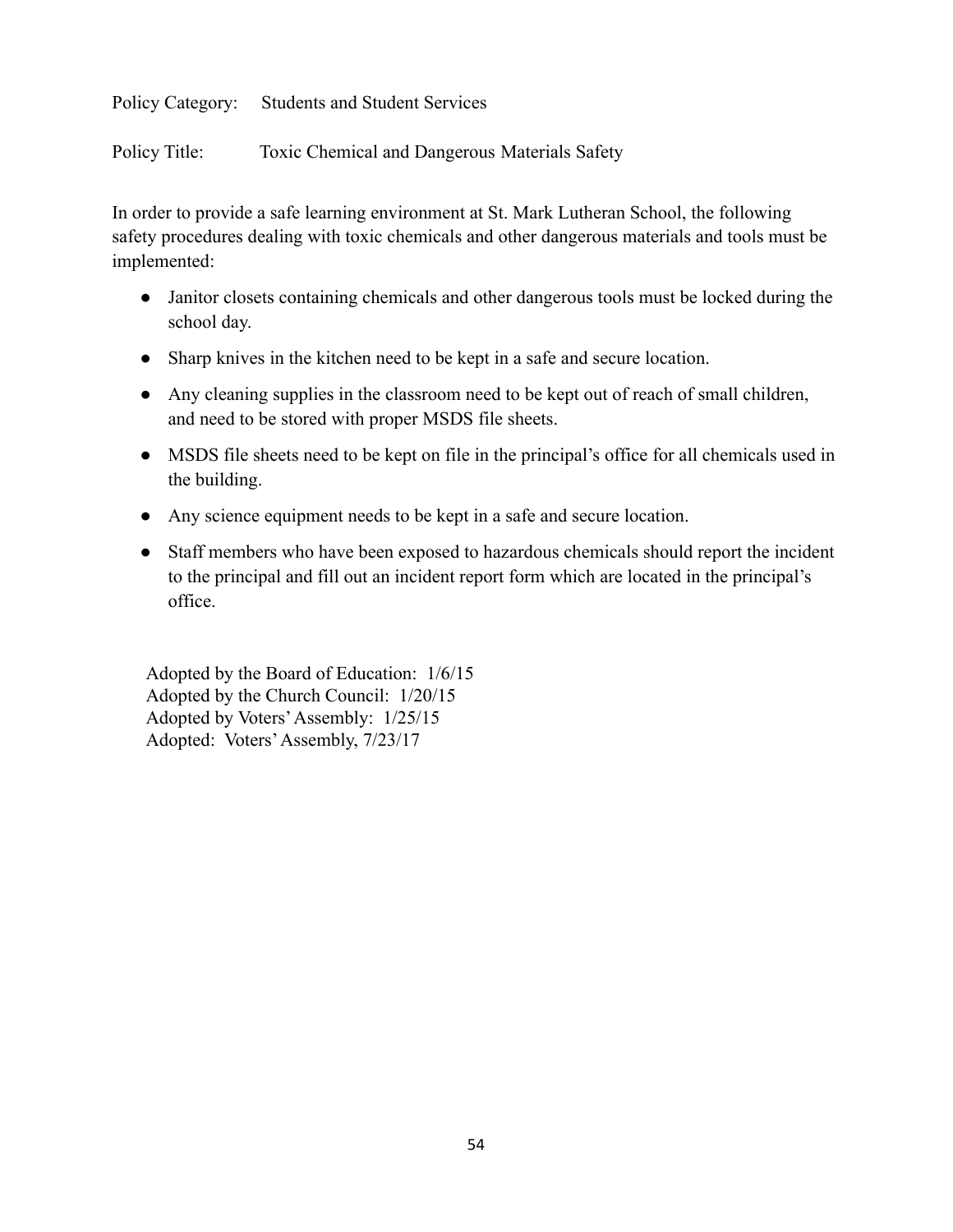# CHEMICAL EXPOSURE INCIDENT REPORT ST MARK LUTHERAN SCHOOL

Date of Report:

Date and time of accident/incident:

Location of accident/incident:

Name of accident victim (if any):

Description of accident/incident (use additional sheet if needed):

Extent of accident/incident:

Describe damage to equipment:

Suggestions/actions taken to prevent a repeat accident:

Treatment undertaken (if any):

Signature of accident victim: \_\_\_\_\_\_\_\_\_\_\_\_\_\_\_\_\_\_\_\_\_\_\_\_\_\_\_\_\_\_\_\_\_\_\_\_\_\_\_\_\_\_\_\_\_\_\_\_\_\_\_\_\_\_

Signature of Principal: \_\_\_\_\_\_\_\_\_\_\_\_\_\_\_\_\_\_\_\_\_\_\_\_\_\_\_\_\_\_\_\_\_\_\_\_\_\_\_\_\_\_\_\_\_\_\_\_\_\_\_\_\_\_\_\_\_\_\_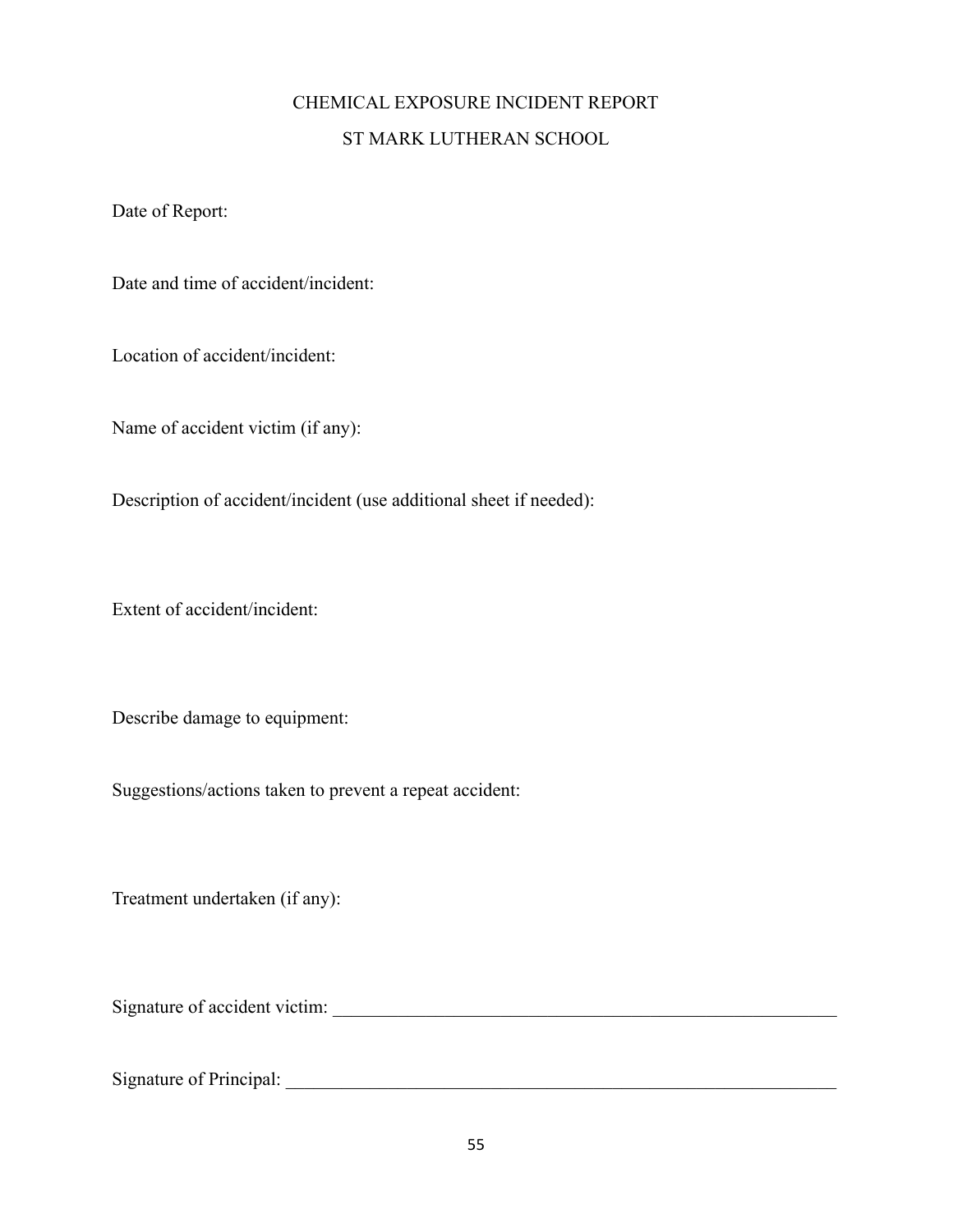Policy Title: Bullying and/or Harassment Policy

St. Mark is committed to each student's success in learning within a caring, responsive, and safe environment that is free of bullying and/or harassment. Bullying is defined by the stopbullying.gov website as … *unwanted, aggressive behavior among school aged children that involves a real or perceived power imbalance. The behavior is repeated, or has the potential to be repeated, over time.* Bullying and/or harassment. includes actions such as making threats, spreading rumors, attacking someone physically or verbally, and excluding someone from a group on purpose. Our school works to ensure that all students have the opportunity and support to develop to their fullest potential and share a personal and meaningful bond with people in the school community.

Even though God's Word is studied throughout the day at St. Mark Lutheran School, our students are still sinners. Because of our sinfulness, students will be tempted to bully and/or harass one another in and out of the classroom. *For all have sinned and fall short of the Glory of God*. (Romans 3:23). Teachers will do their best to identify bullying and/or harassment, but they will not always be able to identify bullying and/or harassment immediately.

The following steps will be taken if bullying and/or harassment is seen or suspected by a staff member or volunteer.

- 1. All bullying and/or harassment accusations will be treated in a serious matter. If a student is seen bullying and/or harassing or is accused of bullying and/or harassing, the teacher will talk with the students involved. The teacher will inform the principal, and together will determine if the principal will consult with the students involved as well. Note, the student consultation between the victim and the one observed bullying and/or harassing may need to be kept separate in order for both parties involved to be comfortable sharing the details. The teacher will also make contact with the children's parents and explain the matter. The teacher will keep a written record of the incident.
- 2. If further bullying and/or harassing occurs, the teacher, the principal, and the students involved will meet to discuss the situation. Note, the student consultation between the victim and the one observed bullying and/or harassing may need to be kept separate in order for both parties involved to be comfortable sharing the details. The principal will contact the parents and arrange for a meeting among the teacher, the principal, the students involved and their parents. The teacher and the principal will keep a written record of the incident. The principal will inform the Board of Education and the faculty of the incident.
- 3. Should bullying and/or harassment continue, the principal will arrange a meeting among the parents, pastors, teacher, principal, and Board of Education. At this time the child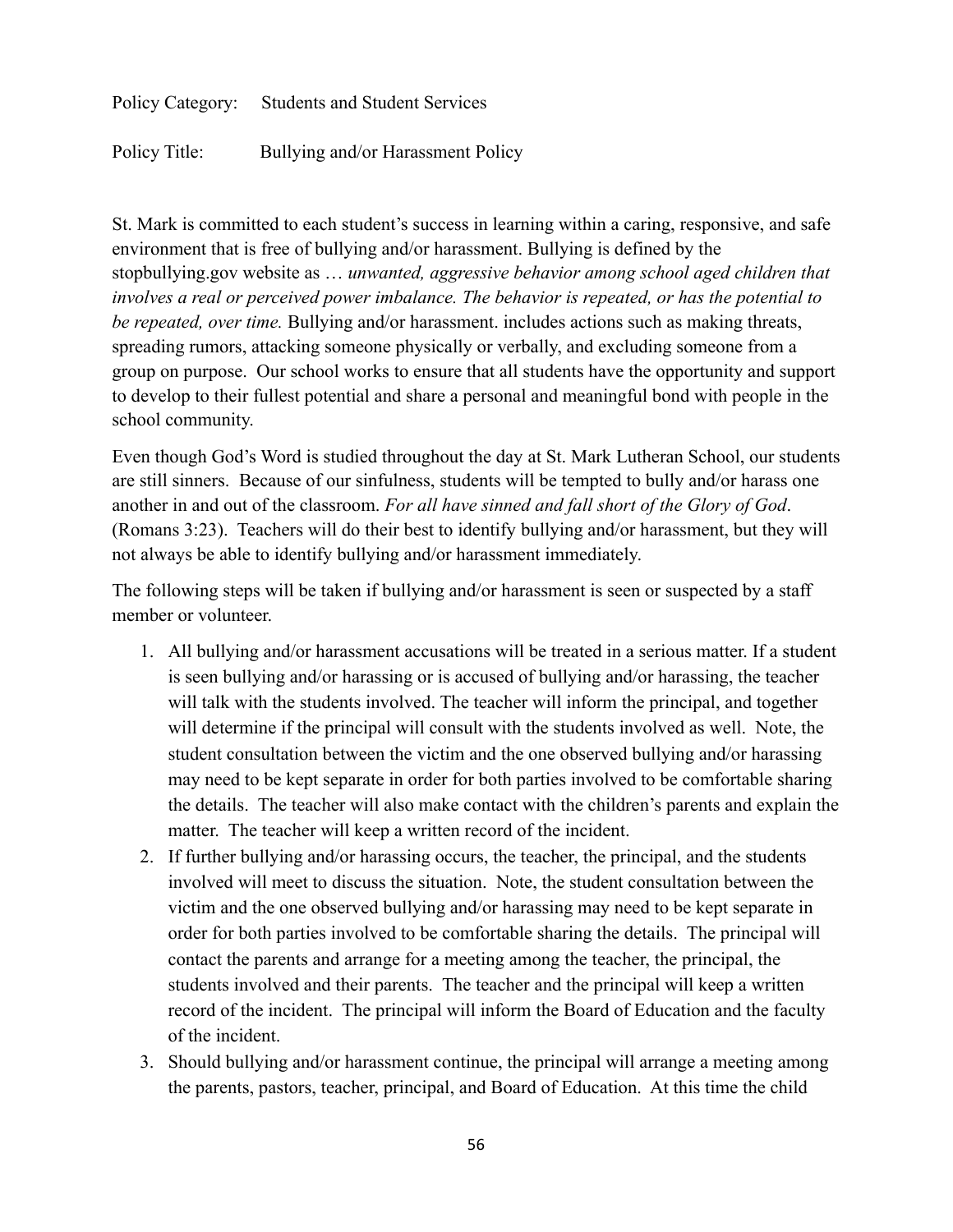may be suspended from school for a minimum of three days. The teacher and the principal will keep a written record of the incident.

The following steps will be taken if a parent brings a bullying and/or harassment accusation to a teacher or the principal.

- 1. The teacher or principal will provide the parent with a form to complete detailing the concern. The teacher, the principal, and the students involved will meet to discuss the situation. Note, the student consultation between the victim and the one accused of bullying and/or harassing may need to be kept separate in order for both parties involved to be comfortable sharing the details.
- 2. The principal will contact the other parents and arrange for a meeting among the teacher, the principal, the students involved and their parents. Note, the student consultation between the victim and the one accused of bullying and/or harassing may need to be kept separate in order for both parties involved to be comfortable sharing the details. The teacher and the principal will keep a written record of the incident. The principal will inform the Board of Education and the faculty of the incident.
- 3. Should bullying and/or harassment continue, the principal will arrange a meeting among the parents, pastors, teacher, principal, and Board of Education. At this time the child may be suspended from school for a minimum of three days. The teacher and the principal will keep a written record of the incident.

In addition to the bullying and/or harassment policy, St Mark will provide parents with resources to talk to their kids about bullying and/or harassment. These resources may include, but are not limited to parent presentations, devotional books, articles and Christ Light materials.

When working through a school bullying and/or harassment issue, it is our goal for the sinner to be led to repentance, and that the others involved might feel safe and recover spiritually, physically, mentally, and emotionally. We also desire that the broken relationships might be restored. *Be kind and compassionate to one another, forgiving each other, just as in Christ God forgave you.* (Ephesians 4:32)

Adopted by the Board of Education: 2/7/17 Adopted by the Church Council: 2/14/17 Adopted: Voters'Assembly, 7/23/17

Revised: January 31, 2021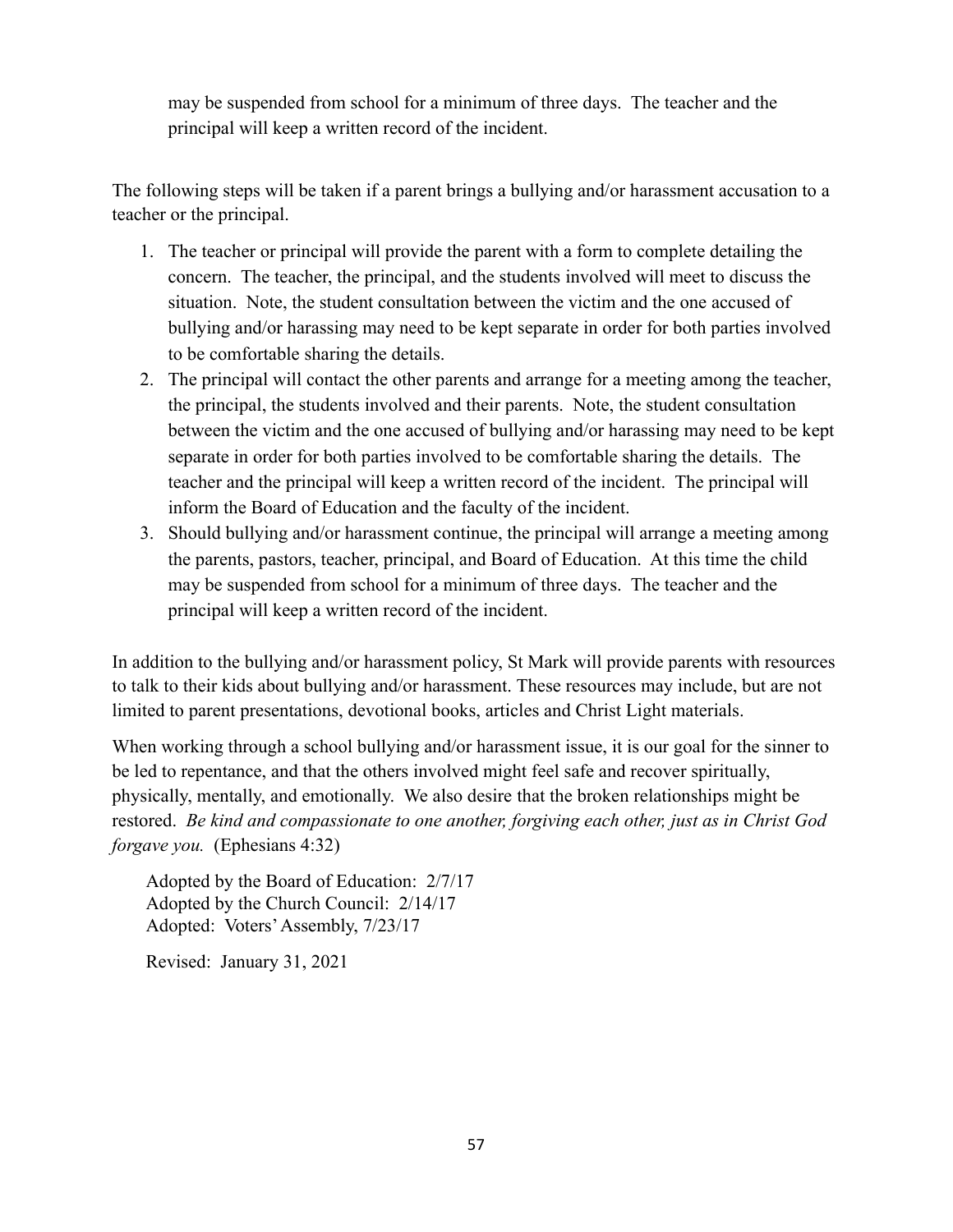# **Bullying and Harassment Parent/Guardian or Teacher Reporting Form**

St. Mark is committed to each student's success in learning within a caring, responsive, and safe environment that is free of bullying and/or harassment. Bullying is defined by the stopbullying.gov website as … *unwanted, aggressive behavior among school aged children that involves a real or perceived power imbalance. The behavior is repeated, or has the potential to be repeated, over time.* Bullying and/or harassment includes actions such as making threats, spreading rumors, attacking someone physically or verbally, and excluding someone from a group on purpose.

**Directions:** If you feel that your student has been bullied and/or harassed, please fill out the form below. If you need more space, attach another piece of paper. When you are done, turn this form into the classroom teacher or principal. You will be contacted for follow-up as soon as possible.

| Your name                                                                           | Relationship to student      |       |  |
|-------------------------------------------------------------------------------------|------------------------------|-------|--|
| Student's Name                                                                      | Homeroom Teacher             | Grade |  |
| Your Phone Number                                                                   | Your Email                   |       |  |
| Today's Date                                                                        | When did the bullying occur? |       |  |
| Please put an "x" one or both boxes:<br>My student is being bullied and/or harassed |                              |       |  |

 $\Box$  My student reported someone else being bullied and/or harassed

Describe what you witnessed or what the student reported to you: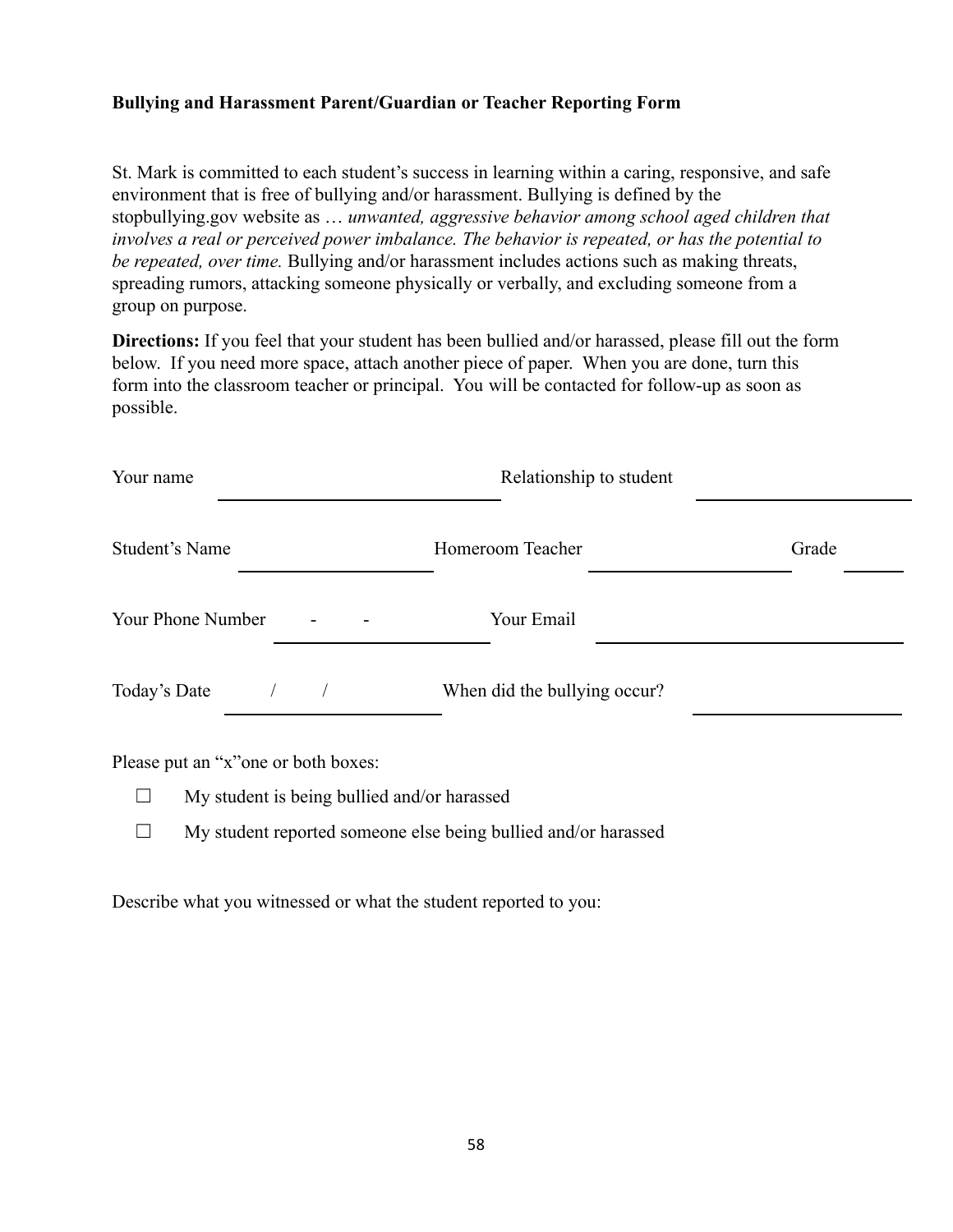Who was involved in the bullying and/or harassment?

| Was the student threatened in any way? | $\Box$ Yes | $\square$ No |  |
|----------------------------------------|------------|--------------|--|
|                                        |            |              |  |

If yes, please explain what was said, written, typed, or texted.

Parent/Guardian/Teacher signature

| Date completed for was received |  |  |  |
|---------------------------------|--|--|--|
|                                 |  |  |  |

 $\begin{array}{c|c} \hline \end{array}$ 

Signature of teacher/principal receiving form

Date formal investigation initiated  $\frac{1}{2}$  /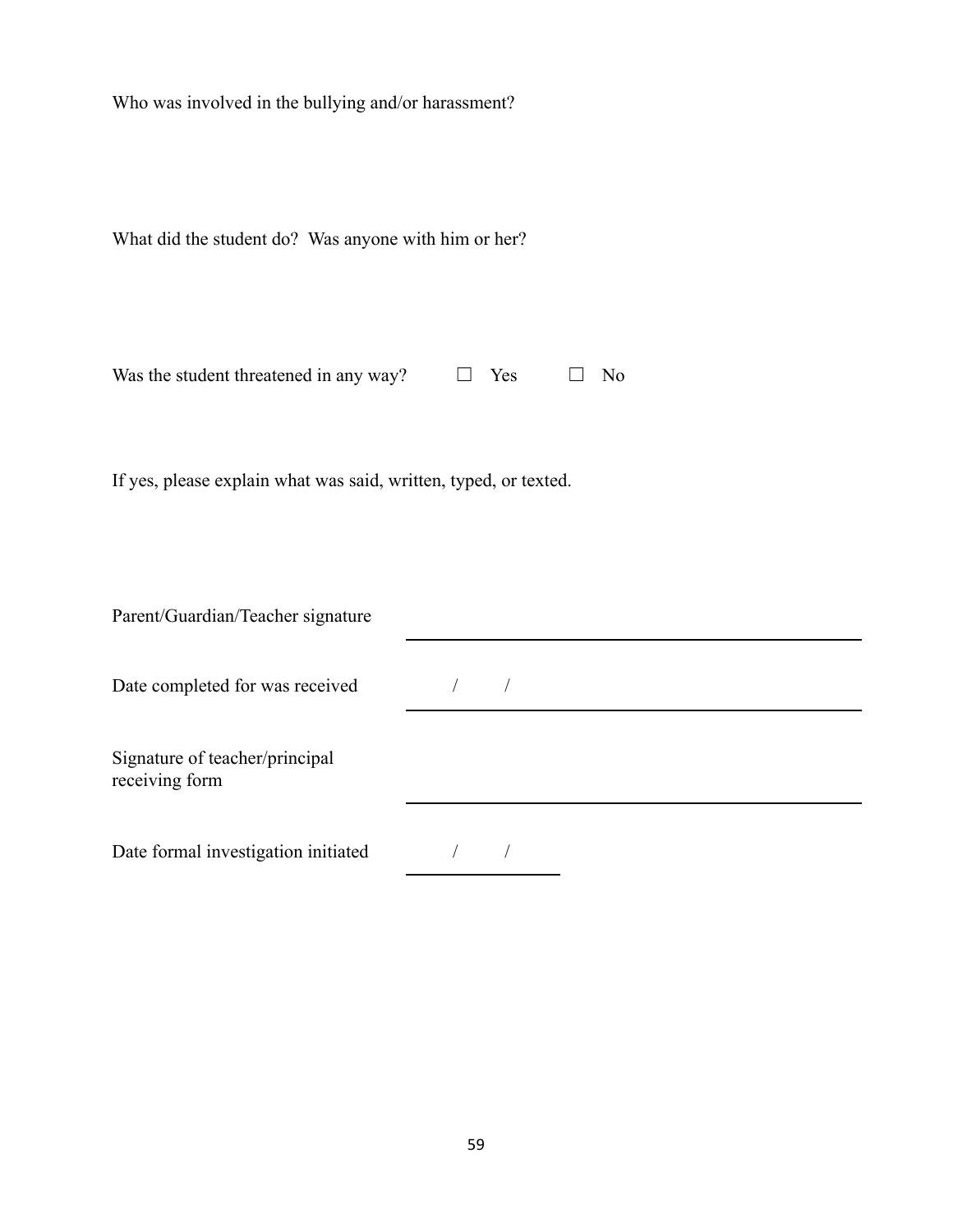Policy Title: Volunteer Driver Agreement

In discussion with St. Mark Lutheran Church's insurance company, Church Mutual, and in order to ensure student safety when attending field trips, St. Mark Lutheran School will require all drivers to provide a "proof of insurance" certificate before driving students on a school related field trip.

# Responsibilities:

Principal

- The principal will deliver the "Volunteer Driver Agreement" form to the school parents. This form will be included with the summer mailing. Parents can return the appropriate form and copy of the proof of insurance at the August school registration.
- A reminder note will be included at the beginning of the second semester in order for drivers to update their insurance information.
- The principal will follow-up with parents who are wishing to drive and have not provided a proof of insurance.

## Secretary

- The secretary will gather and make a copy of the proof of insurance certificate when it is brought to the school office.
- The secretary will also maintain a spreadsheet with the family name, name of the insurance carrier, and the expiration date for the auto insurance.
- When a teacher informs the secretary about an upcoming field trip and the supervising drivers, the secretary will confirm those names and report to the principal and the teacher any names have not provided proof of insurance.

## Teacher

- One week before the field trip, the teacher will provide the secretary a list of names of the parents who are driving for the upcoming field trip.
- If a driving parent has not provided proof of insurance, the teacher will wait for the principal to inform the teacher when parents turn in the proof of insurance. If none is provided three days before the trip, the teacher will work to make other arrangements for driving.

Adopted by the Board of Education: 9/6/18 Adopted by the Church Council: 7/16/19 Adopted by Voters'Assembly: 7/21/19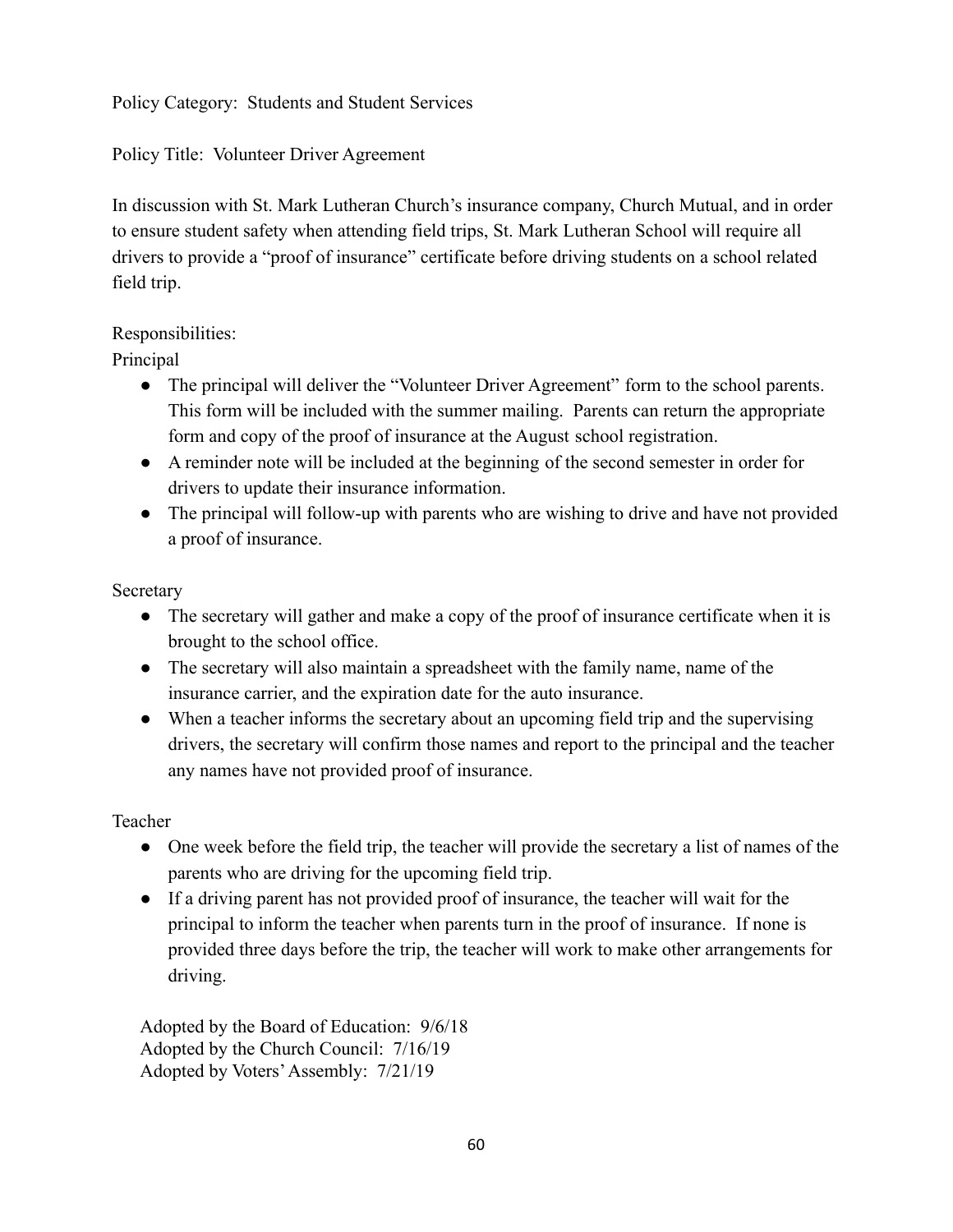Policy Title: Playground Safety

St Mark will ensure students will have a safe environment during recess. To ensure that will happen, the following procedures will be followed.

- 1. Students will be supervised at all times during recess. Students may not be left unattended.
- 2. Playground equipment will be inspected on a yearly basis. Unsafe equipment will be removed or replaced.
- 3. Students should not cross the street to get playground balls. Teachers or parents will cross the street.

Adopted by the Board of Education: November 3, 2020 Adopted by the Church Council: November 10, 2020 Adopted by Voters'Assembly: November 15, 2020 Revised: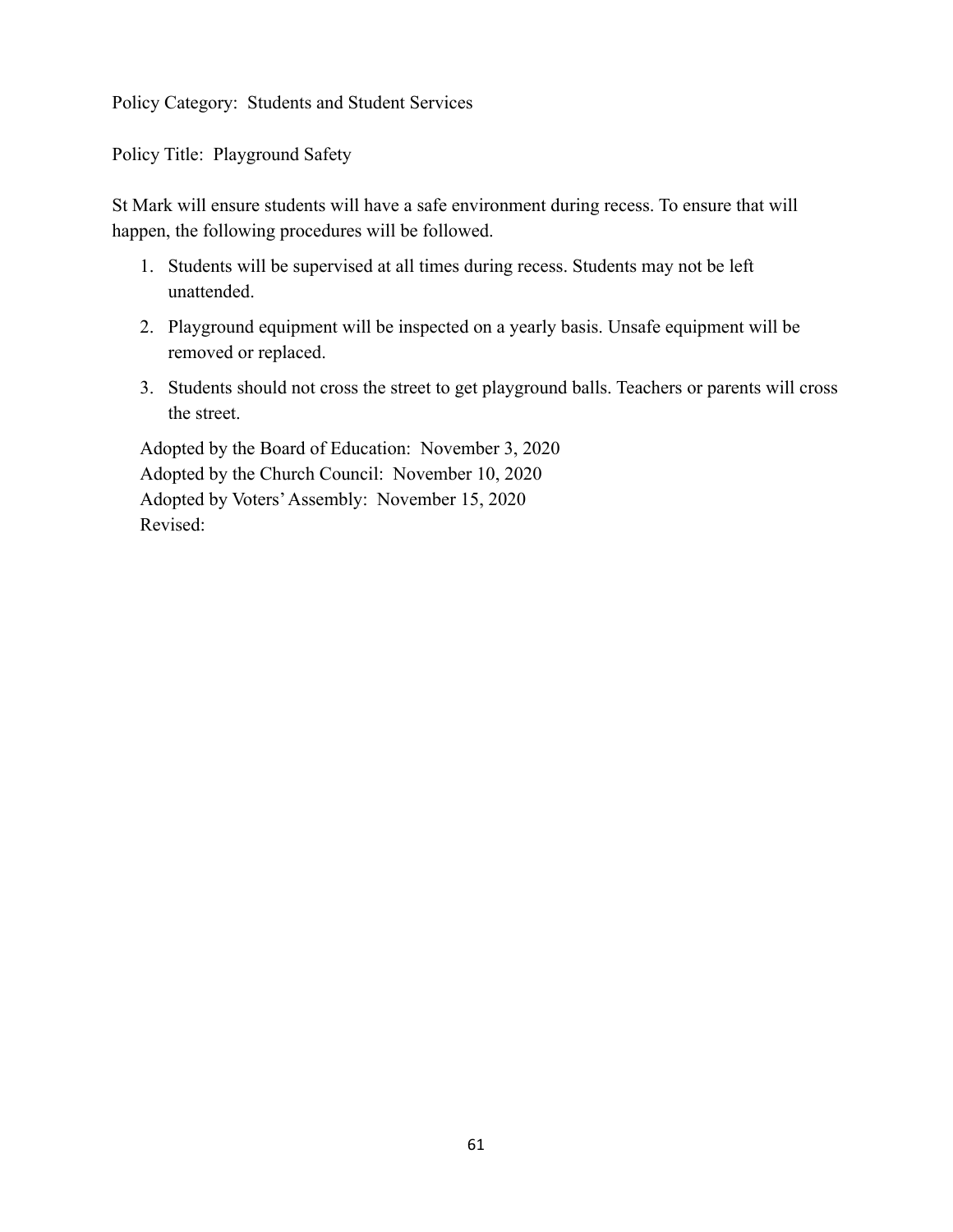Policy Title: Pick-up/Drop-off Procedures

#### **Drop Off Procedures**

The school doors will be locked in the morning until 8:10 AM. Students arriving before that time will need to make prior arrangements with the before school coordinator and attend before school care. If there is a two hour delay, doors will open at 10:10. Students arriving before that time will also need to use before school care. Students arriving after 8:25 AM will be marked tardy and will need to enter the church entrance. Teachers will be at both the upper and lower grade wing doors monitoring who is entering the building from 8:10-8:25 each morning.

## **Pick Up Procedures**

Students in the upper grades taking the bus home will stay in the established bus room until their bus is called. They will then walk down to the bus line to board the bus. Lower grade students will line up in their hallway. Students being picked up by parents will be dismissed by their classroom teacher. Teachers on both wings will monitor students leaving the building. Students still in the building at 3:45 will go to after school care.

#### **Parking Lot Safety**

Busses will stay on the north side of the building for drop off and pickup. Parents picking up students will pick up students from doors on the east side of the building. Parents will use caution when driving in the parking lot. Teachers will watch students and help younger students cross the parking lot. At least 2 teachers will be in charge of dismissal each day.

Adopted by the Board of Education: November 3, 2020 Adopted by the Church Council: November 10, 2020 Adopted by Voters'Assembly: November 15, 2020 Revised: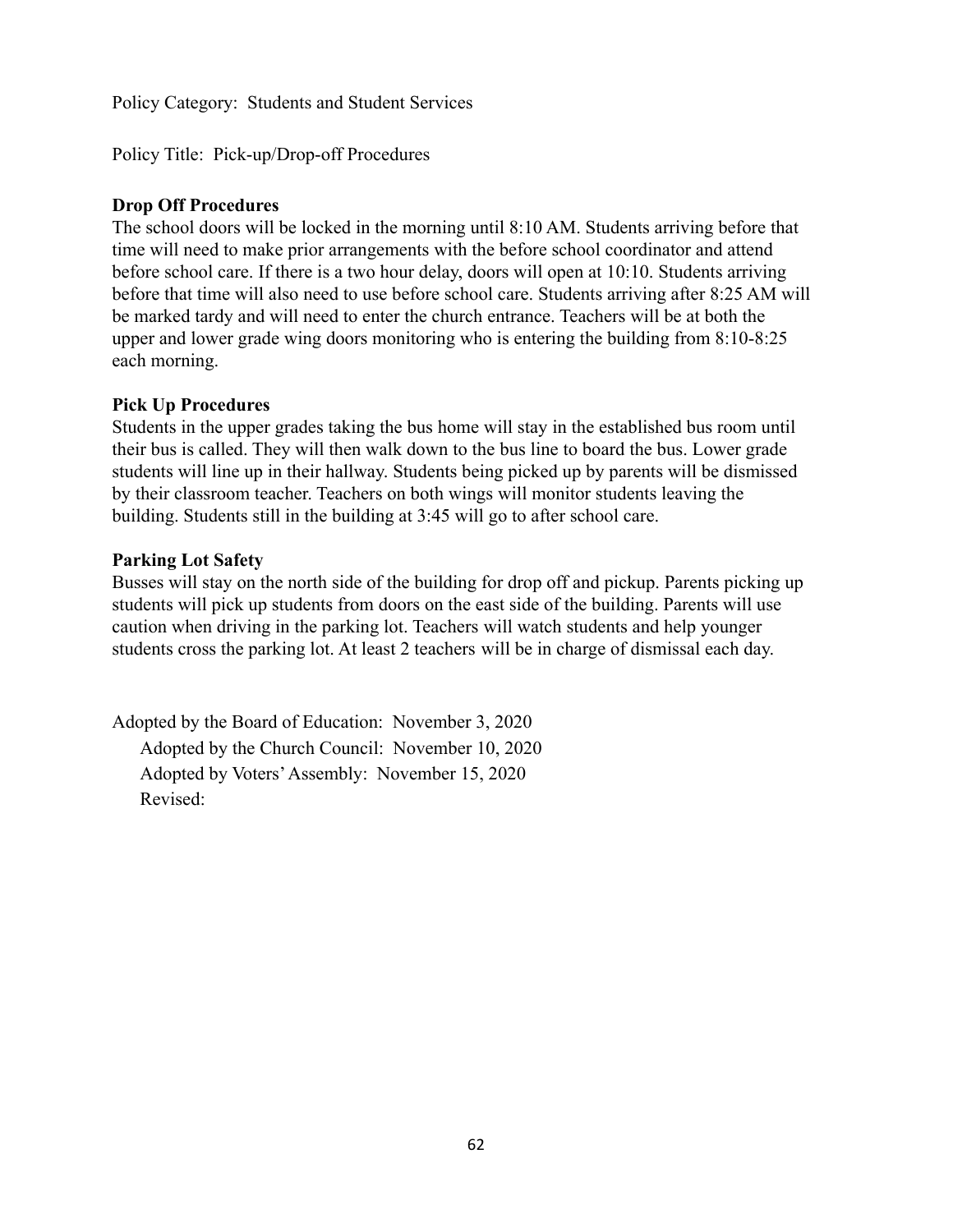Policy Title: Application Appeals Process

Families applying for the Wisconsin Parental Choice Program have the right to appeal a rejection of an application. The appeal must be made in writing to the Board of Education chairman between April 15 - April 25. The letter should include the reasons listed for rejection of the application and reasons to counter that determination. The Board of Education will review the appeal, and the Board chairman will communicate with the family on the decision that is made. All the decisions from the Board of Education are the final level of appeal.

Applications will only be rejected on the basis of the following: does not meet the Wisconsin Parental Choice Program residency requirements, income requirements, or age requirements for entering grades K4, K5, 1st, and the prior year attendance requirement.

Adopted by the Board of Education: January 5, 2021 Adopted by the Church Council: January 12, 2021 Adopted by Voters'Assembly: January 31, 2021 Revised: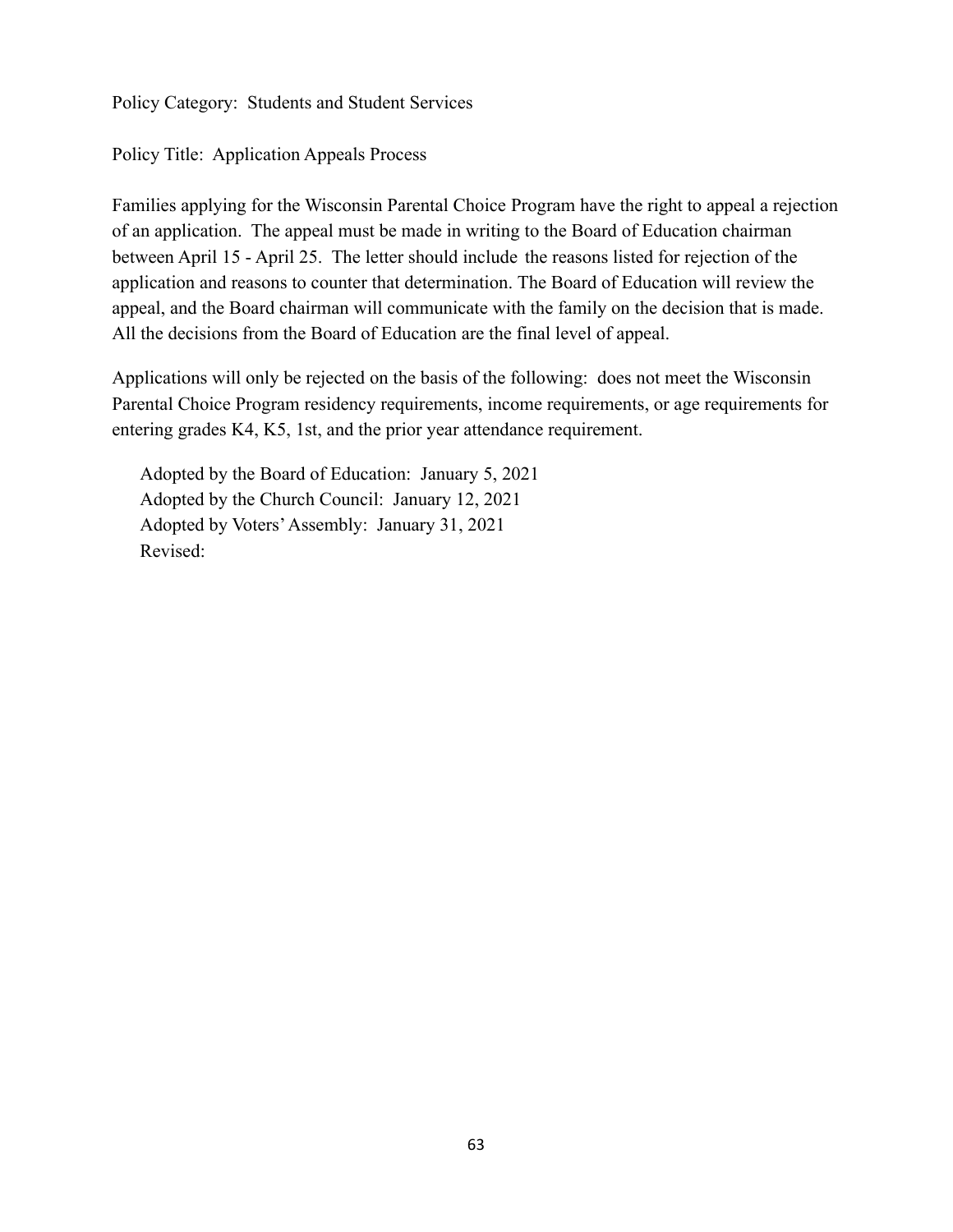Policy Title: Criteria for Granting a High School Diploma

St. Mark Lutheran School offers a Christian education for students entering K4-Grade 8. St. Mark does not offer high school grades and does not grant a high school diploma.

Adopted by the Board of Education: January 5, 2021 Adopted by the Church Council: January 12, 2021 Adopted by Voters'Assembly: January 31, 2021 Revised: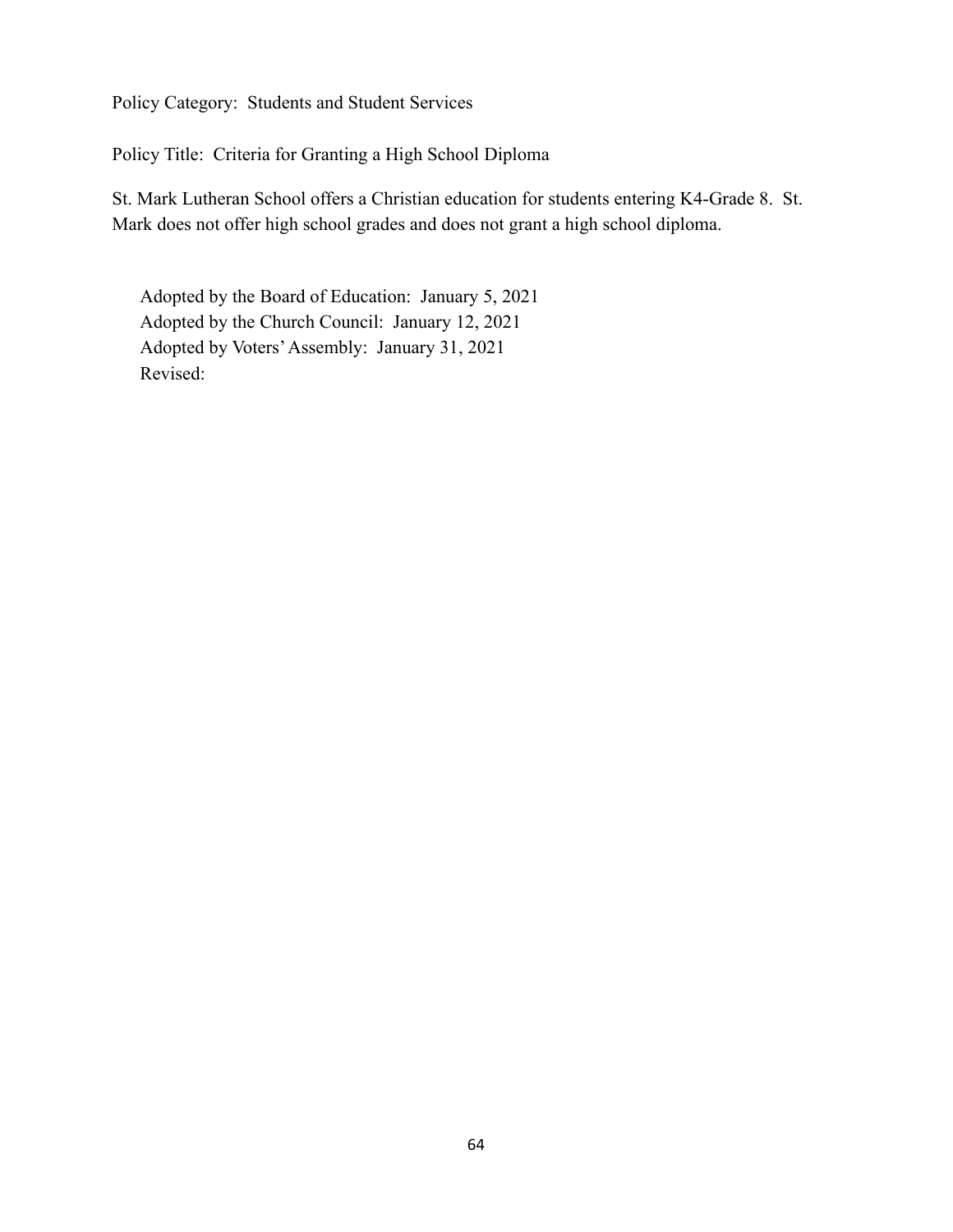Policy Title: Transfer of Credits

Upon enrollment and legal consent of the parents/guardians, the school will request pupil records from the previously attended school. All school records are kept on file in the school office.

All students enrolling at St. Mark when beginning in grades 1-8 will likely be placed in their concurrent grade level. A parent/guardian may appeal grade level retention from a previous school given that retention is for the upcoming school year. Our multi-grade classrooms make it possible for all students to learn at an appropriate level and many classrooms teach multiple math and language arts courses to smaller groups within a classroom or grade level. All records, credits, and grades from previous schooling will stand in the student's records upon enrollment at St. Mark and will remain upon transfer to another school.

Adopted by the Board of Education: January 5, 2021 Adopted by the Church Council: January 12, 2021 Adopted by Voters'Assembly: January 31, 2021 Revised: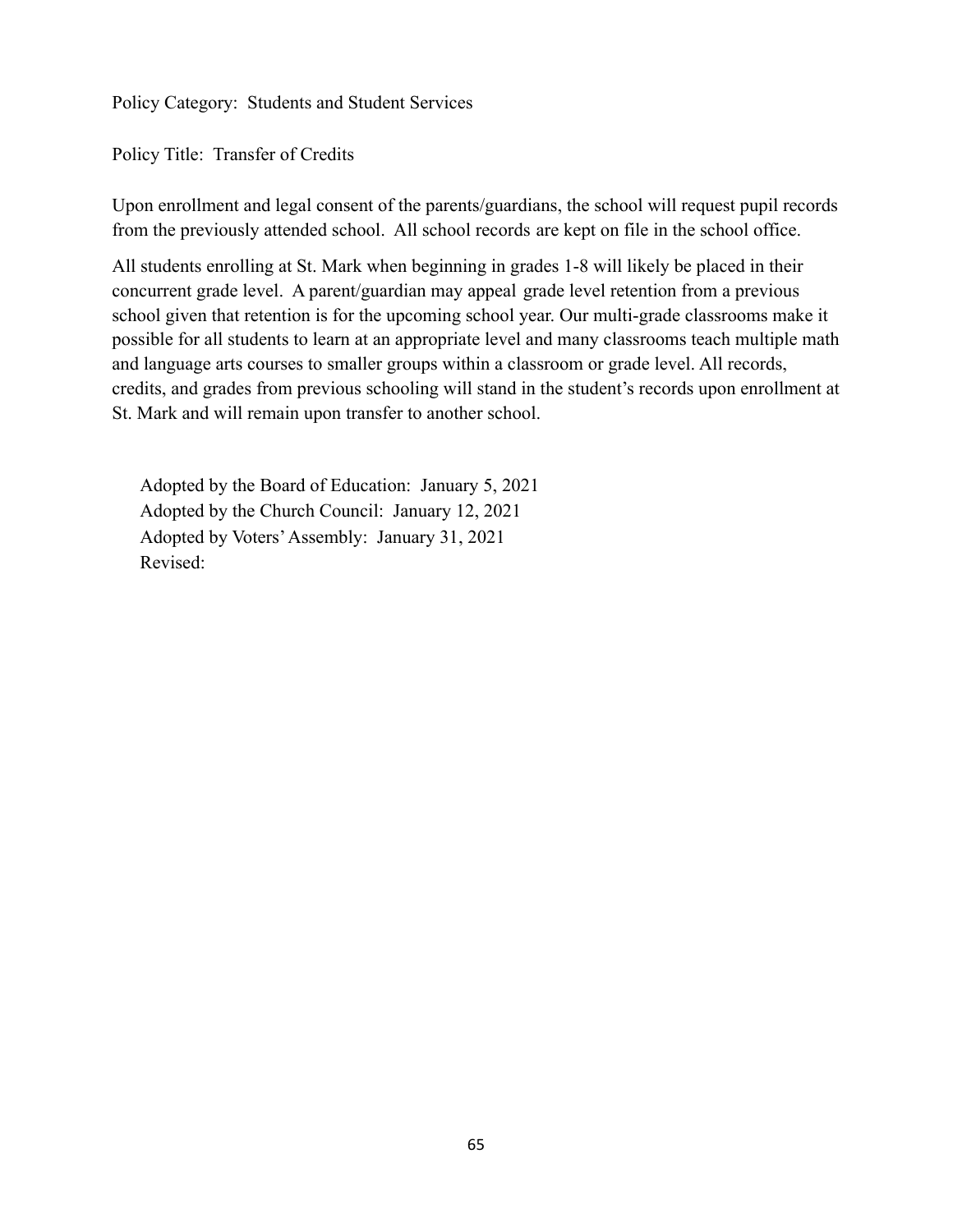Policy Title: Orientation of New Teachers

When a new teacher is assigned to St. Mark Lutheran School or an experienced teacher accepts a Divine Call to St. Mark, the following steps will be taken to assist this teacher with the transition.

- 1. The Principal will make contact with the teacher to welcome the person. The principal will also work with the new teacher to set up a timeline for moving to the Eau Claire area.
- 2. The Board of Education chairman will coordinate moving plans and housing arrangements for the new teacher. This may include setting up a group of members from St. Mark to help move the individual to Eau Claire. It may also include connecting the teacher with a realtor to assist with the housing component. Finally, it will include coordinating a group of St. Mark members to assist the teacher with moving in to the chosen housing.
- 3. The principal will assist the new teacher by helping the individual find the necessary services to get the person started. This may include obtaining a welcome packet from the chamber of commerce, driving the teacher around Eau Claire to help familiarize the individual with the community of Eau Claire, finding grocery stores that are close to home, finding a mechanic for auto repair, choosing a dentist, eye doctor, or medical doctor, assisting with utility services, and assisting with phone services.
- 4. The pastors will coordinate with the teacher the installation date.

When the new teacher is settled and ready to begin working on teaching responsibilities, the following steps will be taken to assist the teacher with the transition.

- 1. The principal will assign an experienced teacher on staff to serve as a mentor for the incoming teacher.
- 2. The assistant principal will share the new classroom, textbooks, and written curriculum the new teacher will be using.
- 3. The technology coordinator will share what technology is available for the new teacher to make use of at St. Mark. This individual will also work to get an assigned computer for the teacher and the necessary passwords to make use of such technology.
- 4. If the new teacher is a beginning teacher, the principal will make contact with Martin Luther College and make use of the New Teacher Induction program. Martin Luther College will assign a mentor to assist the teacher. This training will include: how to lead a parent / teacher consultation, how to get through the winter blues, and end of the school year reflection and celebration.
- 5. The principal will inform the new teacher about the first formal faculty meeting and what responsibilities the individual will have on orientation / registration day at St. Mark.

Adopted by the Board of Education: 1/6/15 Adopted by the Church Council: 1/20/15 Adopted by Voters'Assembly: 1/25/15; 7/23/17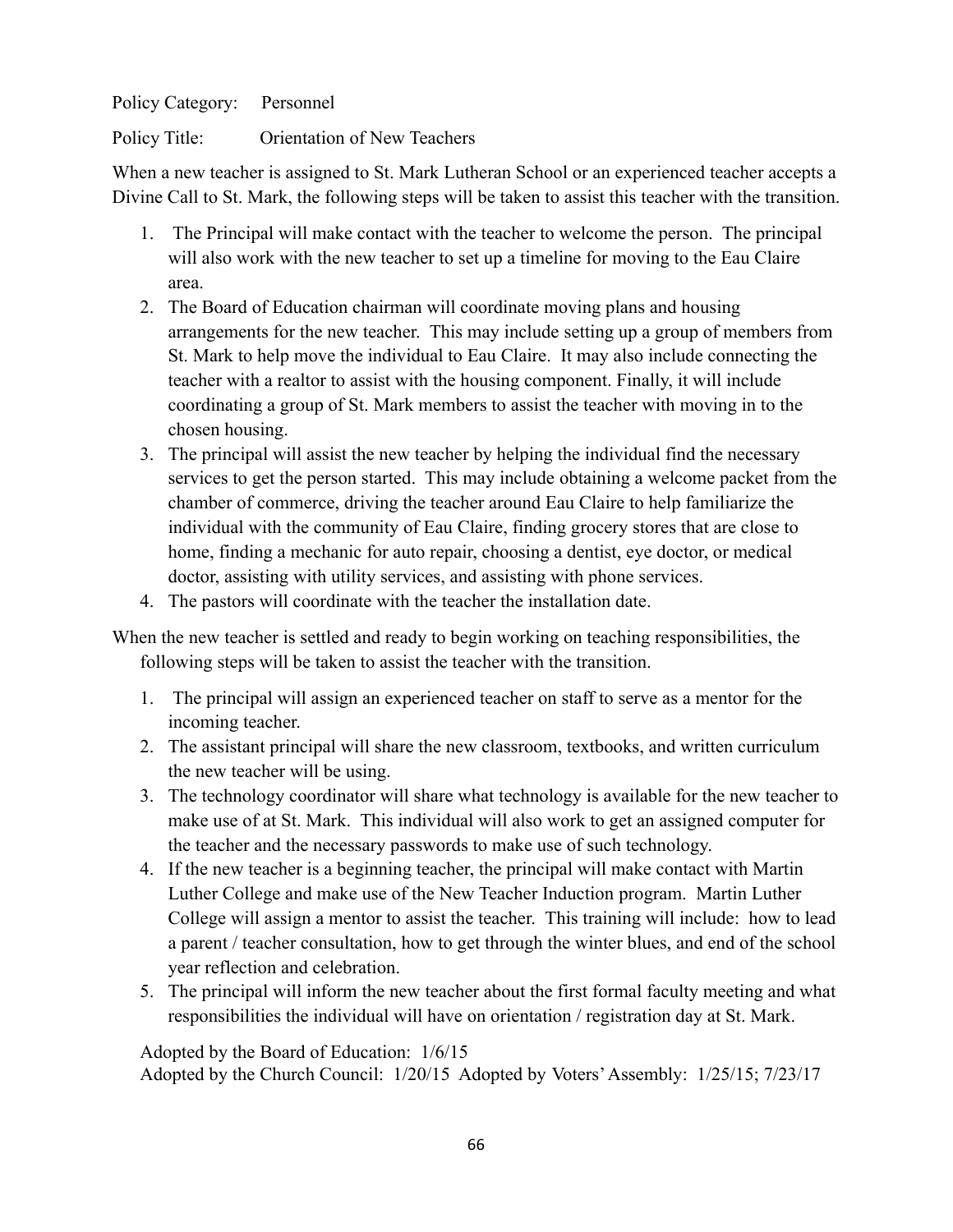Policy Title: Background Check Policy

## **Rationale**

St. Mark Ev. Lutheran Church & School exists for the purpose of bringing Christ to our members and their children through the programs of our church and school. While Christ is the center of all that we do at St. Mark, our church and school do exist in a sinful world. Realizing that misconduct by our faculty, staff, and volunteers can be harmful to St. Mark, both financially and with regards to the tarnishing of the Gospel ministry, the St. Mark Church Council finds it necessary to implement a system for screening its faculty, staff, and volunteers. These periodic screenings will consist of background checks, and in special cases additional checks may be dictated by area of service to St. Mark.

## **Purpose & Scope**

The focus of these screenings will be to identify potential problems from past history that may compromise our students and our Gospel ministry. As such, the policy laid out herein and approved by the St. Mark Church Council will require background checks be completed for staff members which include:

All Called workers of St. Mark, including all pastors and teachers,

Hired St. Mark staff members,

Contracted St. Mark staff members with student contact to include but not limited to the piano/organ instructor and any vocal instructors, and

Volunteers with student contact who cannot be protected by policy and procedure modifications (isolated one-one involvement with student) such as but not limited to head/assistant athletic coaches, Angel Wing and Lions Pride leaders etc. All Sunday School teachers

Specification of individuals falling into these categories will be made by the School Principal and/or the School Assistant Principal.

All background checks will include the National Criminal Search PLUS and the State Criminal Search Plus. Descriptions are included at the end of this document. In situations where appropriate, the background checks may include, but are not limited to, driving record checks, credential validations, and/or credit reports. The appropriate background screenings will be conducted at least once every five years for the before-mentioned St. Mark staff members.

In addition to the comprehensive checks for the St. Mark staff members listed above, all parents who want to volunteer/help drive for a field trip must complete a form at registration including their birthdate, name and signature. This form will be used by the principal to conduct a background check on the Wisconsin Court Records website. Parents will be allowed to drive and or volunteer only after this has been completed and approved by the Principal.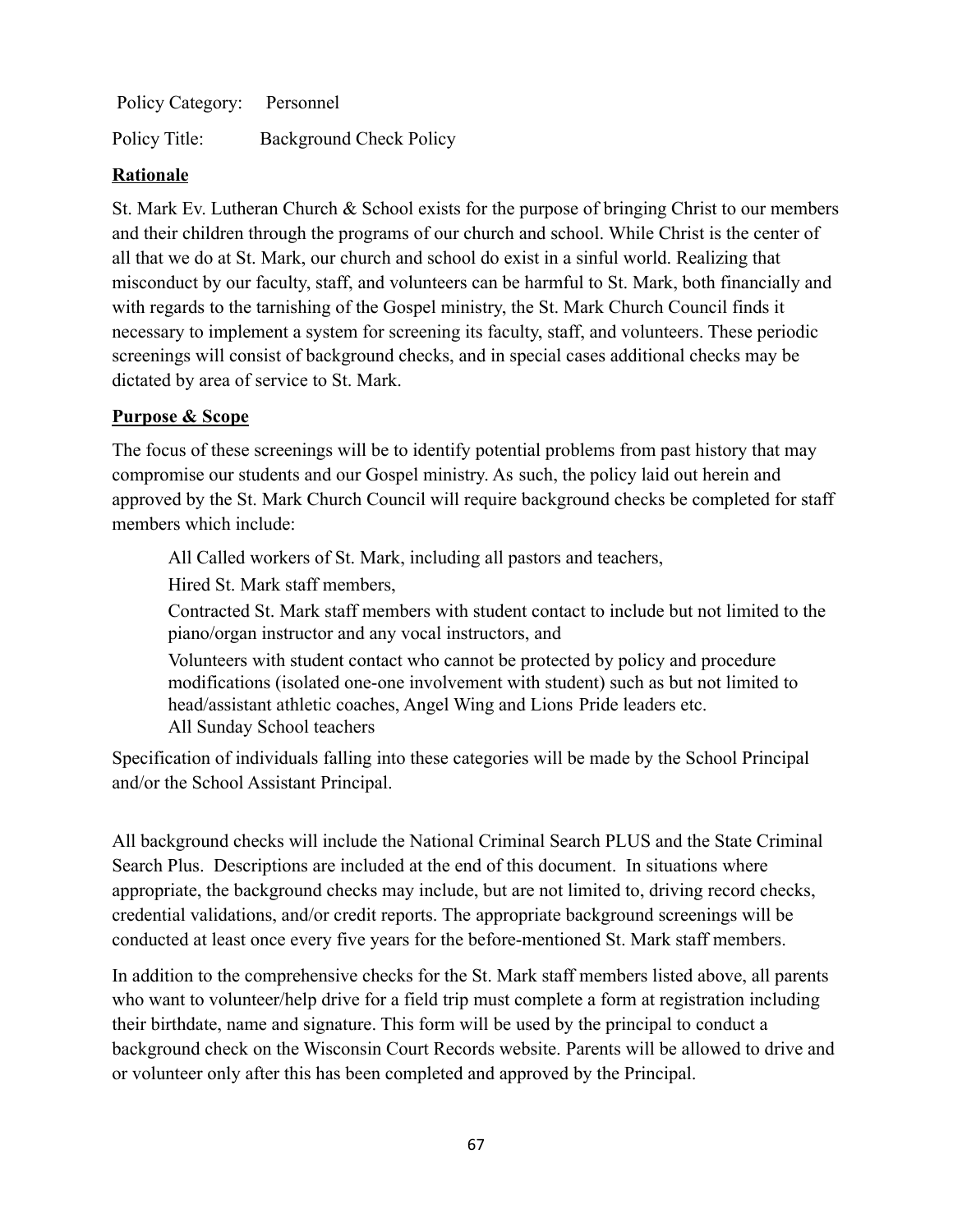# **Use of Information & Confidentiality**

All St. Mark staff members who are screened will receive a copy of the screening report. The information will be reviewed by the Principal (and/or the Assistant Principal, and the Chairman of the Board of Trustees) for review and for confidential filing as part of the personnel records of St. Mark. The Principal will have sole access to these files. The files will be stored in a locked safe in the principal's office. A copy of the principal's and assistant principal's report will be kept in the church's safe deposit box. In special cases such as a vacancy in the Principal position, the St. Mark Church Council can appoint another designee to have access to this information. In situations where action may be necessary, the St. Mark Church Council will receive information pertinent to the action required by the St. Mark Church Council. Any time that a file is reviewed, the file will be signed and dated by the reviewing person.

## **Mandatory Screenings**

The background screenings are required for the designated persons. Should a volunteer refuse to allow the appropriate background check(s) then an alternate volunteer will be recruited to serve in that particular role. Newly hired and contracted staff members will be required to allow the necessary background checks prior to employment at St. Mark. For those currently employed, the background checks will be a necessary part of continued employment. For future Called workers, the background check(s) will be a stated section in the Call at the time the Call is issued. For current Called workers, the background check(s) will be a requirement for continued service at St. Mark.

## **Addressing Problems**

In the situation that a report identifies a past problem, the Principal, Assistant Principal, and Board of Trustees Chairman will meet with the individual concerned to review the history. If necessary, the Principal and Assistant Principal will work with the individual to remedy any potential problems. Any special considerations given to an individual will be documented in the individual's personnel file. The information will be shared with the St. Mark Church Council for review and any necessary action. The individual's confidentiality will be maintained provided that necessary actions are followed.

# **Priority of Screening**

If budgetary limits require background checks to be limited, the priority for screenings should be given to new members in each of the five designated St. Mark staff classifications. If other checks may be completed but not the entire group, then randomized checks should be completed with the plan to complete all background checks as soon as permissible.

Adopted by the Board of Education 9/9/13 Adopted by the Church Council 9/24/13 Adopted by Voters'Assembly 11/10/13 Revised: 10/8/14 (Board of Education); 10/21/14 (Church Council) Adopted: Voters'Assembly, 7/23/17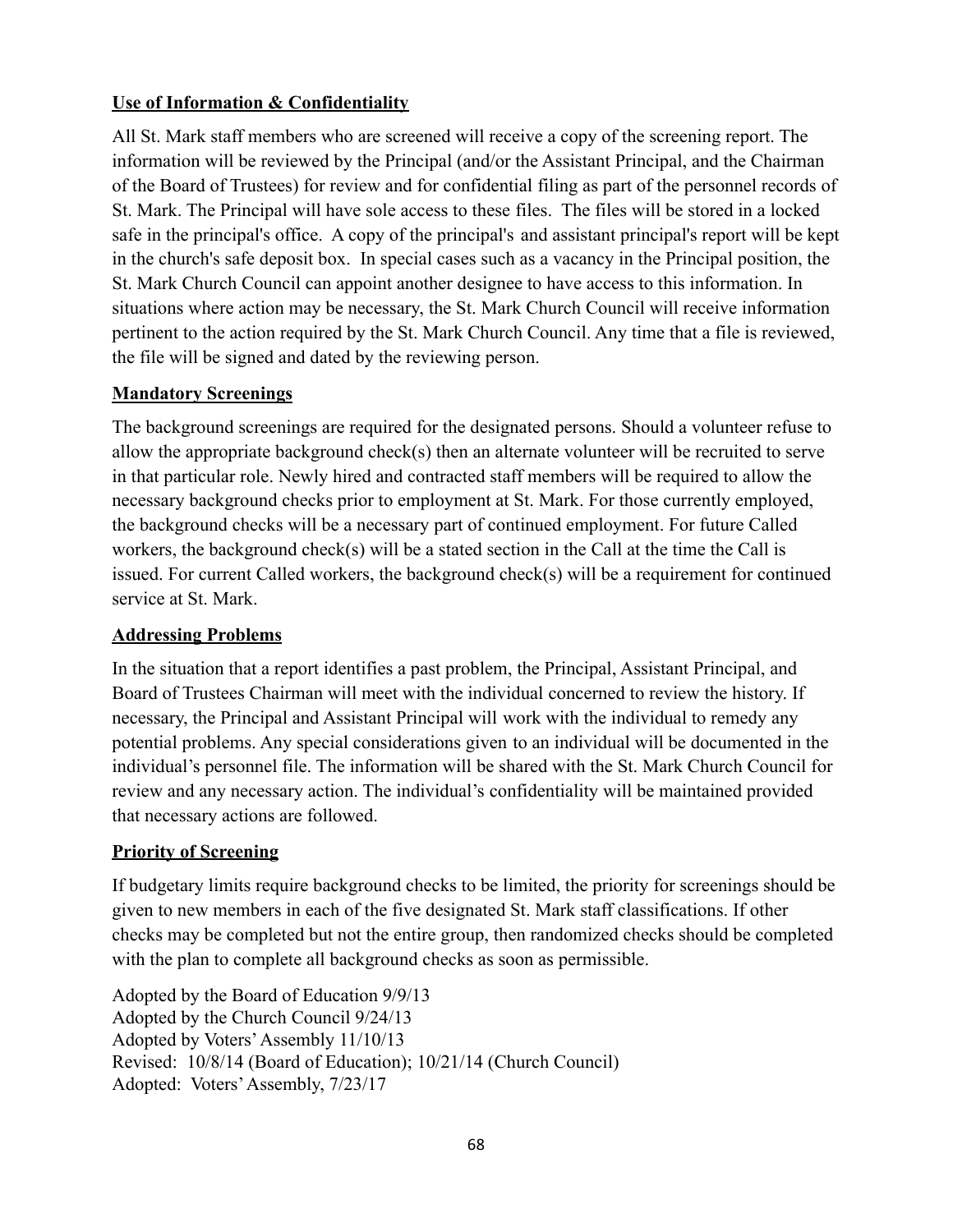Policy Title: Medication Distribution Policy

- Prescription drugs may be given to a student with a doctor's written order. The medication should be in the original prescription container that indicates the prescription drug, dosage, and instructions for administering it. Any teacher or staff member at St. Mark that has received the proper training is authorized to distribute this medication to the student.
- Over the counter medications may be given to a student in compliance with the written instructions of the student's parent or guardian if the student's parent or guardian consents in writing, the nonprescription drug product is supplied by the student's parent or guardian in the original manufacturer's package, and the package lists the ingredients and recommended dose in a legible form.
- Over the counter medications may be given to a student in a dosage other than the recommended dose ONLY if the request to do so is accompanied by the written approval of the student's doctor.
- Students with asthma may possess and self administer metered dose inhalers or dry powder inhalers for the purpose of preventing or alleviating the onset of asthmatic symptoms. The student must have the written approval of the student's physician and the written approval of the student's parent or guardian. A copy of this approval will be kept in the student's school record.

Storing Medications at School:

- All medications, both prescription and over-the-counter should be stored in a locked box in the laminating room.
- Accompanying this box will be a notebook that logs all necessary information when a medication is distributed. This includes the following: name of student, name of medication, dosage given, time given, the route it was given, and person distributing. Students Self Medicating:

If parents choose, they may send medication along with the student to school. The student takes responsibility for this self-medication. The Board of Education recommends that students 4<sup>th</sup> grade and under not self-medicate.

Other necessary information:

- Establish an allergic reaction plan for each student with known allergies that may require acute medical attention. Forms will be provided
- Students with severe allergies (nuts, bee stings, etc.) may possess and self administer an epi pen dosage. A phone call will also be made to 911. Parents will be informed of this procedure prior to an emergency.

Adopted: 1/4/11.

Adopted: Voters'Assembly, 7/23/17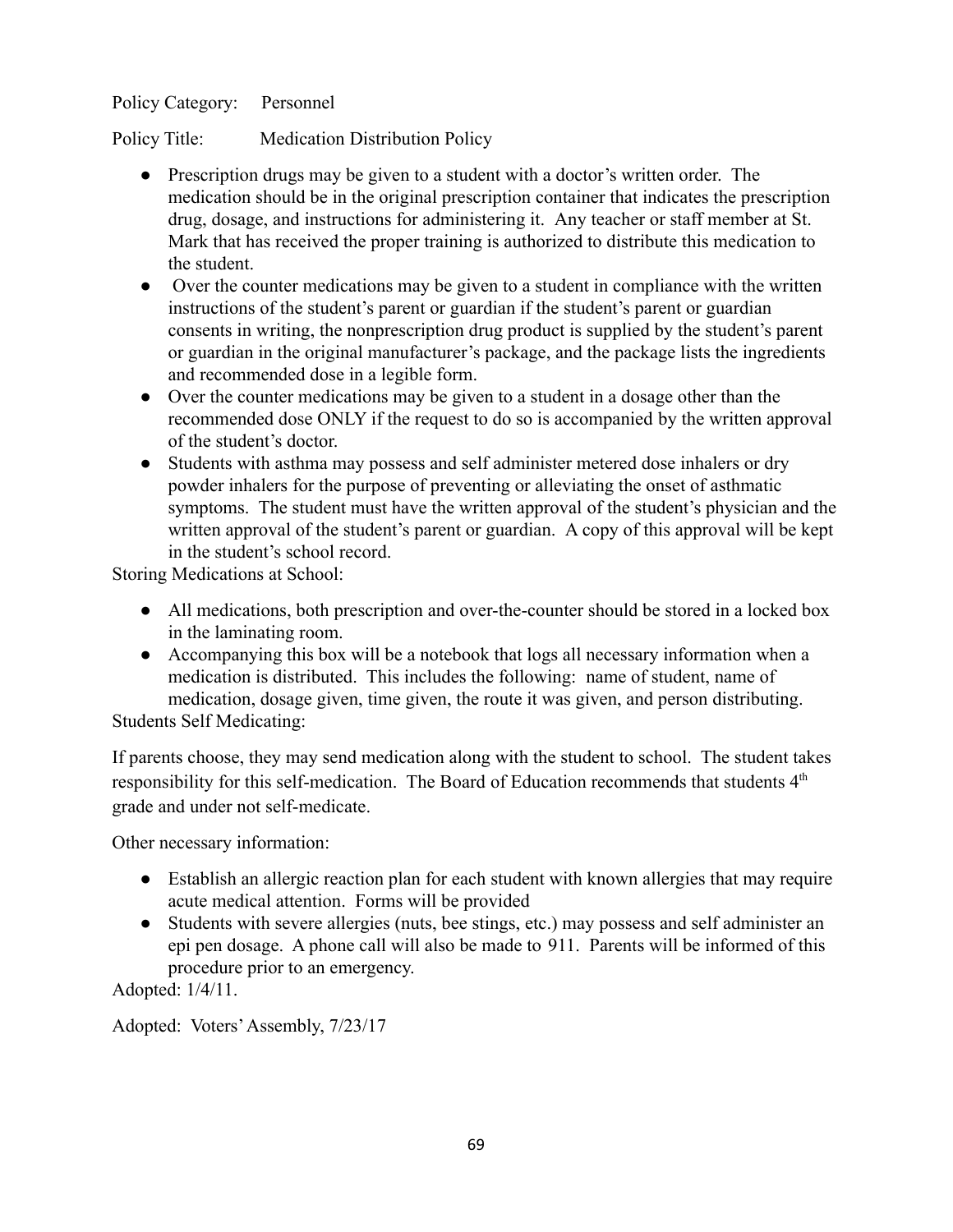Policy Title: Volunteer Policy

We at St. Mark are very thankful for the active souls that the Lord has provided us with to help carry out the work of His kingdom. We thank each and every volunteer for their willingness to serve and assist the school through the offering of their time and talents. Volunteer help further enables us to prepare our students for this life and the life to come and helps us to meet our mission of making disciples of all nations.

In order to better assist with instruction, supervision and discipline, we ask that all volunteers comply with the following guidelines:

- 1. Be concerned with the faith and life of the young people assigned to you.
- 2. Be a Christian example to the children entrusted to your care.
- 3. Approach volunteering with a positive attitude.
- 4. Maintain a calm and rational temperament when dealing with students.
- 5. Report continuous misbehavior or disturbances to the teacher(s).
- 6. Let the classroom teacher(s) carry out disciplinary measures.

This policy applies but is not limited to the following volunteer activities:

-hot lunch volunteers

-room parents

-field trip drivers and/or chaperons

-lay coaches

-concession volunteers

-volunteers assisting with the remedial work of students

-other classroom instruction

Volunteers should expect students to behave as children of God. This means treating other people and their property with common courtesy and respect. When students fail to meet these expectations, we ask that volunteers notify teacher(s) before disciplinary action is taken.

Thank you for your assistance in these matters and your service to us as a volunteer at St. Mark Lutheran School. May God bless the work that you do for us and for Him.

Adopted: 1/26/14 Adopted: Voters'Assembly, 7/23/17 Revised: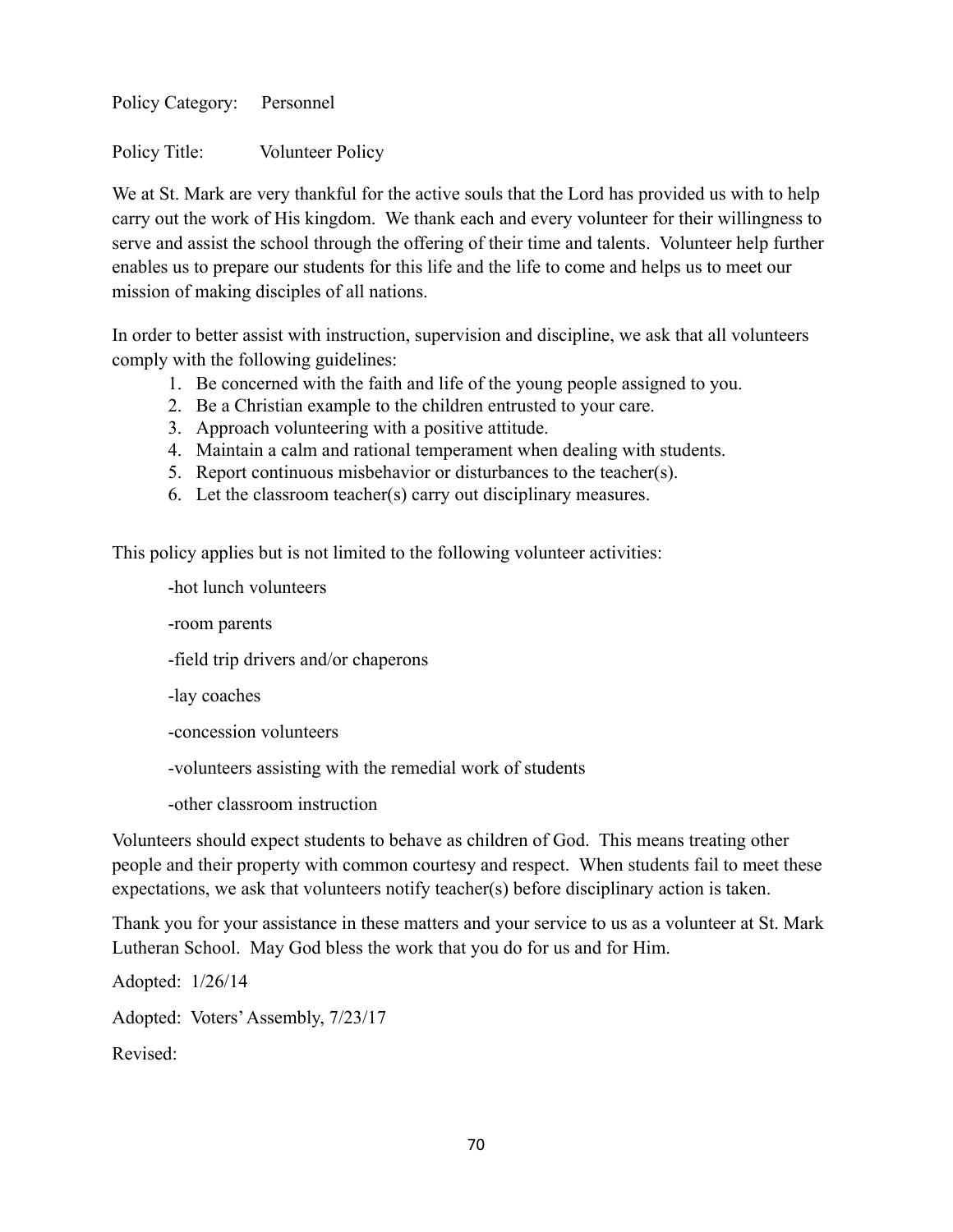Policy Title: Bloodborne Pathogen Policy

Because the staff at St. Mark Lutheran School is trained in First Aid, and because injuries can and do occur on the school grounds, a bloodborne pathogen action plan will be passed by the Board of Education. This action plan will be reviewed annually by the faculty, and will comply with OSHA's guidelines. A copy of this action plan will be kept electronically and in the Principal's office. If incidents involving blood occur, staff will follow the procedures outlined in the plan.

Adopted by the Board of Education: 1/6/15 Adopted by the Church Council: 1/20/15 Adopted by Voters'Assembly: 1/25/15 Adopted: Voters'Assembly, 7/23/17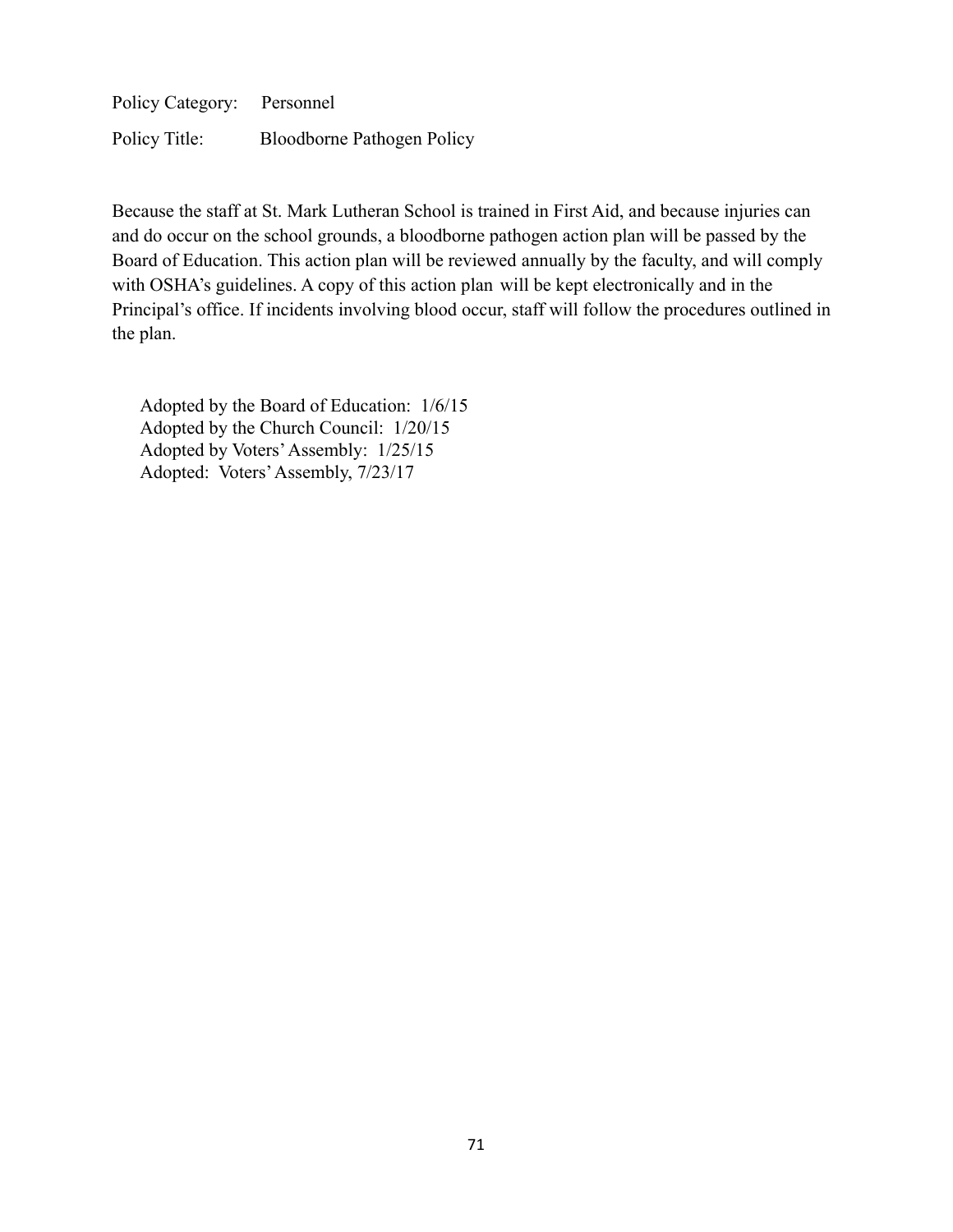Policy Title: Continuing Education, Teacher Conferences, and Reimburse for Expenses

## CONTINUING EDUCATION

The St. Mark congregation stresses the importance of continuing education for its teachers. All of the teachers at St. Mark are expected to create a Ministry Development Plan that strategically outlines a plan for teacher growth, both professionally and spiritually. Teachers are encouraged to continue their education by creating and adhering to a timeline for how they plan to research, implement, and assess their focused area of instruction and how it will benefit student achievement.

#### TEACHER CONFERENCES

All of the full time teachers at St. Mark Lutheran School are required to attend all synodical and district teachers' conventions and conferences. Part time teachers are required to attend one of the two teachers' conference. This time is set aside for teachers to receive current education information.

If some reason arises, well in advance of a conference, to prevent the teacher from attending, he/she should give a written statement to the principal stating the reason(s) for requesting not to attend the conference. The principal along with the Board of Education will decide if the request is such that the teacher should be paid for that day. Otherwise, he/she will forfeit pay for each day in question, per WELS Synod Substitute Code.

If, at the time of the conference, a teacher becomes ill, a family crisis arises, or there arises a situation over which a teacher has no control, the teacher may be excused from the conference by the principal. A written excuse should be submitted to the secretary of the conference.

#### REIMBURSEMENT FOR CONTINUING EDUCATION AND CONFERENCE EXPENSES

Please consult the addendum attached to this policy. This addendum is reviewed annually by the Voters'Assembly.

#### CLASSROOM EXPENSES

Each classroom teacher is granted up to \$100 per school year to purchase necessary school supplies for classroom instruction.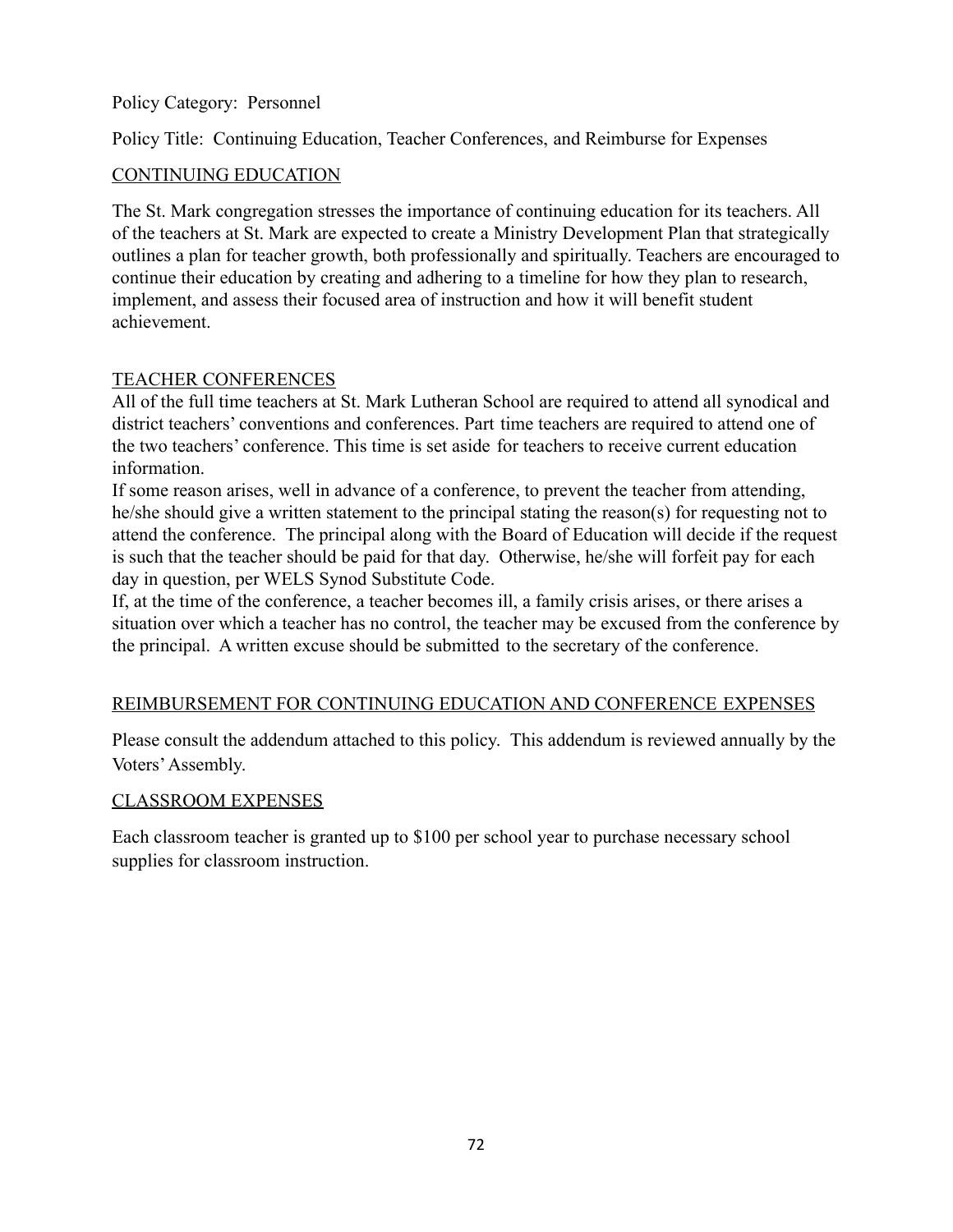**Addendum**

# **St. Mark Ministry Plan Reimbursement Rates for Continuing Education Expenses Addendum**

# **(June 2021-June 2022)**

**Tuition/Books:** Note: St. Mark pays up 100% of all tuition/book payments up to \$500. Thereafter, St. Mark will pay 50% of all tuition expenses.

**Pastors' / Teachers' Conferences:** St. Mark pays all of the pastors' / teachers' conference registration fees.

**Meals:** St. Mark pays up to \$30 / day for meals.

**Lodging Expenses:** Lodging expenses for conferences and off campus classes are reimbursed at 100%.

**Mileage / Car Rental:** Each car will be reimbursed for mileage at the rate of 50 cents / mile. If more reasonable, all car rental expenses will be reimbursed at 100%.

**Substitute Teacher Rates:** \$107/Day

**Classroom Expenses:** Each classroom teacher is granted up to \$100 per school year to purchase necessary school supplies for classroom instruction.

Adopted by the Board of Education: 8/4/15 Revised: 7/6/21 Adopted by the Church Council: 8/11/15 Revised: 7/13/21 Adopted: Voters'Assembly, 6/28/20 Revised: Voters' Assembly 7/25/21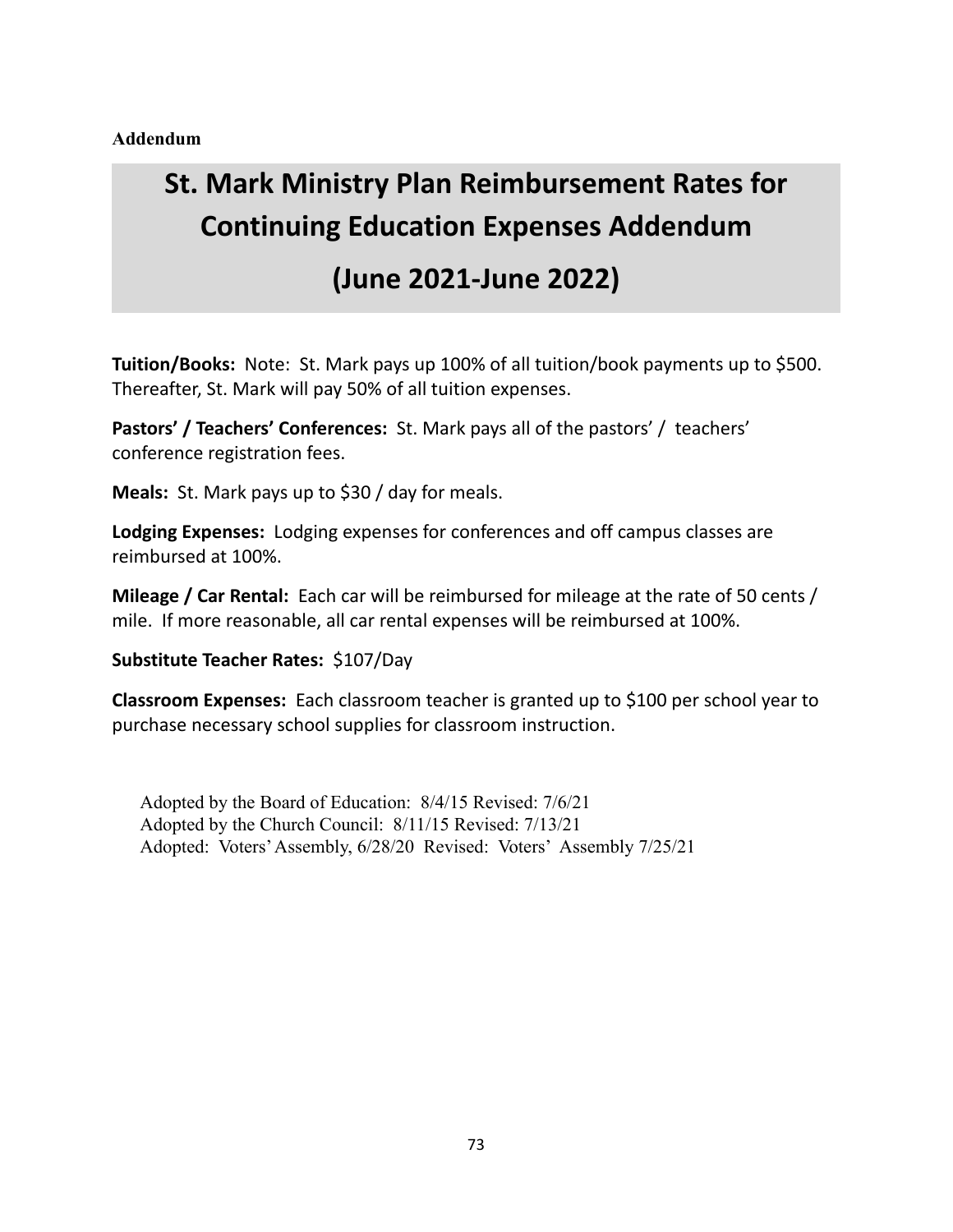Policy Title: Substitute Teacher Protocol

The faculty handbook outlines the days allowed for teacher absences. In the event a teacher is absent from school, teachers will fill out a teacher absence form. All absences require approval from the principal. For sick leave, teachers must notify the principal by phone or email, and fill out a form upon return to work. All substitute teachers will be paid by St. Mark Lutheran Church. If a teacher makes use of all his/her personal days or all his/her sick days and needs to use additional time, the teacher will have the current rate of the substitute teacher deducted from his/her next paycheck, whether a sub is needed or not. Thus, this limits the tax liability for the Called Worker.

A personal day or sick day is defined as a teacher absent for one school day, regardless if they are full time or half time.

Adopted: 3/1/16 by BOE Adopted: Voters'Assembly, 7/23/17 Revised: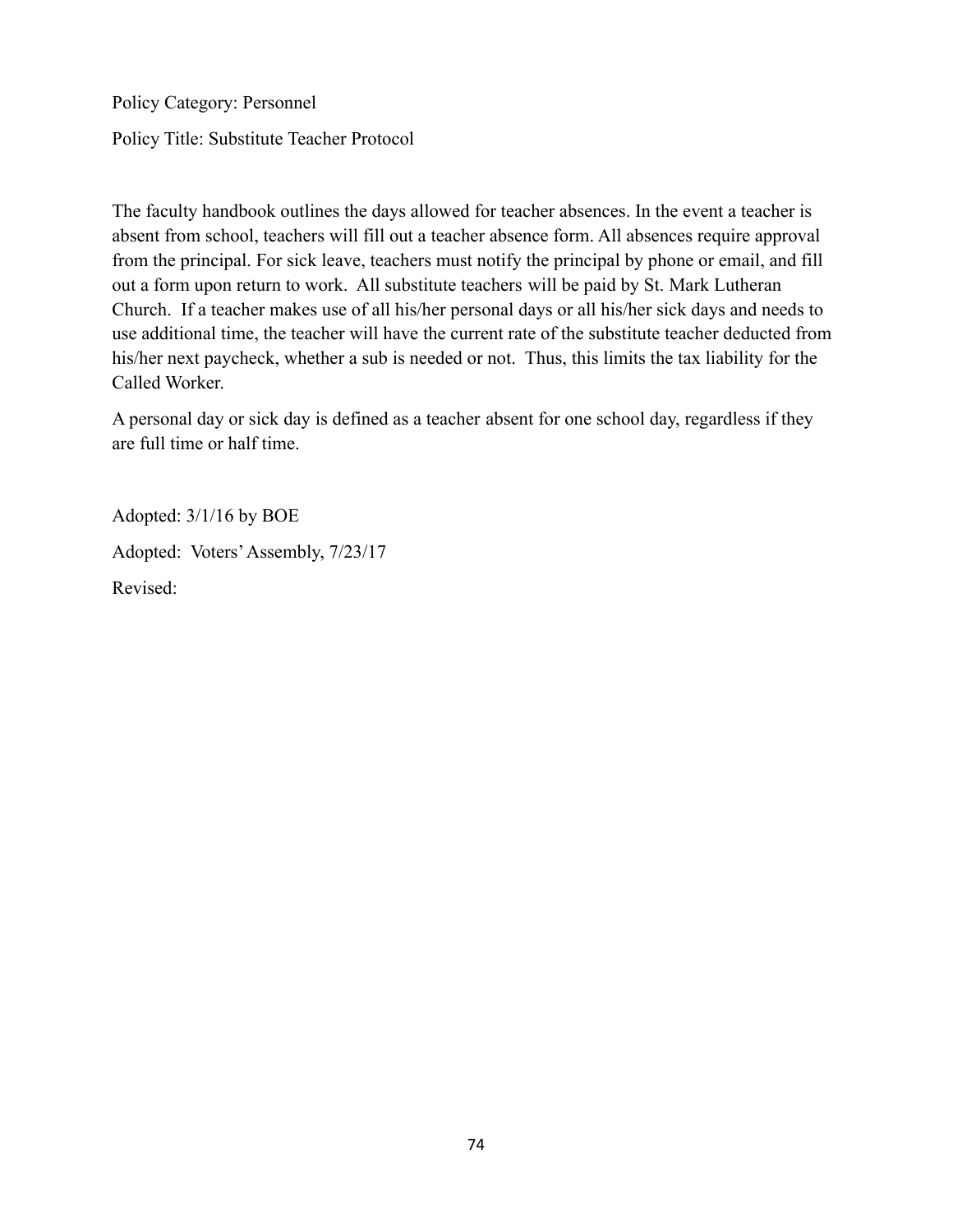Policy Title: Teacher's Aide Meeting Expectations

As St. Mark hires teacher's aides to assist the classroom teacher with both classroom instruction and Special Needs Scholarship Program students, the teacher's aides will be expected to attend the following meetings:

- Staff meeting that is scheduled prior to the school registration day in August each year.
- Staff meeting that concludes the school year and outlines the summer schedule and changes for the following school year. This meeting is either in the end of May or beginning of June.
- Staff meetings where the following trainings take place:
	- First Aid training once every two years
	- CPR/Choking/AED training once every two years
	- Bloodborne Pathogens training once a year
	- Epilepsy training as needed
- Aides that assist a Special Needs Scholarship Program student:
	- Staff meetings where Hope Approach student progress is discussed three / school year
	- ISP Meetings with the ECASD, teacher, and parents once a year for the assigned student

The principal is responsible for informing the aides when these meetings are scheduled. The aide will be paid the assigned hourly rate for all of these meetings

Adopted by the Board of Education: April 6, 2021 Adopted by the Church Council: April 13, 2021 Adopted by Voters'Assembly: April 25, 2021 Revised: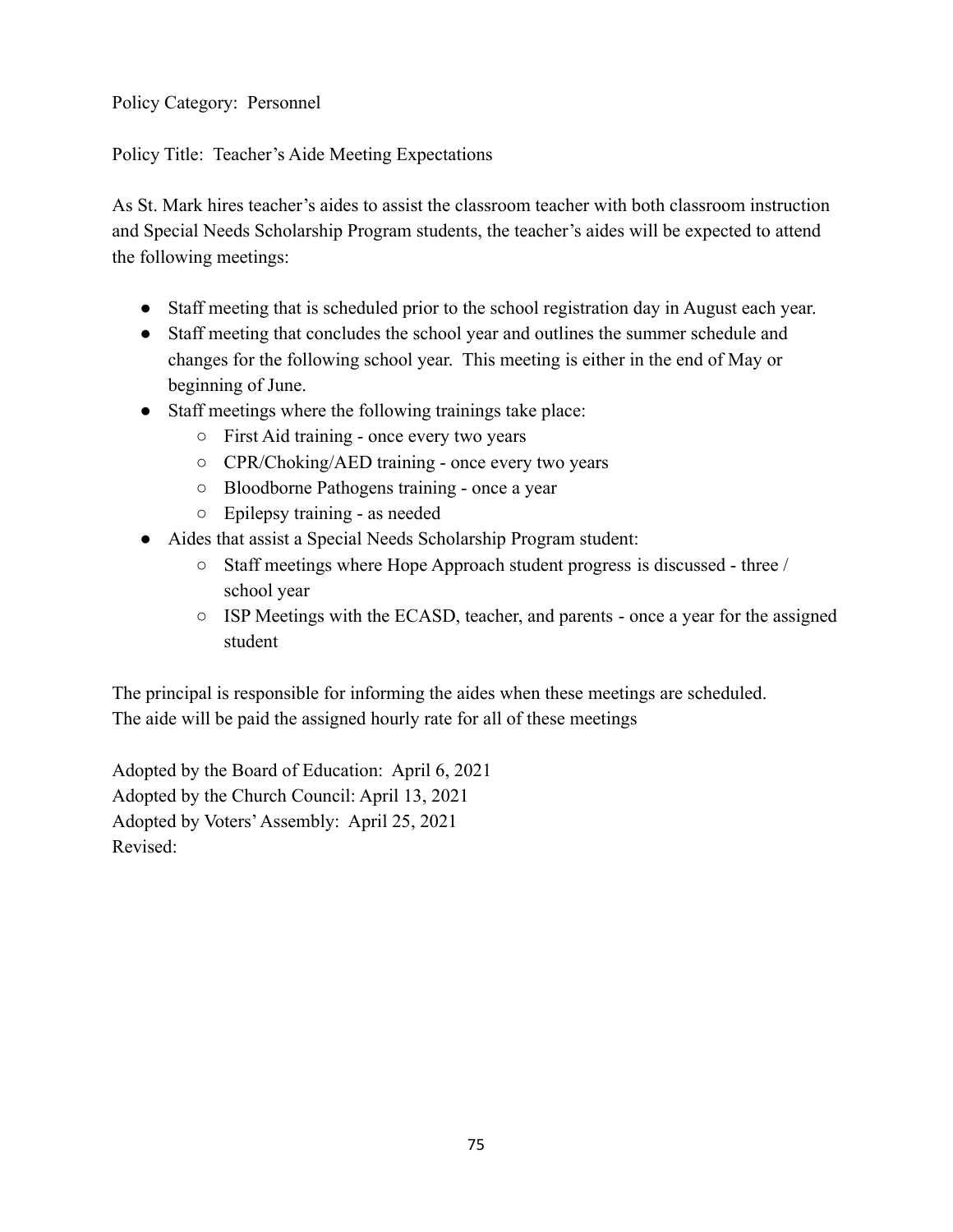Policy Title: Mandatory Reporting of School Violence Threats

Act 143, passed by the Wisconsin state Assembly, requires the reporting of school violence threats by certain individuals, including teachers, school administrators, school counselors, other school employees, physicians and other medical and mental health professionals. A full list of individuals required to report threats of school violence can be found in s. 48.981 (2) (a) Stats, and is the same list of individuals required to report suspected child abuse and neglect.

These individuals must report all school violence threats to the local law enforcement agency if they believe in good faith the threat poses serious and imminent threat to the health and safety of a student, school employee, or the public. These individuals must immediately inform a law enforcement agency of the facts and circumstances contributing to the belief that there is a serious and imminent threat.

The Act provides immunity from civil or criminal liability for any person or institution making a report in good faith. The Act also mandates that school boards require employees to receive training regarding mandatory reporting of school violence threats.

An intentional violation of the reporting requirement is an unclassified misdemeanor in the State of Wisconsin.

Adopted by the Board of Education: November 3, 2020 Adopted by the Church Council: November 10, 2020 Adopted by Voters'Assembly: November 15, 2020 Revised: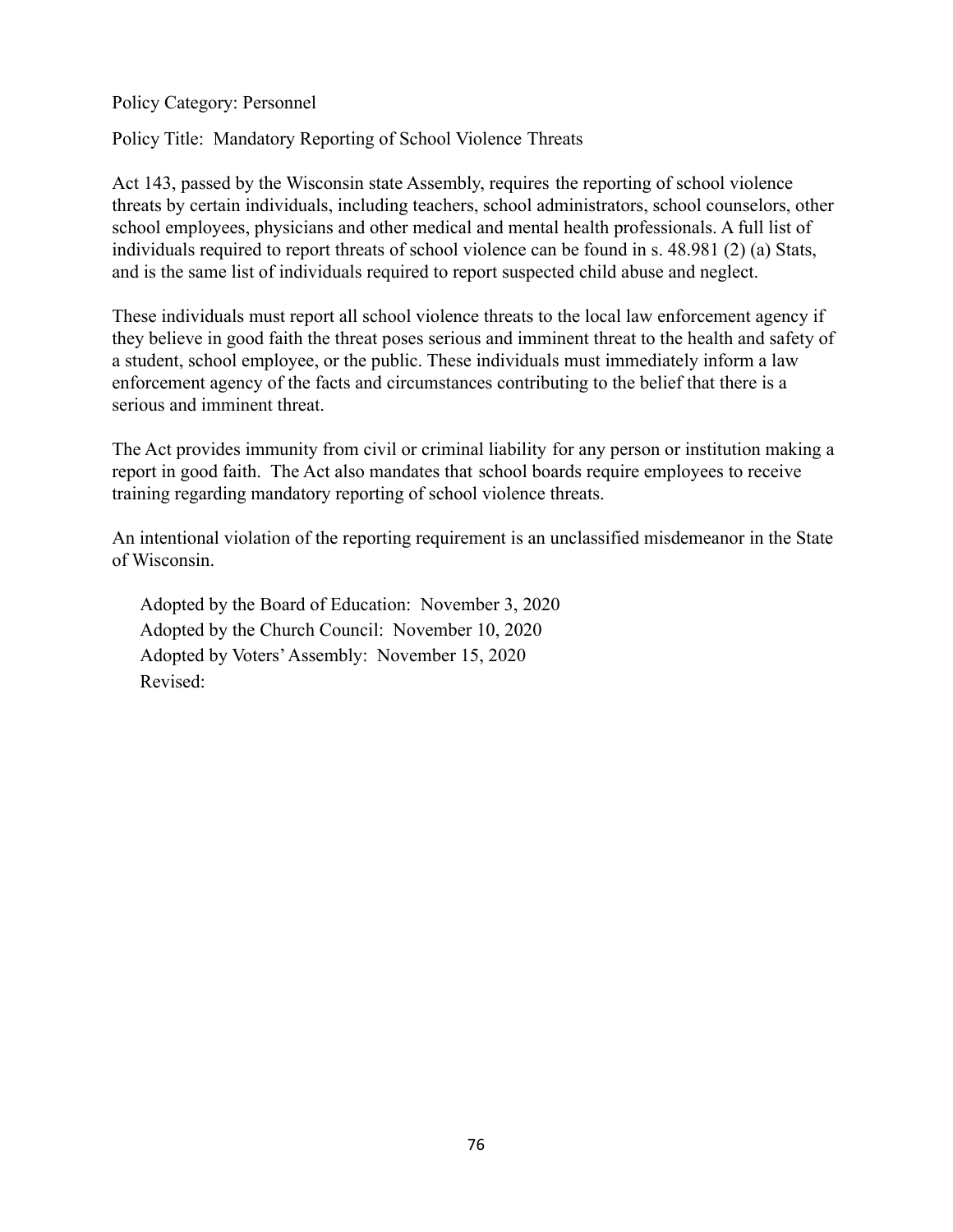Policy Title: Teacher Training

St Mark Teachers will be trained to handle specific safety issues. Teachers will be trained according to the following schedule:

- 1. AED/CPR training will be completed every 2 years.
- 2. First Aid Training will be completed every 2 years.
- 3. Blood borne pathogen training will be completed each year.
- 4. Crisis plan and communication training will be completed each year.

Adopted by the Board of Education: November 3, 2020 Adopted by the Church Council: November 10, 2020 Adopted by Voters'Assembly: November 15, 2020 Revised: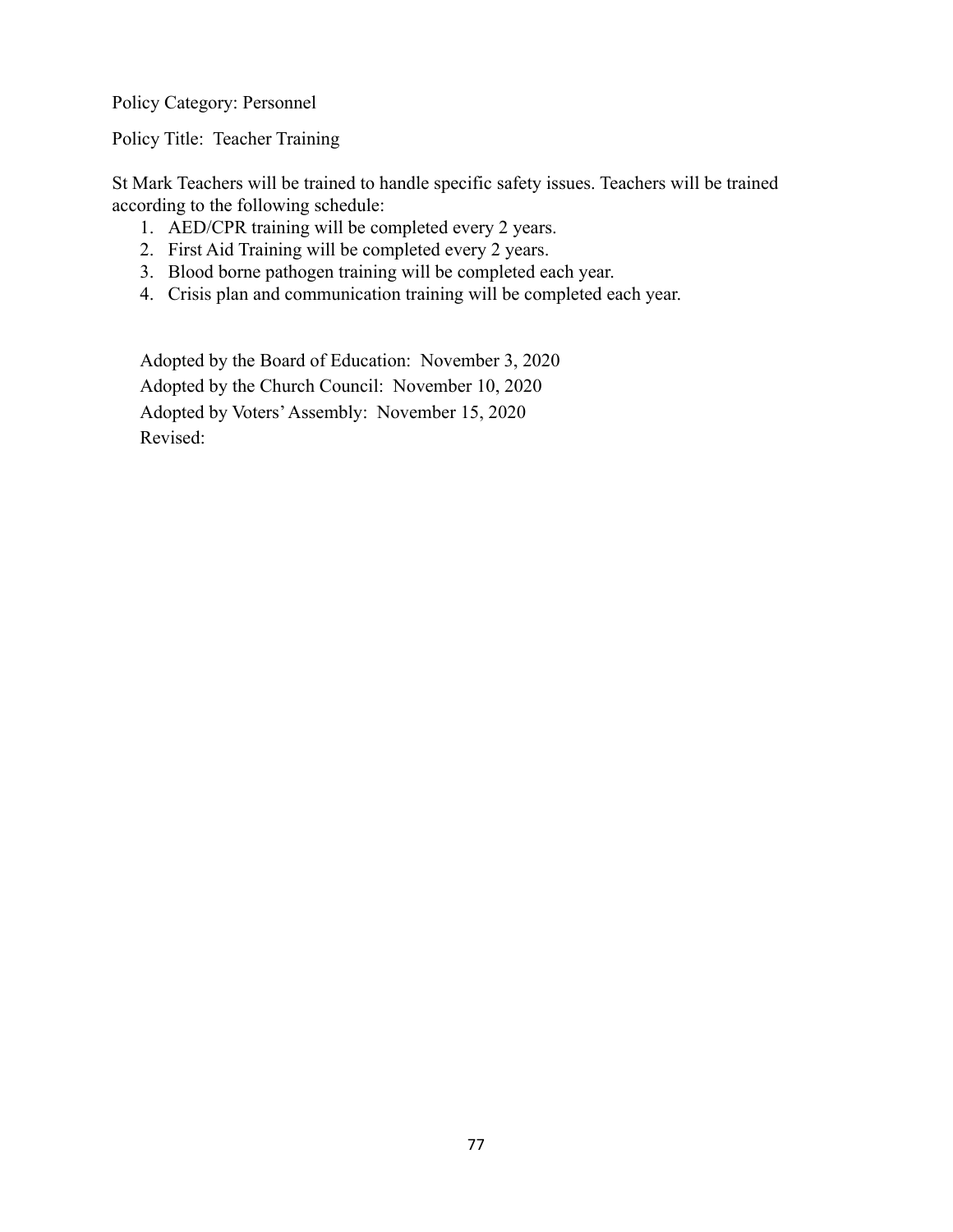Policy Title: Drill Schedule

#### **FIRE DRILLS**

Fire drills are required by law to be held once a month. Procedures for exiting the building will be determined before the start of school. Exiting procedures for each individual classroom will be posted in each classroom. All faculty members are responsible for knowing exit procedures. Students should be led in single file, at least fifty feet from the building. Once students have exited the building, they should gather in the school parking lot. All students are to file in lines so that the classroom teacher can count students easily and quickly. The principal will come out and wait for the teacher of each classroom teacher to raise their hand indicating that all of their students are present. After ensuring all students are out of the building, the principal will return to the building to turn off the alarm. When the alarm has been deactivated students will be summoned to return to the building.

The fire alarm is a local alarm and not connected to the public safety building. In the event of a fire, 911 must be dialed and emergency personnel requested. Give all information requested: name of school/church, address, and nature of problem, etc…

In the event that the alarm is set off be sure to close doors to help isolate the fire and reduce the spread of smoke. If weather is inclement, move students to parsonage/teacherage for the short term or to Bethesda Lutheran Church for the long term.

#### **TORNADO DRILLS**

Tornado drills will be held as the season dictates at least 2 times per year. A tornado drill will be signaled with the school intercom system. In the event of a tornado drill each classroom should go to their designated area. Areas will be predetermined before the start of the school year. Teachers are responsible for being familiar with tornado drill procedures and predetermined safe locations for their classroom. Safe locations for each individual classroom will be clearly posted in each classroom. The hallway traffic pattern is vital for the success of a tornado drill. Older students should yield to younger students.

#### **LOCK DOWNS**

A lockdown drill will be held at the beginning of each year and later in the year. Teachers should be familiar with the lockdown procedure outlined by the school, and a specific procedure for each classroom should be posted in each room.

Adopted by the Board of Education: November 3, 2020 Adopted by the Church Council: November 10, 2020 Adopted by Voters'Assembly: November 15, 2020 Revised: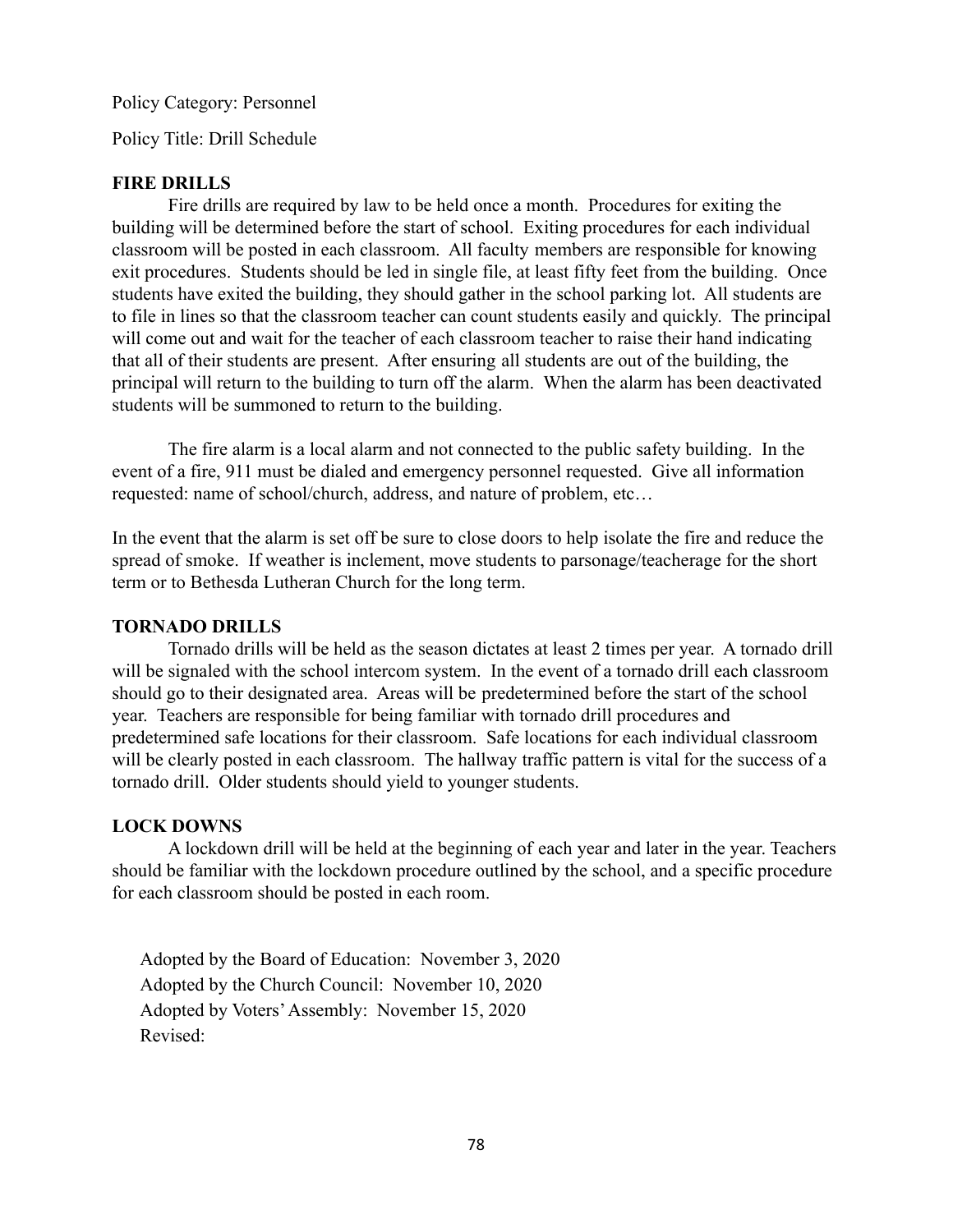Policy Category: Facilities and Equipment

Policy Title: Gym Usage Policy

# **St. Mark Lutheran Church Gym Usage Contract**

### Conditions of Contract

- St. Mark Lutheran Church and School will have priority over outside gym users. In the event of an unscheduled congregational activity, St. Mark has the right to cancel the gym use of any outside group. Any cancelled date will be refunded to the user.
- St. Mark reserves the right to cancel scheduled gymnasium use of any group that it feels is not complying with the guidelines established. In the event of such a situation, the user will be refunded any remaining scheduled days that they have paid for only.
- Fees for gym use:
	- o Usage for church and school functions or organizations/societies within St. Mark's Congregation is free.
	- o Rental of gymnasium will be set at the following rate: \$40.00 per hour.
- Groups may only use the gym for team practices. No scrimmages or games with other groups will be allowed in the gymnasium.
- A hold harmless agreement must be signed by the user.
- St. Mark will not cover any injuries that occur during the use of the gym facilities. Each person is responsible for their own coverage.

Rental Procedures

- Return the completed rental request form to the church/school at least **30 days prior to the date of event** for all non-St. Mark groups. St. Mark should return **7 days prior to the event.**
- You will be notified so as to confirm the date chosen and the availability of the gymnasium.
- Payment in full is due on or before the date of the scheduled event.
- Make checks payable to **St. Mark Lutheran** and mail or deliver payment to the church office. Mark envelopes to the attention of the Athletic Director.

Termination of Gym Usage

- St. Mark has the right to terminate usage of gym at any time due to damage of property.
- If minor infraction of policy occurs than the group leader will be notified and given a written warning of infraction or offense.
- Upon third offense the group's privileges will be terminated and any money paid in advance will be returned to the group leader unless deemed necessary to pay for any damages.

Adopted: 1/26/14

Adopted: Voters'Assembly, 7/23/17

Revised: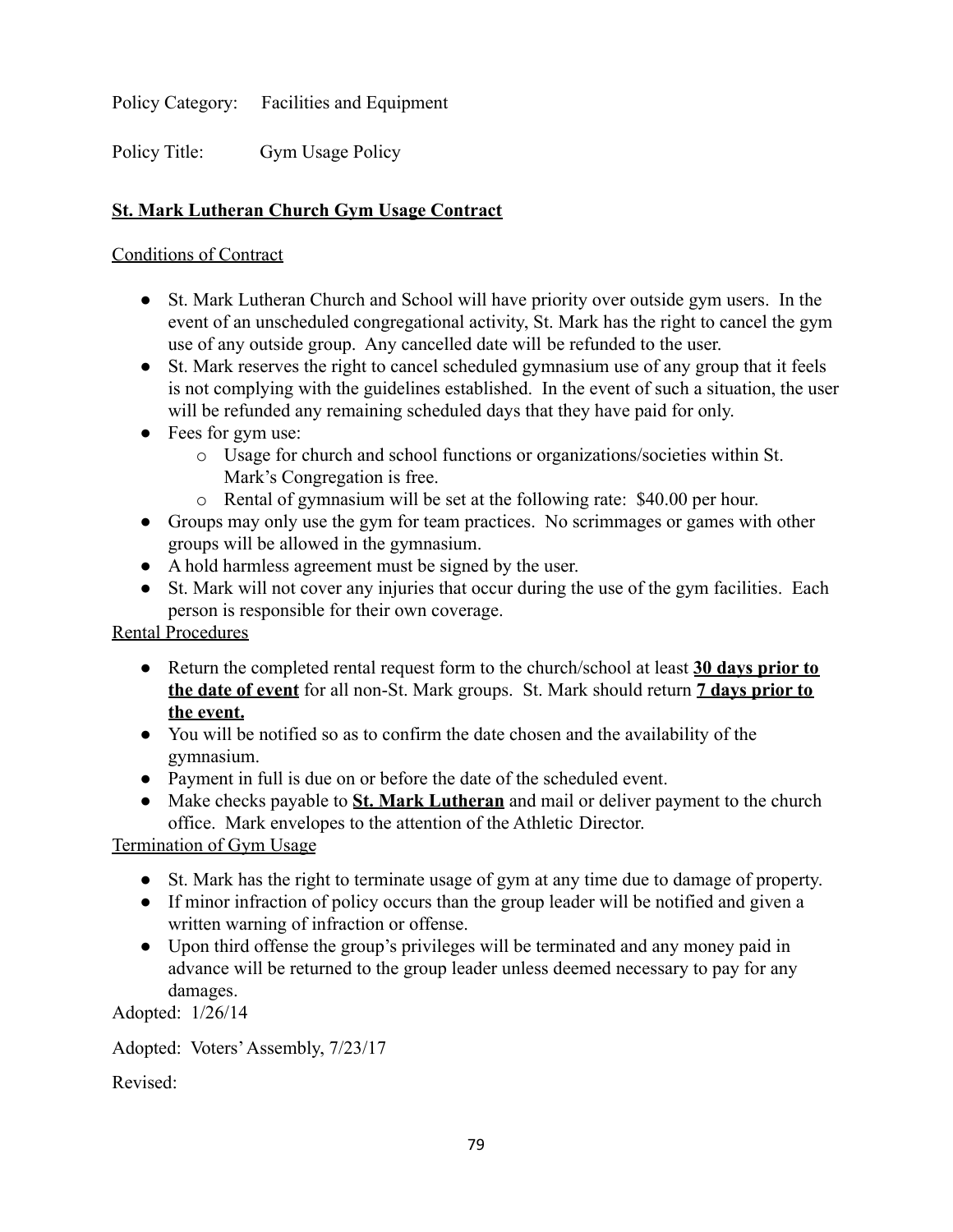| Policy Category: | Facilities and Equipment           |
|------------------|------------------------------------|
| Policy Title:    | <b>Activity Field Usage Policy</b> |

# **St. Mark Lutheran Church Activity Field Usage Contract**

#### Conditions of Contract

- It is the policy of St. Mark Lutheran Church and School to restrict the use of its field to its members in good standing, the organizations of St. Mark and organizations in fellowship with St. Mark (eg WELS, ELS). In the event of an unscheduled activity, St. Mark has the right to cancel the field use of any group. Any canceled date will be refunded to the user.
- St. Mark reserves the right to cancel scheduled field use of any group that it feels is not complying with the guidelines established. In the event of such a situation, the user will be refunded any remaining scheduled days that they have paid for only.
- Fees for field use:
	- o Field use is free for St. Mark church and school functions or organizations/societies within the congregation.
	- o Activity Field rental rates:
		- **•** \$14.00 for one-time rental fee.
		- 6 to 10 events for a one-time fee of \$21.00
		- 11 to 20 Events for a one-time fee of \$28.00
- **●** Groups may only use the field for team practices. **No scrimmages or games with other groups will be allowed on the field.**
- A hold harmless agreement must be signed by the user.
- St. Mark will not cover any injuries that occur during the use of the field. Each person is responsible for their own coverage.

#### Rental Procedures

- Fill out and submit the completed Activity Field Usage Contract form to the church/school at least **14 days prior to the date of the event.**
- The requestor will be notified to confirm the date chosen and the availability of the Activity Field.
- Full payment is due on or before the date of the scheduled event.
- Make checks payable to **St. Mark Lutheran** and mail or deliver payment to the church office. Mark envelopes to the attention of the Athletic Director.

#### Termination of Field Usage

- St. Mark has the right to terminate the use of the Activity Field at any time if property is damaged during use.
- If a minor infraction of policy occurs, the group leader will be notified and given a written warning of infraction or offense.
- Upon the third infraction of policy, the group's privileges will be terminated and any money paid in advance will be returned to the group leader unless deemed necessary to pay for any damages.

Adopted by the Voters: January, 2017 Revised: By the Voters'Assembly, April 2019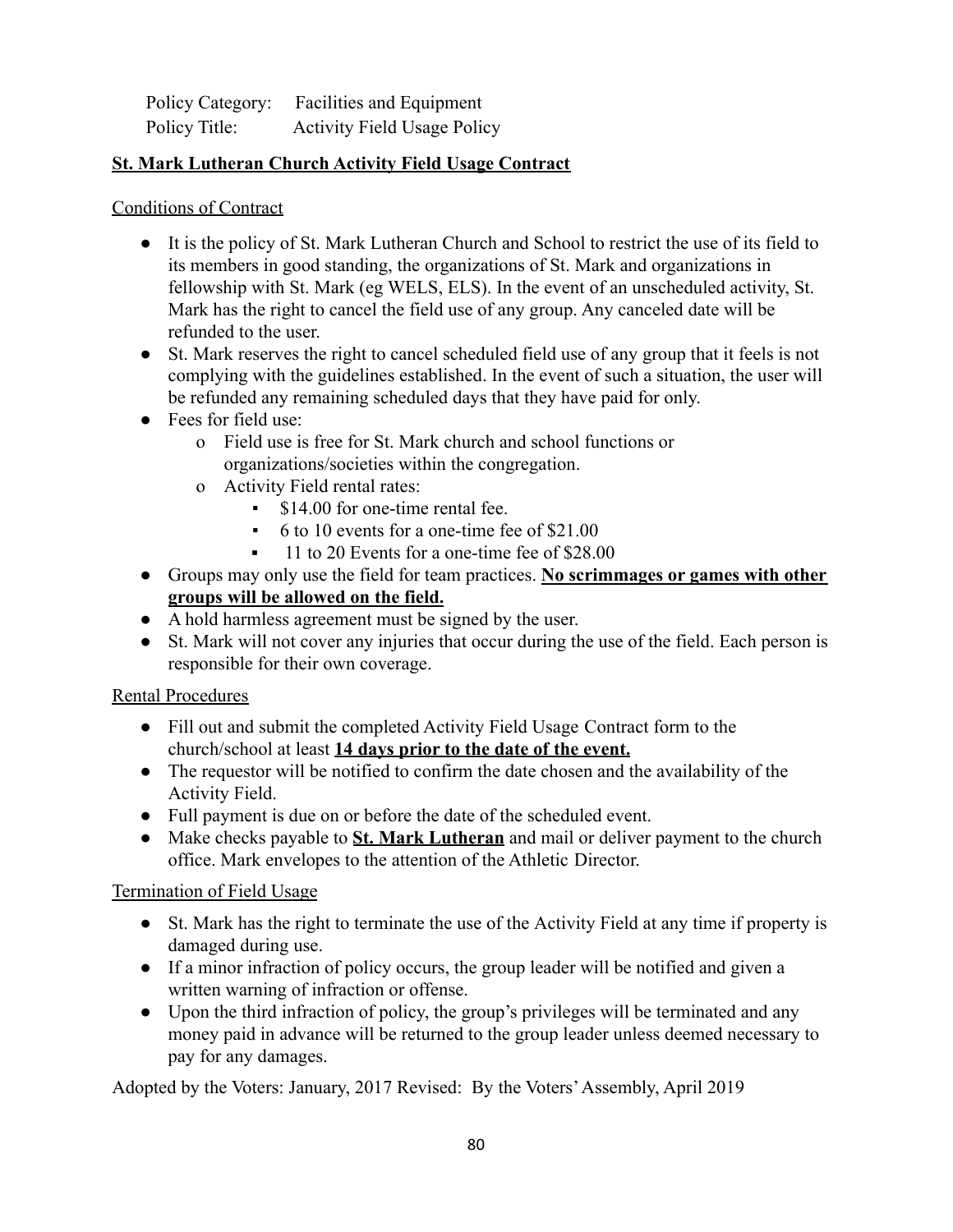Policy Category: Facilities and Equipment

Policy Title: Technology Acceptable Use Policy

St. Mark students are expected to use technology resources as if they were in-person interactions. All rules and expectations of the school apply while under the supervision of staff at St. Mark. This applies to student use of St. Mark and personal technology, their online conduct, and their electronic communications. This document and various other St. Mark policies, rules, and regulations include additional requirements and expectations that are directly related to the use of technology resources and electronic devices. Policies, rules, and regulations cannot directly address every situation that a student may encounter. Therefore, an additional aspect of "acceptable use" is that St. Mark expects each student who uses St. Mark and personal technology resources to take an appropriate degree of personal responsibility for exercising sound judgment in his/her use of technology and in his/her technology-related activities and communications. St. Mark's technology resources, including St. Mark's technology-related equipment, software, networks, network account, and Internet access, are open to limited and regulated use by students as a privilege. Each student who uses St. Mark's technology resources is required to follow St. Mark's established expectations for acceptable use and Biblical values. In general, "acceptable use" means that a student is required to use technology resources in a manner that:

- has a legitimate educational or other school-authorized purposes
- $\bullet$  is legal
- $\bullet$  is ethical (including, for example, avoiding plagiarism)
- avoids harm to any person (including, for example, making threats, harassing or bullying someone, violating someone's privacy, accessing another person's accounts, records, or files, etc.)
- avoids harm to property (including, for example, damaging hardware, software, equipment, another person's work, or electronic files, etc.)
- avoids accessing or transmitting harmful or inappropriate material
- $\bullet$  is respectful of others
- is consistent with all applicable school notices, rules, and regulations, as well as any additional directives or instruction that may be provided by St. Mark staff.

If a student wishes to use technology (including engaging in electronic communications) in a manner that is secured, private, and not accessible to St. Mark, he/she should not use St. Mark's technology resources. If a student uses St. Mark or personal technology resources in a manner that violates St. Mark's expectations for acceptable use (or any other established policy, regulation, rule, or directive), the student is subject to possible discipline. This means that the guardians and students who wish to use the Internet or communicate digitally while at St. Mark, are here consenting to be monitored by our filtering and monitoring software such as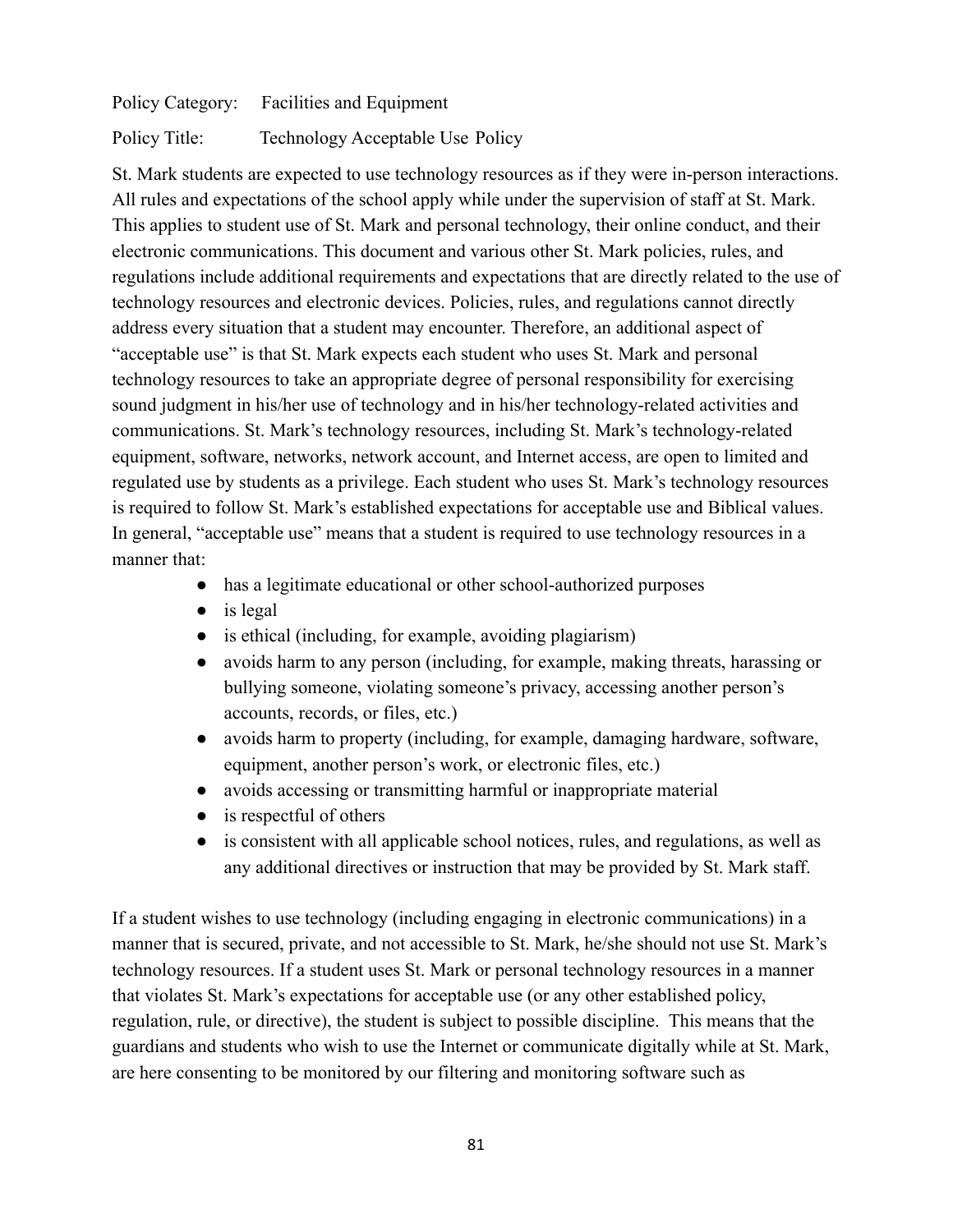GoGuardian and or firewall logs by using St. Mark provided devices and any that connect to the internet while on St. Mark provided by wired or wireless connections.

Examples of possible consequences for improper use of technology include the following:

- Suspension, restriction, or revocation of the privilege of use of St. Mark technology resources;
- The imposition of academic consequences for academic-related violations;
- Suspension and/or expulsion from school;
- and/or referral to law enforcement.

If a student has a question concerning any policy, notice, rule, regulation, or directive that relates to technology resources, or if a student encounters a situation in which they are uncertain about any expectation for acceptable use or about how to proceed, the student should contact a teacher or an administrator to obtain appropriate guidance.

# **Technology/Mobile Device Student Agreement**

### Introduction

St. Mark's Acceptable Use Policy aligns with the International Society for Technology in Education (ISTE) standards for students. For the latest ISTE standards, visit [www.iste.org](http://www.iste.org).

# Terms of Agreement for School Issued Devices

For purposes of this document, "mobile device" refers to any laptop or tablet. Examples include, but are not limited to, the Chromebook or iPad. Each piece of equipment is issued to a student as an educational resource. The conditions surrounding this equipment can be equated to those of a textbook or a school-issued calculator. St. Mark is the legal owner of the mobile device and its accessories. St. Mark reserves the right to take back the mobile device at any time.

Right of possession and use is conditioned upon successful completion of the St. Mark Digital Citizenship curriculum and compliance with the following:

- All Board policies & rules
- Classroom and school guidelines
- Local ordinances
- State statutes
- Federal laws
- Copyright laws and educational Fair Use policies

Damage and/or violations may result in the loss of privilege, disciplinary action, and/or legal action for the student. Students are responsible for the mobile device at all times and will be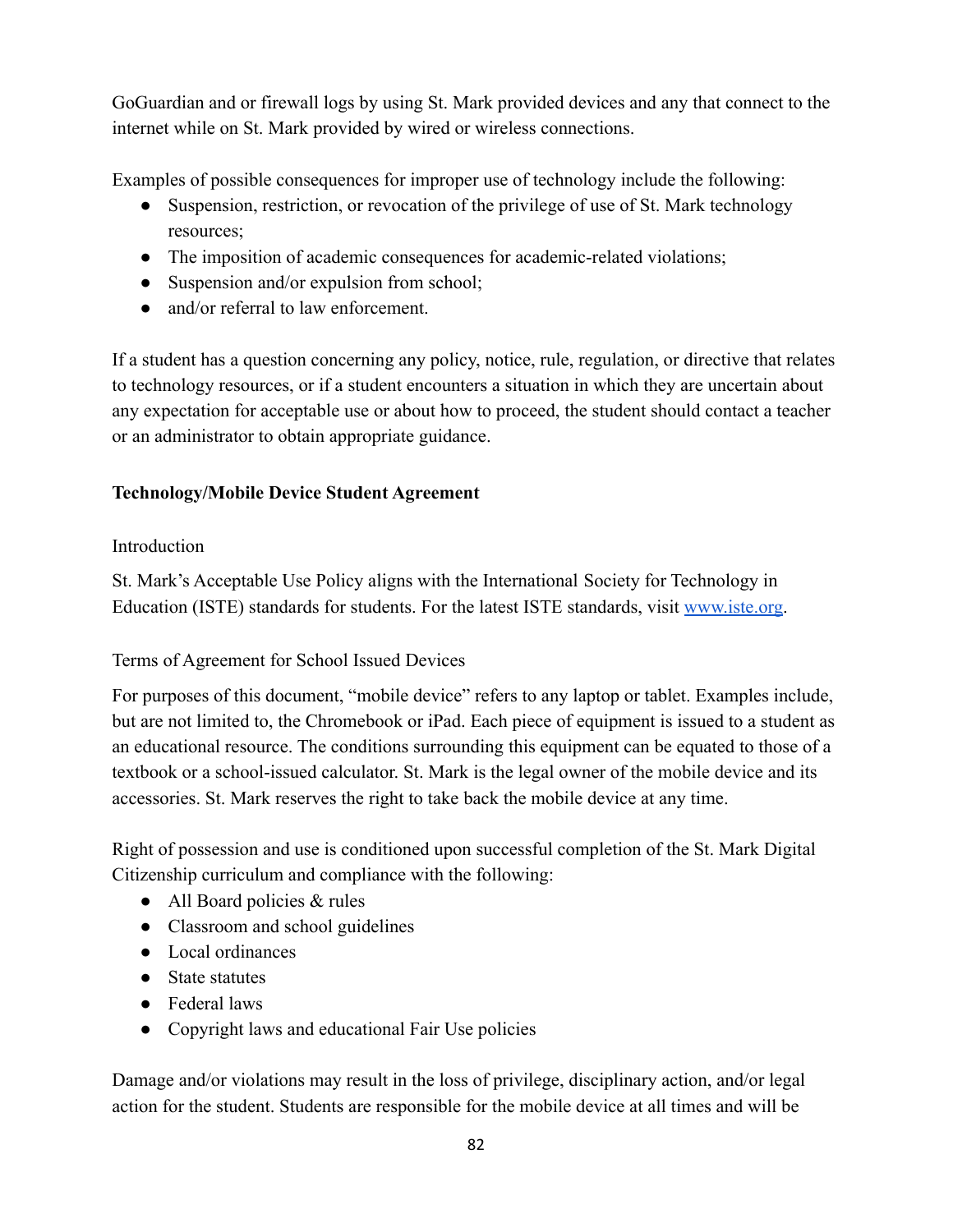required to pay for damaged, defaced, lost, or stolen mobile devices and protective cases due to negligence as determined by St. Mark staff. **A \$100 refundable deposit for damaged or lost devices will be collected at registration.** The remaining balance of repair or replacement costs will be assessed as the damage occurs or at the end of the student's use. Families concerned about these costs should consider scheduling the mobile device through their personal insurance plan. Costs are derived from the current fair market value. The right to use and possess the mobile device and all peripherals terminates no later than the last day of attendance. Failure to return the mobile device on or before this date to the school technology director may result in charges being sought against the student and/or family. Students are allowed access to electronic resources unless the school is notified in writing by the parents/guardians. When using the mobile device, all rules and guidelines are in effect before, during, and after school hours, for all St. Mark mobile devices. All files stored on the mobile device or the network are also the property of St. Mark and may be subject to review and monitoring.

#### Student Use of the Mobile Device

When using the mobile device, students need to act in an ethical and legal manner. All students need to demonstrate proper digital citizenship by recognizing and guarding their personal and private information. While on the Internet, students shall not share any personally identifying information. Some of the mobile devices are equipped with a camera, video recording, and audio recording capabilities. St. Mark retains the rights concerning any recording and/or publishing of any student or staff member's work or image. These digital media are for school use only. Students are expected to report any damage to their issued mobile devices as soon as possible. A student should contact his/her teacher immediately if he/she identifies or knows about a security problem, or if he/she comes across information, images, or messages that are inappropriate, dangerous, threatening, or make them feel uncomfortable.

#### Personalization and Apps/Software on the Mobile Devices

All students will have access to a cloud-based drive on which to store data. All mobile devices may be re-imaged when they malfunction, or at any point during or after the school year. Re-imaging removes all data on the mobile device. All content must be legally purchased when downloaded to the mobile device. Students should protect their mobile devices by digitally locking it.

#### School Provided—Required Apps

Required software/apps may be installed by St. Mark throughout the school year. In compliance with the Children's Internet Protection Act, students under the age of 13 may not create online accounts outside of those managed by St. Mark.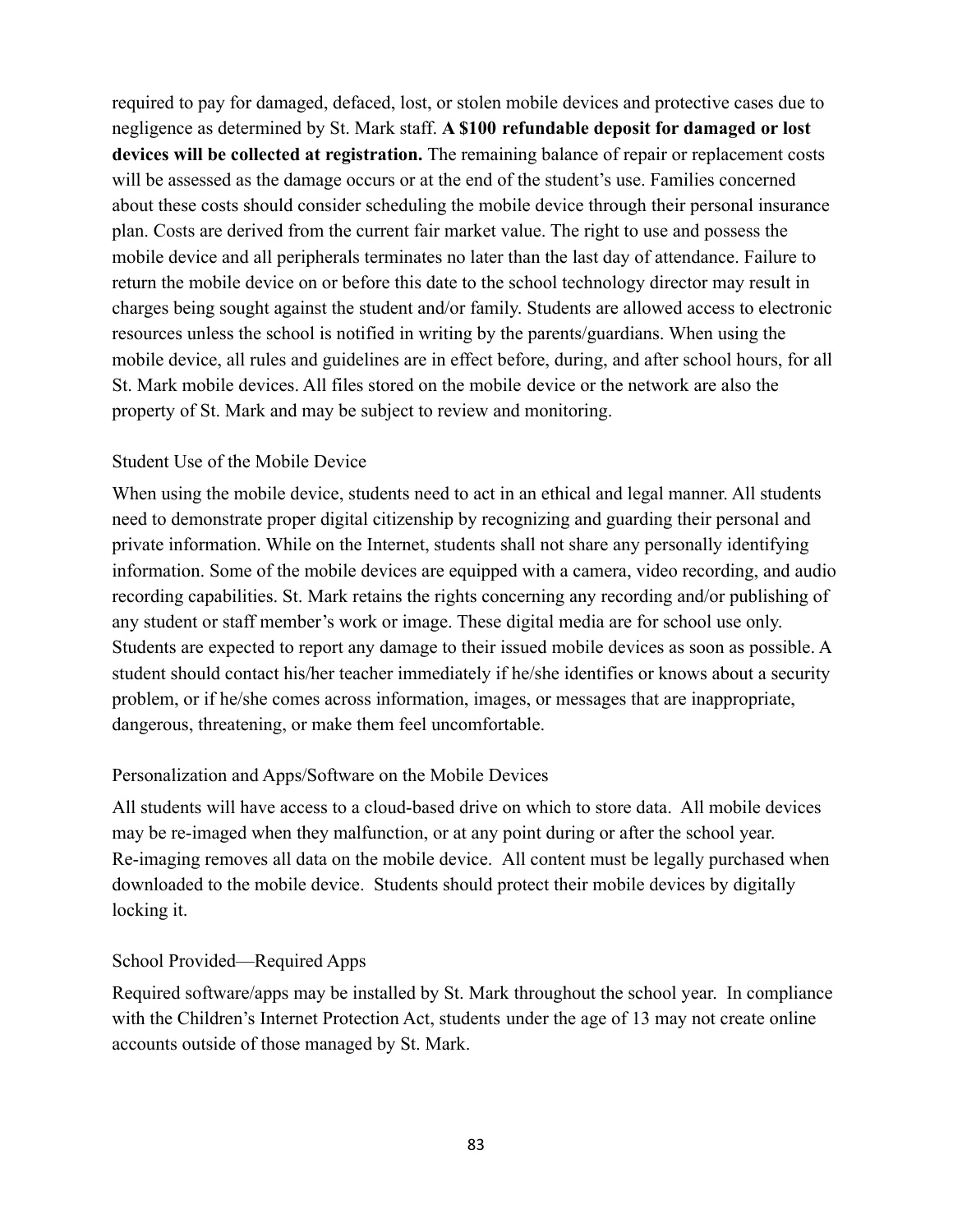# Care of Mobile Device

#### General Information

Students are responsible for the general care of the mobile device. Mobile device repair/replacement will be done by the St. Mark Technology Department. Students may be issued a temporary mobile device, or other materials until the damaged/lost mobile device is working properly or replaced. Each mobile device has a unique identification number (internal and external). At no time should the numbers or labels be modified or removed.

#### Battery and Charging

- Mobile devices come with ports for charging and other accessories.
- Care must be exercised when plugging and unplugging accessories.
- The mobile device is designed for daily use.
- Each user should monitor the battery status of the issued mobile device to ensure it is charged for classroom use.

#### Cases

- Some mobile devices come with a protective case. In those situations, leave the mobile device in its case at all times.
- Mobile device cases furnished by the school must be returned with only normal wear.
- To avoid replacement fees, no alterations (e.g. stickers, marks, etc.) should be made to the case.

#### Screen

- Cleaning The mobile device should only be cleaned with a soft, lint-free cloth. Electronic devices do not respond well to liquids.
- Scratching Avoid using any sharp objects on or near the mobile device.
- Cracking Handle the mobile device with care, avoiding drops, crashes, and placing under heavy objects.

#### Storage and Carrying

- Never leave a mobile device unattended.
- Place the mobile device in a safe location when transporting it in a bag.
- Keep the mobile device away from food and drinks.
- Ensure the device is not stored in a hot vehicle or extremely cold temperatures.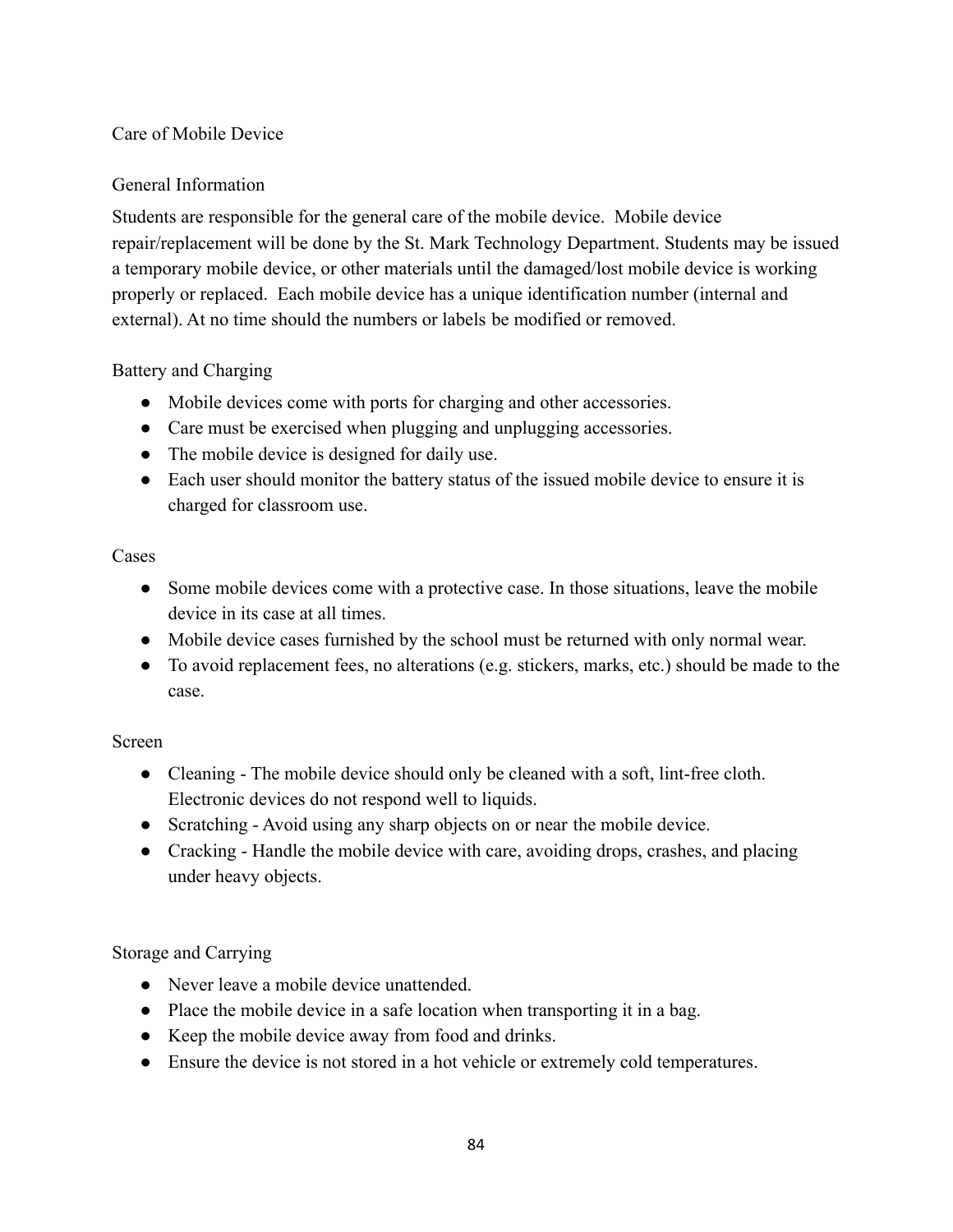Student Parent Agreement

**THE LAW:** Students may access the Internet only when a teacher is in the classroom and acting in a supervisory role. We encourage teachers to use pre-selected sites to provide reliable and safe information for students to use, but it is also necessary for students to learn how to safely search using the engines and directories on the net. Teachers will be supervising that activity as it occurs. In accordance with the CIPA (Children's Internet Protection Act), we will do all we can to protect the child from obscenity, pornography, and materials harmful to minors. This is the categorization from the law itself. Note that these categories according to the CIPA refer only to pictures, not text. We would include the text as objectionable as well and it will be avoided, of course, in our setting.

**FILTERING:** We have installed a content filtering agent on the Internet material that comes into our server. These devices are not foolproof, and it is still important for teachers and parents alike to teach children to discern what is right and wrong with the material that surrounds us daily in this age of information.

**G SUITE FOR EDUCATION:** G Suite for Education is a set of education productivity tools from Google including Gmail, Calendar, Docs, Classroom, and more used by tens of millions of students and teachers around the world.

This means that students work in a closed environment controlled by the Google Administer (Mrs. Knickelbein). Students will have access to their accounts at home and at school since everything is done with Google is cloud-based. Students who access their accounts away from school will have the same restrictions on their accounts as if they were in school. By signing this AUP, I give permission for St Mark to create/maintain a G Suite for Education account for my child which will include Core Google Services and Additional Google Services. More information can be found at: <https://support.google.com/a/answer/6356441>

**STUDENT EMAIL:** Secure email accounts are now assigned through Google Apps for Education. Students will have Gmail accounts (in grades 3-8) which are used only for school project purposes and permissions are controlled through the admin management. Any teacher can apply for his/her students to have accounts issued when needed for project work. They can be tightly monitored.

**CHAT ROOMS:** The use of chat rooms in school is strictly forbidden except in the case of a teacher-led project with the teacher as a participant or when used by students collaboratively in project work. This is rarely used in our setting.

**SCHOOL HARDWARE AND SOFTWARE:** Students are instructed in the careful and responsible use of all school hardware and software. Abuse of the same will result in the suspension of the use of materials for a time deemed appropriate by the teacher/technology coordinator, as well as cost to replace broken hardware or software in cases of abuse. If the equipment is abused during horseplay, students will be held accountable for replacement costs if needed. Software may not be brought to school and loaded onto any computer in the building. Technology will be used in a way that treats other people in a God-pleasing manner. Therefore,